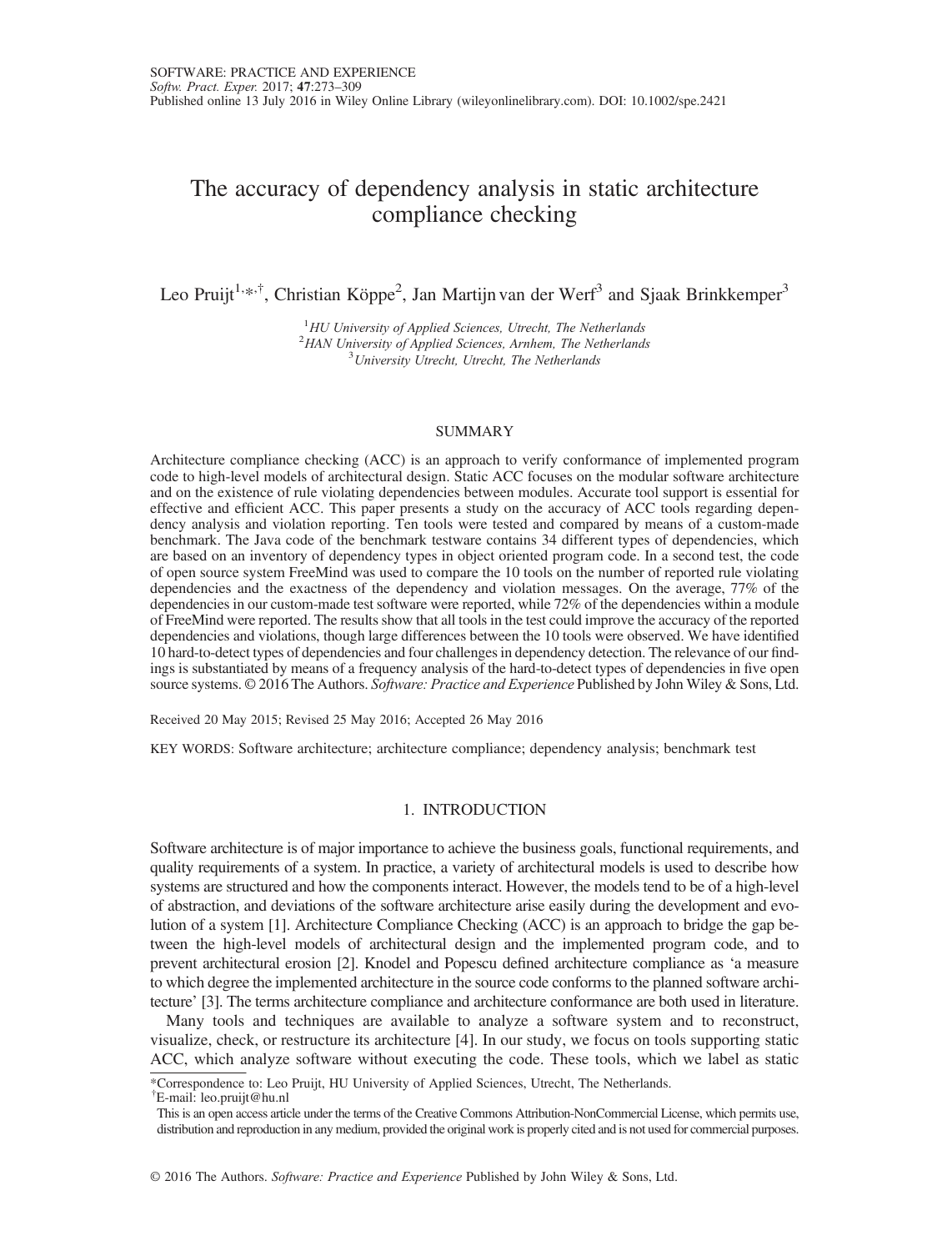ACC-tools, focus on the modular structure in the source code. The tools identify structural elements, such as packages and classes, and use-relations between these elements, such as an invocation of a method or access of an attribute. To support ACC, the tools provide facilities to: (i) define modular elements and rules restricting these elements and their relationships; (ii) check the compliance to these rules; and (iii) report violations to these rules. For example, a tool should report a violation if a method-call in the code from class A to B corresponds with a dependency from module X to module Y in the planned architecture, while a rule exists that forbids such a dependency.

Although static ACC-tools predominantly check for the same kind of inconsistencies between the implemented and intended modular architecture, only a few studies have compared these tools. Previous studies have identified large differences in terminology and approach [3, 5, 6]. For instance, the study of Passos et al. 5 identified and evaluated three techniques of static architecture checking. Furthermore, they explored the effectiveness and usability of three supporting tools by executing tests, based on a simple system with a basic architecture. Our research follows Passos et al. We aspire to contribute to the evolution of ACC, motivated by the notion that the adoption of ACC-tools is still limited [2, 7]. Further research is necessary to advance and improve current methods and tools 8. We focus on the effectiveness of ACC, because it is of primary interest to practitioners and researchers. The 'Quality in use model' of ISO 25010 9 defines effectiveness as 'accuracy and completeness with which users achieve specified goals'. In another study, we investigated the functional completeness of ACC support; more specifically, the support of semantically rich modular architectures in the context of ACC 10.

In this study, we focus on the accuracy of ACC support, which we scoped to the main question: How accurate do ACC-tools report dependencies and violations against dependency rules? Accuracy is relevant, because emerging trends are to use code analysis throughout the coding process [11], and to extract and update architectural views continuously [8]. Although static analysis is theoretically not difficult, the complexities of modern programming languages significantly impede source code analysis [11]. Nevertheless, unlike performance, accuracy of ACC does not receive much attention. The accuracy of dependency and violation reporting is omitted in many papers on ACC approaches, e.g. [1, 12–18], and when discussed, it is restricted to false positives only (the definitions of the terms false positive and false negative in this context is provided in section 4.1). To operationalize our main question, we decomposed it into the following research questions:

- RQ1 Do ACC tools find all the dependencies between modules in the software (no false negatives)?
- RQ2 Do ACC tools report all the violating dependencies in the software (no false negatives)?
- RQ3 Do ACC tools report non-violating dependencies as violations (false positives)?
- RQ4 Do ACC tools report the exact type and location of violations and dependencies?
- RQ5 Are there types of dependencies, which proved hard-to-detect by several tools?

To answer these questions, we inventoried commonly used types of dependencies that can be established in object oriented program code. Next, we developed a custom-made test application in Java that included these types of dependencies and an accompanying test script (we will use the working title 'Benchmark test' to refer to this test software and test script). After completion, we used the Benchmark test to assess 10 ACC-tools. In addition, we selected the open source system FreeMind and used its code to examine the same tools on their ability to report dependencies and violations accurately.

The contribution of this study is threefold.

- We present two Java-based tests, the Benchmark test and the FreeMind test, to assess the ability of a tool to detect dependencies of 34 different types. The testware of these tests is freely available. Instructions on how to perform the tests are published as a technical report [19]. The required documents and code files are available at the following address: [https://github.](https://github.com/SaccToolTests/SacctAccuracyTest) [com/SaccToolTests/SacctAccuracyTest](https://github.com/SaccToolTests/SacctAccuracyTest).
- We present the results of the tests on 10 commercial and non-commercial ACC-tools with respect to the accuracy of dependency detection and the exactness of the dependency and violation messages.
- We identify 10 types of dependencies that proved hard-to-detect by several tools in the tests. Furthermore, we identify challenges in dependency detection, and we substantiate the relevance of these challenges by means of analysis data of five open source systems.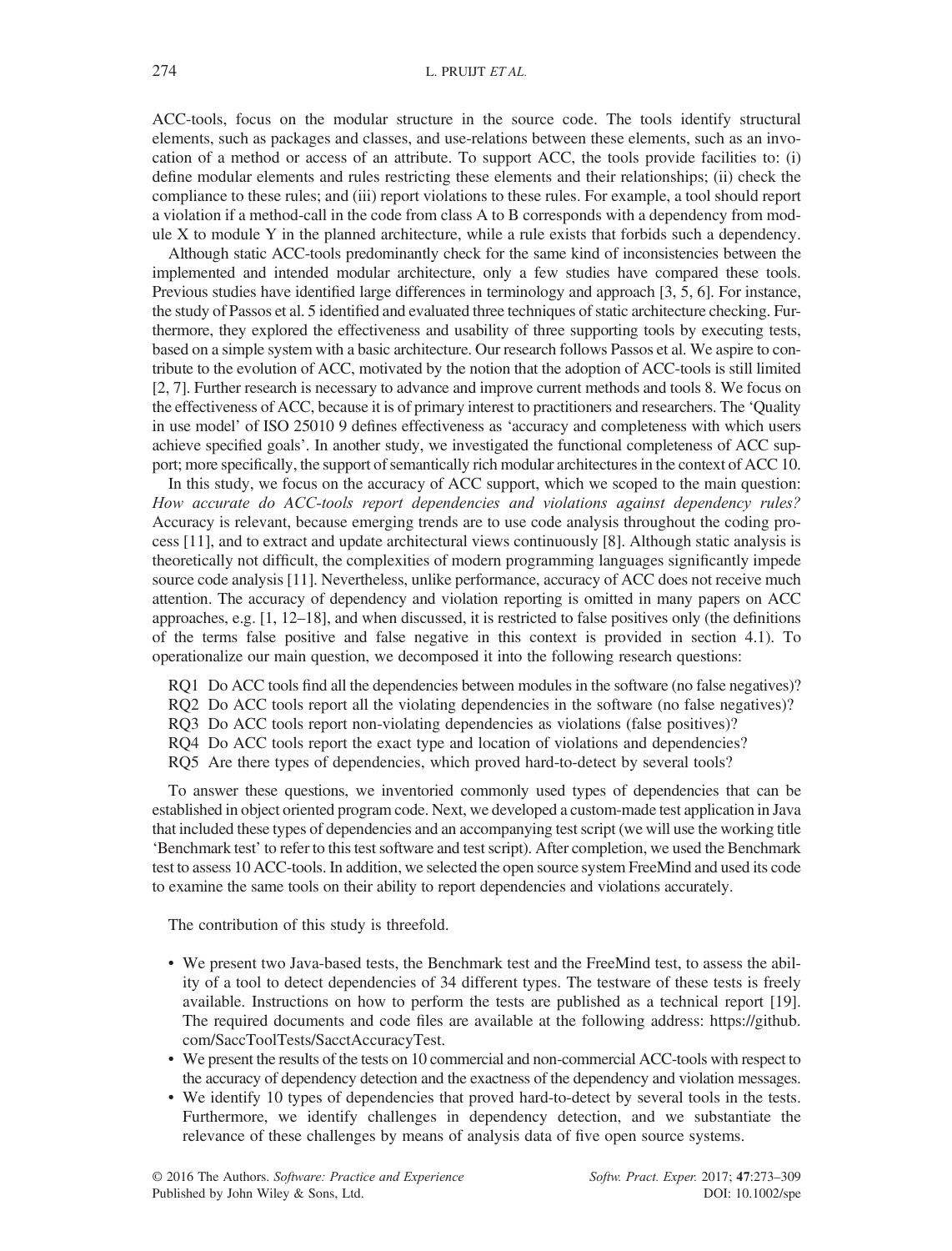This paper extends earlier work [20] in which we have reported on the accuracy of dependency analysis and violation reporting of seven ACC-tools. First, we have improved the testware of the Benchmark test and FreeMind test, and made both sets of testware utilizable for other researchers. Second, we extended the Benchmark test at the point of the detection of local variables, and we retested all tools at this point. *Third*, we describe and illustrate the dependency types in the tests in more detail and provide an improved definition of indirect dependencies in the context of ACC. Fourth, we add the test results of three ACC-tools, of which two were presented at ICSE in recent years [16, 21]. *Fifth*, we present more test results and explain these results more extensively. Fourth, we identify 10 hard-to-detect types of dependency and four challenges in dependency detection. Sixth, we present the frequencies of the hard-to-detect dependency types in five open source systems. Seventh, we have improved the testware of the Benchmark test and FreeMind test, and made both sets of testware utilizable for other researchers. Seventh, we extended the Benchmark test at the point of the detection of local variables, and we retested all tools at this point.

In the remainder of this paper, the next section provides an introduction to dependency analysis. Section 3 introduces the tested tools, Section 4 describes the method and results of the Benchmark test, and Section 5 does the same for the FreeMind test. Section 6 describes method and results of a frequency analysis of hard-to-detect dependency types. Section 7 discusses the key findings and discusses the identified challenges in dependency detection. Section 8 discusses the threats to validity, and Section 9 relates our findings to other work. Section 10 concludes this paper; it answers the research questions, summarizes the results of this study, and casts a glance at future work.

#### 2. DEPENDENCY ANALYSIS

Software architecture (SA) compliance checking covers a broad field, because software architecture 'provides the framework within which to satisfy the system requirements and provides both the technical and managerial basis for the design and implementation of the system' [22]. Static ACC does not cover the full width of SA, but covers the modular architecture. According to Perry and Wolf [22], this architecture should describe the modular elements, their form (properties and relationships) and rationale. In this study, we focus on the relationships between modules. *Relationships* are used to constrain how the different elements may interact or otherwise may be related. In static ACC's center of attention are uses relations: 'Module A uses module B if A depends on the presence of a correctly functioning B to satisfy its own requirements' [23].

Dependency analysis is 'the process of determining a program's dependences' [24]. Various types of dependencies are distinguished in literature. Callo Arias et al. [25] consider that all types fit into three main categories: structural dependencies, behavioral dependencies, and traceability dependencies. The category of structural dependencies, dependencies among parts of a system, is of interest to our study, because static analysis tools focus on dependencies that can be found by inspecting the source code. For instance, Lattix's LDM tool 'uses a standard notion of dependency, in which a module A depends on a module B if there are explicit references in A to syntactic elements of B' [12].

#### 2.1. Example of a modular architecture

A small modular architecture in UML notation, which will be used to illustrate the different types of dependency included in our test, is shown in Figure 1. In this diagram, two modules, ModuleA and ModuleB, are shown, each with two submodules. The classes in the submodules are related via associations, showing for instance that an instance of Class1 may know upmost one instance of Class2. The dependency arrows (the dashed arrows) show that ModuleA1 is allowed to use ModuleB1 and that ModuleA2 is allowed to use ModuleB. However, not all rules are visible. The following list shows the full set of relationship rules, of which the first three rules are explicitly visible in the diagram, while the last two are implicit:

- ModuleA1 is allowed to use ModuleB1:
- ModuleA2 is allowed to use ModuleB, so also both sub modules, ModuleB1 and ModuleB2;
- ModuleA1 is not allowed to use ModuleB2;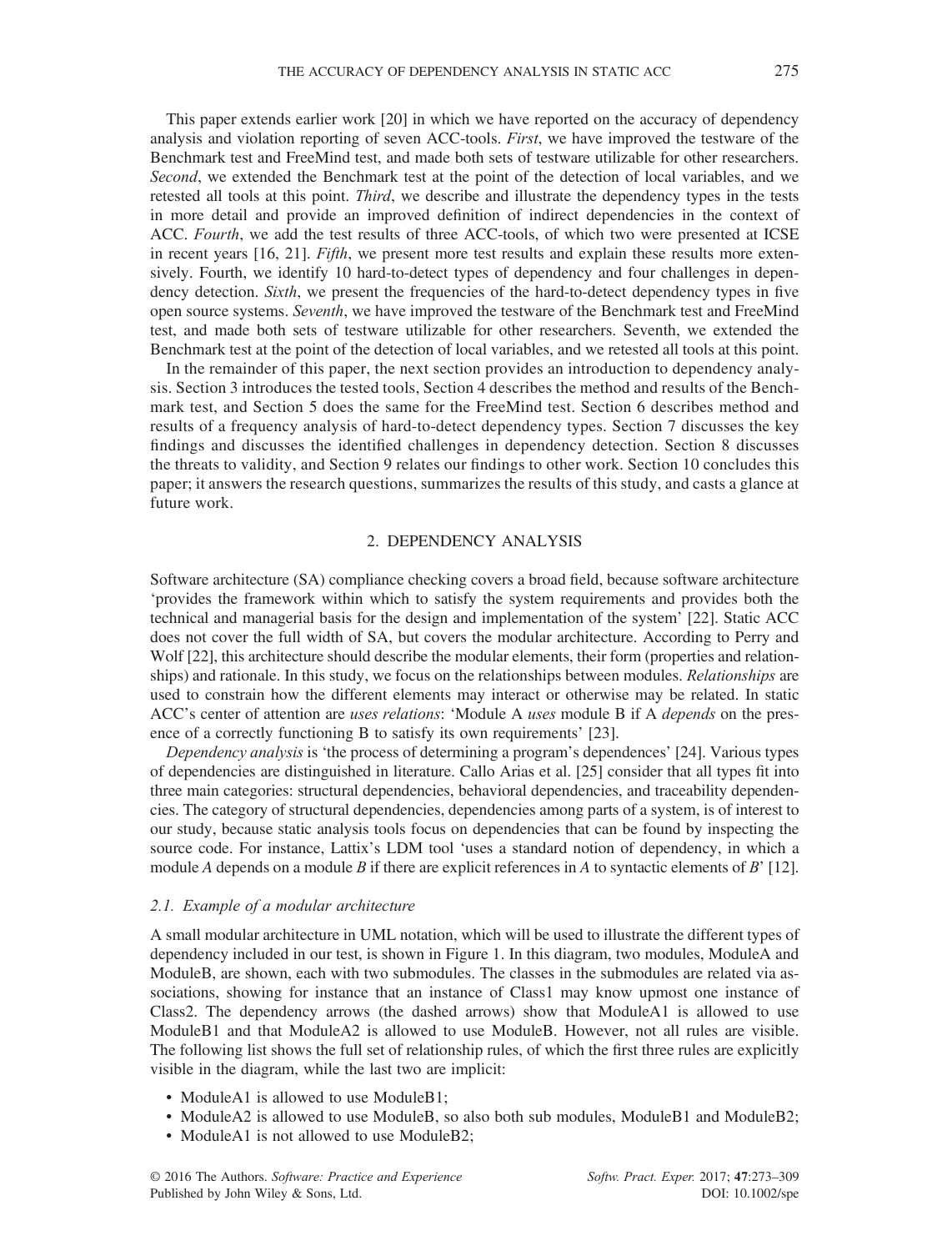

Figure 1. Explanatory model of a modular architecture in UML notation.

- The submodules of ModuleA are allowed to use each other.
- The submodules of ModuleB are allowed to use each other.

## 2.2. Structural dependency types in object oriented code

Many references of different types can be established in object oriented code. Because not all dependency types in all their variations could be included in our test, we have limited ourselves to quite common types, as described in more detail in the method subsection of the Benchmark test. We identified six main types of dependency: Import, Declaration, Call, Access, Inheritance, and Annotation. For each main type, sub types may be defined. For instance, declarations of instance variables may be distinguished from declarations of class variables.

An example of code per main dependency type is provided below. Each example contains a code construct that causes a rule violating dependency from Class2 to Class3 or to SuperClass, all in Figure 1.

- Import: import ModuleB.ModuleB2.Class3;
- Declaration: variable = class3.method();
- Call: variable = class3.method();
- Access: variable = class3.variable;
- Inheritance: public class Class2 extends SuperClass;
- Annotation: @Class3

## 2.3. Direct and indirect dependencies

In our study we have included another distinction, namely between direct and indirect dependency. In general, a dependency between two modules is direct, if the dependency relation does not involve an intermediate module. However, we use the term *direct dependency* more specifically, namely for a dependency of which the to-class (the depended-upon class) can be determined, completely based on the knowledge of the from-class (the class that contains the dependency). All six code examples above cause direct dependencies. For example, the dependency caused by the call statement in Class 2, may be traced to Class3, because variable class3 in Class 2 is declared to be of type Class3.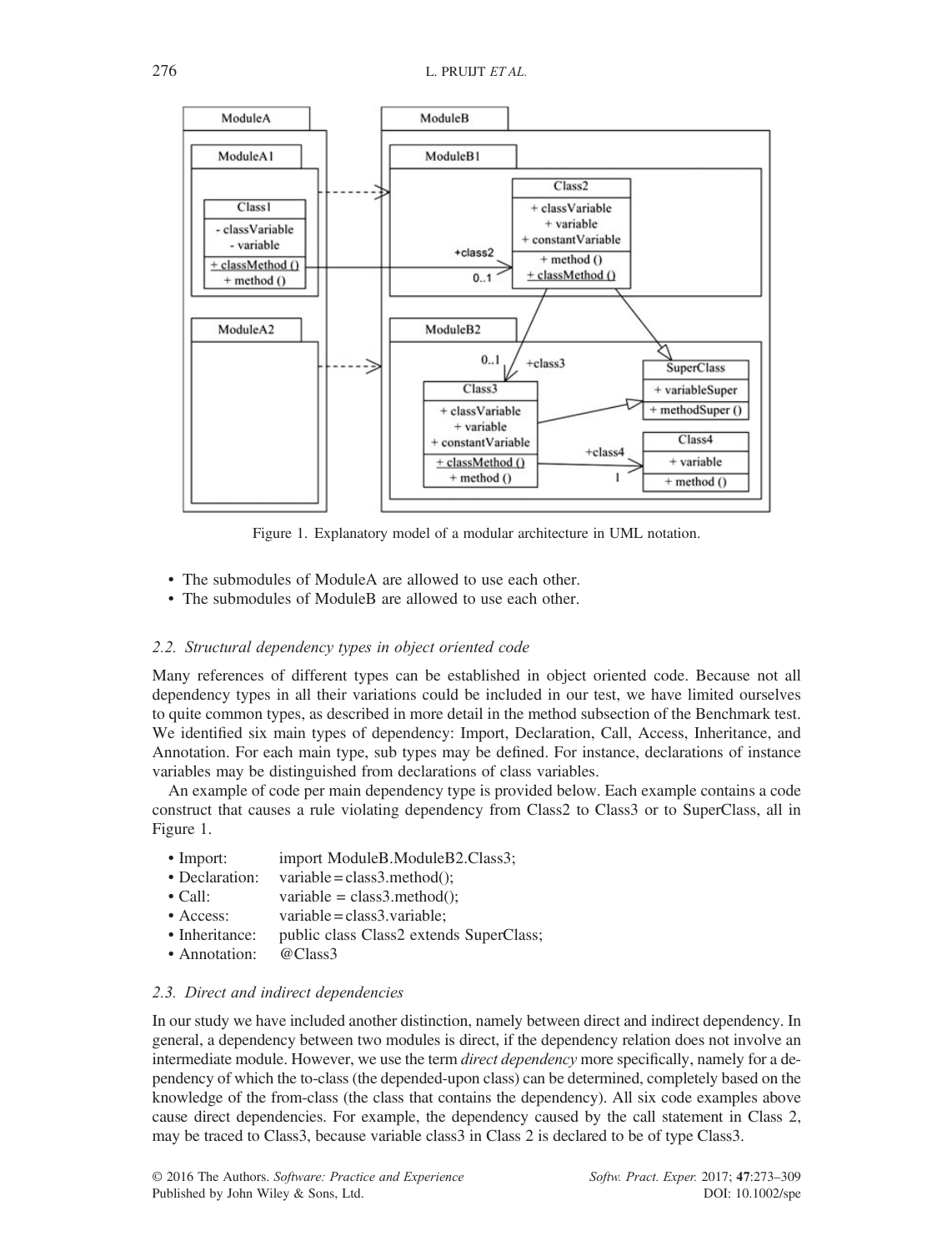In general, a dependency relation is indirect, when the dependency exists transitively through an intermediate module. According to this definition, many indirect dependencies are present in program code. For example, if Class1 in Figure 1 contains a method that calls Class2.method(), that somewhere in a scenario calls Class3.method(), then ModuleA1 depends indirectly on ModuleB2 via ModuleB1. In static ACC, this example of an indirect dependency will not be reported as a dependency or violation, because it should result in an overload of dependencies and violations. To prevent an excess of dependencies and violations, we narrow the definition of an indirect dependency in case of static ACC as follows. An indirect dependency is a dependency in the from-class of which the to-class cannot be determined without the analysis of the code of another class. Such a dependency should be reported, if a code construct in the fromclass has as immediate consequence that the to-class is used; for example in case of access of an inherited attribute, or in case of a call of a method that causes a dependency on the return type of the method.

In these cases, another class needs to be analyzed, or even several other classes, including super classes. The following code examples from Class1 in Figure 1 include a rule violating indirect dependency to Class3 or to SuperClass.

- Call: variable = class2.class3.method();
- Access: variable=class2.variableSuper;<br>• Inheritance: public class Class1 extends Cla
- public class Class1 extends Class2;

## 3. ACC-TOOLS INCLUDED IN THE TEST

Many tools are available with some of the facilities necessary to support ACC. However, our research focused on tools with explicit support of ACC. We selected publicly available tools, which were mentioned in academic work (e.g., [4, 5, 17, 21]), were able to analyze Java, and provided evaluation or research licenses (two vendors rejected and one did not respond). We excluded tools that focus mainly on architecture visualization, metrics, and/or architecture refactoring.

The 10 tools included in our study are shown in Table I, which also provides an overview of functionalities, code variants, and licensing per tool. The versions of the tools used in our tests together with an URL per tool, are described below Table I, in the footnotes.

The tools provide their support of ACC in various ways:

- Dependometer, Macker, and Sonar Architecture Rule Engine (Sonar ARE) are text-based tools, which support relation conformance rules. These tools provide HTML-based reports as output.
- dTangler and Lattix are based on the Dependency Structure Matrix (DSM) technique, complemented with text-based editors to define rules. The DSM is used to sort and select modules, to define rules, and to show dependencies and violations. Lattix is also able to visualize architectures graphically, and it provides extensive reporting facilities.
- ConQAT Architecture Analysis, JITTAC, and SAVE are strictly based on the Reflexion Model technique [1]. These tools provide a graphical editor to define the intended architecture and to show violations (in terms of divergence and absence) after the evaluation. In addition, ConQAT and SAVE generate textual reports at request, supportive to consistency checks subsequent to software development activities. JITTAC aims at real-time feedback during software development, and for that reason it is tightly integrated in the Eclipse IDE. JITTAC indicates divergences to the architectural model in a diagram and in the source code editor; not only afterwards, but also the moment an inconsistency is programmed.
- Sonargraph Architect and Structure101 are diagram-based too, but these tools are not strictly based on the RM-technique. To define modules and rules, these tools provide diagrams in which the horizontal and vertical position of a module implies rules. Violations are shown in these diagrams, but textual reports are provided in addition.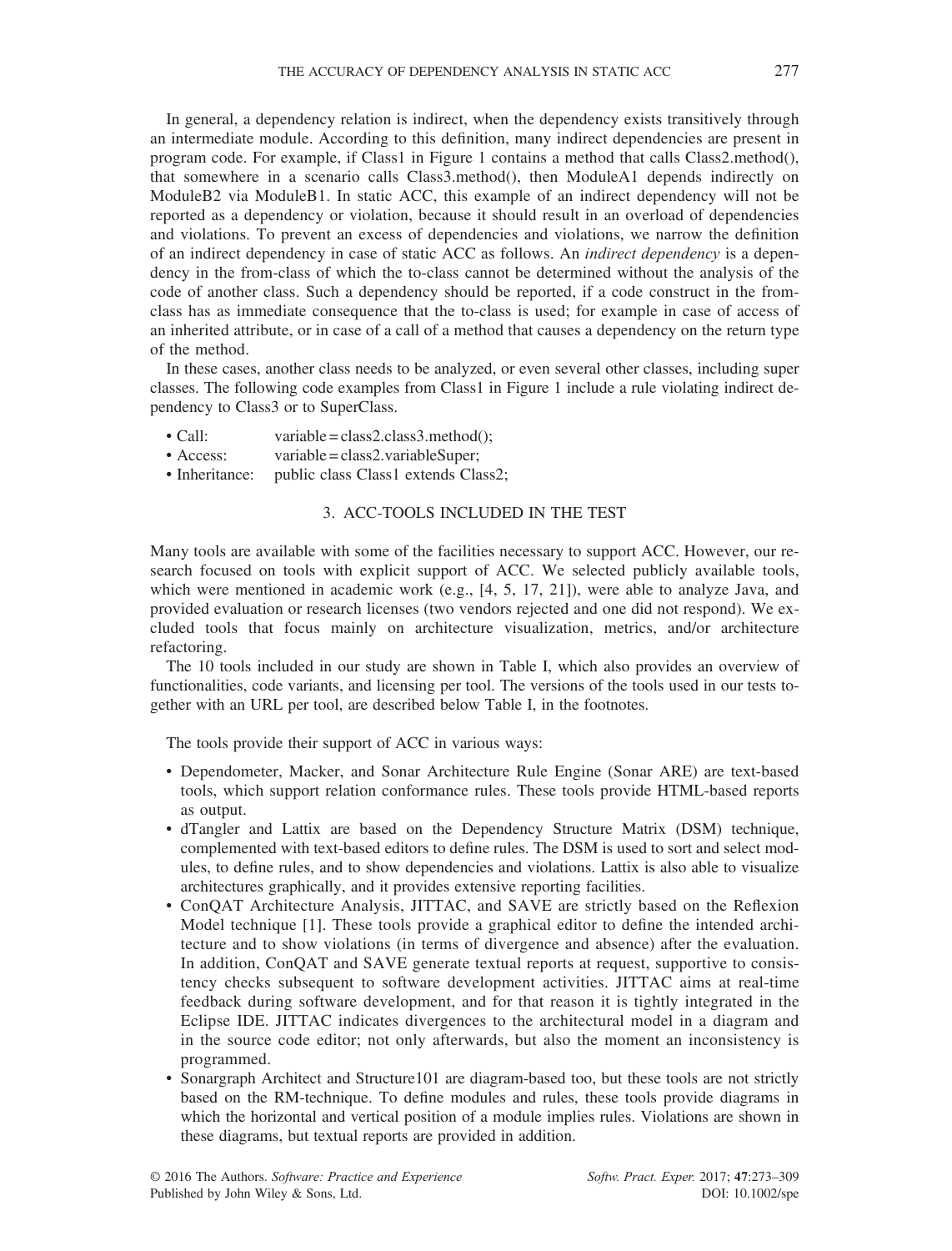|                                                                                                                                                                                                                                                                                                                                                                                                                                                                                                                                                                                                                             |        | Table I. Characteristics of the tools in the test ( $\sqrt{\ }$ = supported). |          |               |        |        |      |           |                         |               |
|-----------------------------------------------------------------------------------------------------------------------------------------------------------------------------------------------------------------------------------------------------------------------------------------------------------------------------------------------------------------------------------------------------------------------------------------------------------------------------------------------------------------------------------------------------------------------------------------------------------------------------|--------|-------------------------------------------------------------------------------|----------|---------------|--------|--------|------|-----------|-------------------------|---------------|
| Characteristic                                                                                                                                                                                                                                                                                                                                                                                                                                                                                                                                                                                                              | ConQAT | Dependometer                                                                  | dTangler | <b>JITTAC</b> | Lattix | Macker | SAVE | Sonar ARE | Sonargraph<br>architect | Structure 101 |
| General functionalities                                                                                                                                                                                                                                                                                                                                                                                                                                                                                                                                                                                                     |        |                                                                               |          |               |        |        |      |           |                         |               |
| Dependency browsing                                                                                                                                                                                                                                                                                                                                                                                                                                                                                                                                                                                                         |        |                                                                               |          |               |        |        |      |           |                         |               |
| Dependency visualization                                                                                                                                                                                                                                                                                                                                                                                                                                                                                                                                                                                                    |        |                                                                               |          |               |        |        |      |           |                         |               |
| Architecture compliance checking                                                                                                                                                                                                                                                                                                                                                                                                                                                                                                                                                                                            |        |                                                                               |          |               |        |        |      |           |                         |               |
| Architecture refactoring/simulation                                                                                                                                                                                                                                                                                                                                                                                                                                                                                                                                                                                         |        |                                                                               |          |               |        |        |      |           |                         |               |
| Team support                                                                                                                                                                                                                                                                                                                                                                                                                                                                                                                                                                                                                |        |                                                                               |          |               |        |        |      |           |                         |               |
| Code variants                                                                                                                                                                                                                                                                                                                                                                                                                                                                                                                                                                                                               |        |                                                                               |          |               |        |        |      |           |                         |               |
| Java                                                                                                                                                                                                                                                                                                                                                                                                                                                                                                                                                                                                                        |        |                                                                               |          |               |        |        |      |           |                         |               |
| Other languages                                                                                                                                                                                                                                                                                                                                                                                                                                                                                                                                                                                                             |        |                                                                               |          |               |        |        |      |           |                         |               |
| Source file analysis                                                                                                                                                                                                                                                                                                                                                                                                                                                                                                                                                                                                        |        |                                                                               |          |               |        |        |      |           |                         |               |
| Compiled file analysis                                                                                                                                                                                                                                                                                                                                                                                                                                                                                                                                                                                                      |        |                                                                               |          |               |        |        |      |           |                         |               |
| Licensing                                                                                                                                                                                                                                                                                                                                                                                                                                                                                                                                                                                                                   |        |                                                                               |          |               |        |        |      |           |                         |               |
| Paid: commercial use                                                                                                                                                                                                                                                                                                                                                                                                                                                                                                                                                                                                        |        |                                                                               |          |               |        |        |      |           |                         |               |
| ITTAC—version 0.2.0—lero.ie/project/arc; Lattix LDM—version 8.2.7—lattix.com; Macker—version 0.4.2—sourceforge.net/projects/macker; SAVE—version 1.7.1—iese.fraunhofer.de; Sonar ARE<br>ConQAT Architecture Analysis—version 2011.9—conqat.org; Dependometer—version 1.2.5—source.valtech.com/display/dpm/Dependometer; dTangler--GUI version 2.0.0—web.sysart.fi/dtangler;<br>-version 3.2—docs.codehaus.org/display/SONAR/Architecture+Rule+Engine; Sonargraph Architect (fusion of Sotograph and SonarJ)—version 7.1.8—hello2morrow.com; Structure101—version 3.5<br><sup>a</sup> In addition to Compiled file analysis. |        |                                                                               |          |               |        |        |      |           |                         |               |
|                                                                                                                                                                                                                                                                                                                                                                                                                                                                                                                                                                                                                             |        |                                                                               |          |               |        |        |      |           |                         |               |

| In addition to Computed the analysi                                                                                                                                                   |
|---------------------------------------------------------------------------------------------------------------------------------------------------------------------------------------|
| ConQAT Architecture Analysis—version 2011.9—conqat.org; Dependometer—version 1.2.5—source.valtech.com/display/dpm/Dependometer; dTangler-GUI version 2.0.0—web.sysart.fi/dtangler;    |
| ITTAC—version 0.2.0—lero.ie/project/arc; Lattix LDM—version 8.2.7—lattix.com; Macker—version 0.4.2—sourceforge.net/projects/macker; SAVE—version 1.7.1—iese.fraunhofer.de; Sonar ARE  |
| -version 3.2-docs.codehaus.org/display/SONAR/Architecture+Rule+Engine; Sonargraph Architect (fusion of Sotograph and Sonarl)-version 7.1.8-hello2morrow.com; Structure101-version 3.5 |
| $-$ structure $101$ .com                                                                                                                                                              |
|                                                                                                                                                                                       |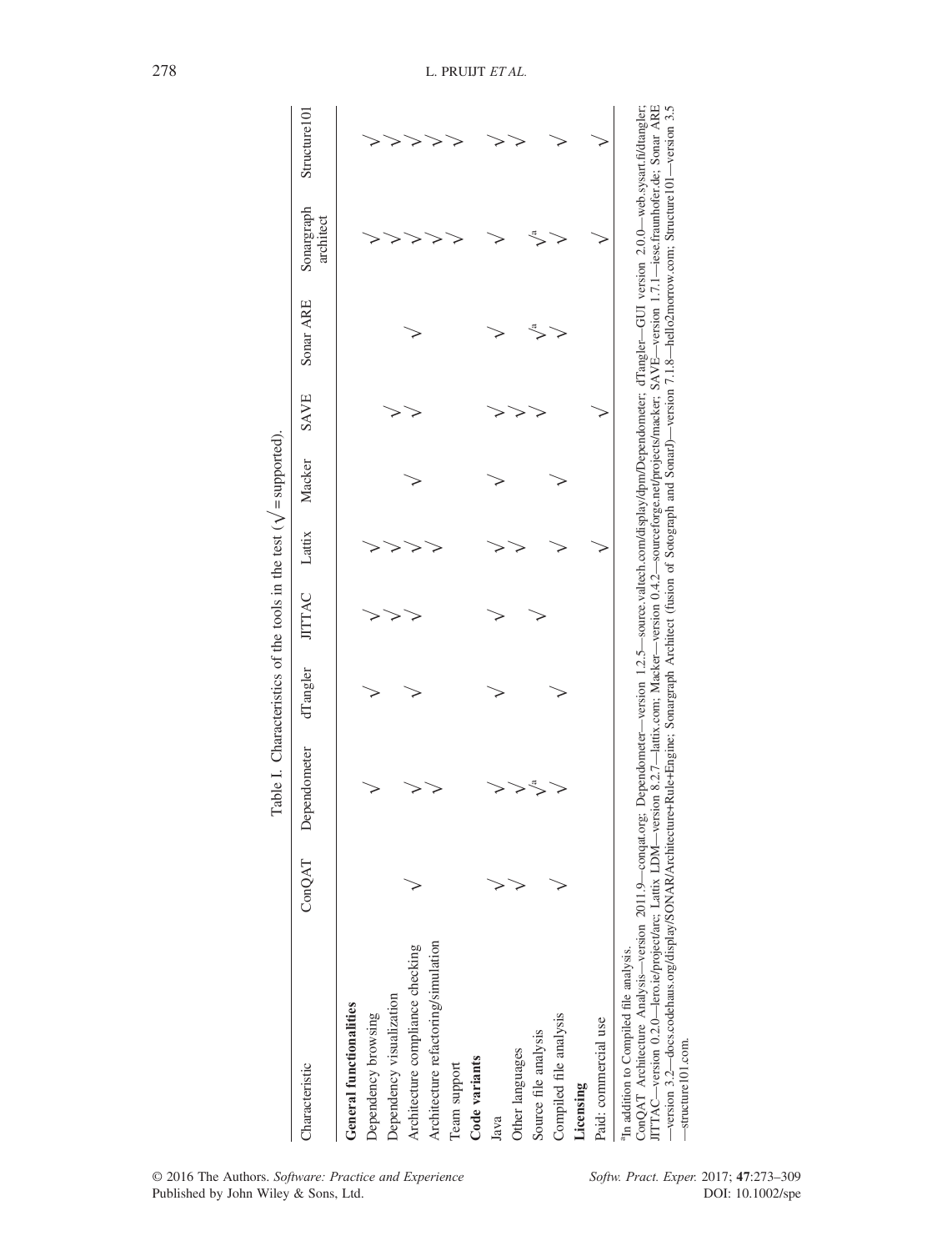## 4. BENCHMARK TEST

Two separate tests were performed with the 10 tools: the Benchmark test, and the FreeMind test. This section describes the Benchmark test and the next section the FreeMind test. Both tests were developed and improved iteratively. The first iteration of preparing, testing, and reporting was conducted with 25 students Computer Science in the course of a specialization semester 'Advanced Software Engineering'. Afterwards, the authors have improved the tests and tested the tools completely again in several iterations. The final test results are presented in this paper.

#### 4.1. Method

To prepare our test, we inventoried references in Java code and classified common structural dependencies. We use the term common in this context to indicate pretty basic code constructs supported by Java 1.5; no specialties or constructs only recently supported by Java. The inventory was partly based on research papers that distinguish different architectural dependency types, like [26–30] and partly based on professional literature on Java such as 31 and the official Java Documentation [32]. Furthermore, it was based on the knowledge of 25 students and two Java lecturers. We started with a literature study, which resulted in an initial set of dependency types. Next, six teams of students were tasked with the design of the test, and with the specification of variations of code constructs per dependency type. The results were compared and a best design was selected. The winning team improved its design and worked out the initial version of the test. Thereafter, each team used this initial version to test a tool. The results were interesting, but not reliable enough for publication. Therefore, the test was enhanced and executed iteratively by the authors in two iterations: one for the study published as a conference paper [20] and one for this extended study. Improvements were made in the inventory of dependency types, the test code, the score forms, and the instruction manual. We finished these studies with six main types of structural dependencies: Import, Declaration, Call, Access, Inheritance, and Annotation. In addition, sub types were defined for the main types Declaration, Call, Access, and Inheritance. For instance, we defined seven subtypes of type Call. In combination with the distinction between direct and indirect dependencies, we have distinguished 25 direct dependency types and 9 indirect dependency types. For each dependency type, at least one test case was created. In total, 64 test cases were implemented in Java with Eclipse Indigo SR2.

To measure the sensitivity (also called the true positive rate, or the recall) of the ACC tools, 64 test cases in the test set were aimed at the detection of true positives and false negatives regarding dependency detection and violation reporting. With respect to dependency detection, a true positive indicates that a tool reported a dependency existing in the code, while a false negative indicates that a tool failed to report a dependency existing in the code. With respect to violation reporting, a true positive indicates that a tool reports a violation of a defined rule, while a dependency in the code exists that justifies the violation message. A false negative indicates that a tool failed to report a dependency existing in the code that violates a defined rule. In this paper, we compute *sensitivity* in percent, as: (number-of-true-positives / (number-of-true-positives + number-of-false-negatives))  $\times$  100.

To measure the false positive rate of the ACC tools, 64 cases were aimed at the detection of false positives. The test code of these test cases was identical to the first 64 test cases, so dependencies to the same to-classes were contained. However, the from-classes, containing the code, were located in another package; as sibling at the same hierarchical level. This way, violations of classes in the second package, based on architectural constraints defined at the first package, should be qualified as false positives. With respect to dependency detection, a false positive indicates that a dependency is reported that is non-existing in the code, while a true negative indicates that a tool correctly did not report a dependency, because it is non-existing in the code. With respect to violation reporting, a false positive indicates that a tool reports a violation of a defined rule, while no dependency in the code exists that justifies the violation message. A true negative indicates that correctly no violation message was reported, because no dependency in the code exists that justifies the violation message. In this paper, we compute the false positive rate in percent, as: (number-of-false-positives / (number-of-false-positives + number-of-true-negatives))  $\times$  100.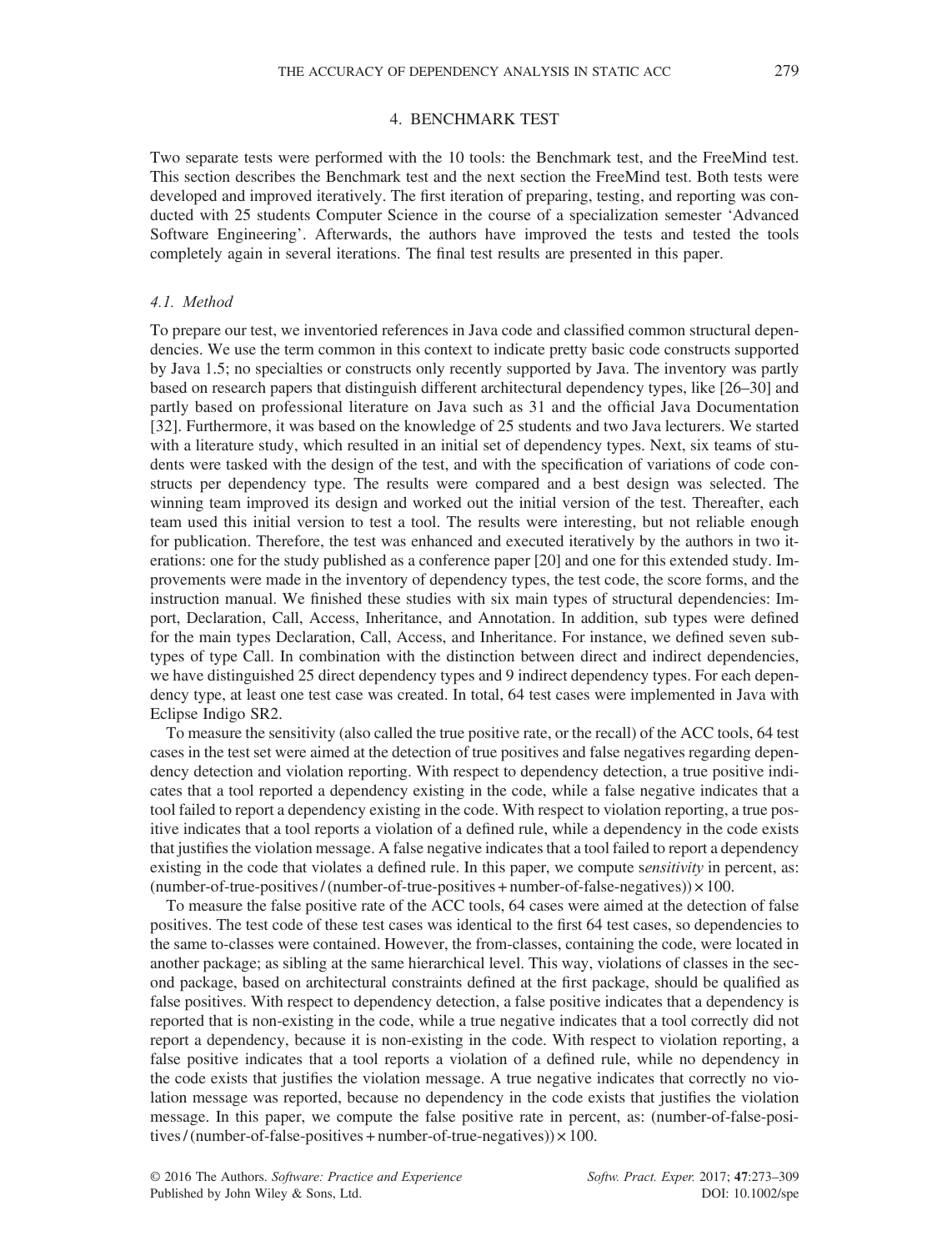Several tools report violations and dependencies only at the level of from-class, to-class, without further detail. To be able to obtain reliable test results, but also to facilitate and simplify the test process, we implemented a separate from-class per test case. Furthermore, we limited the number of the dependencies to the minimum and where possible to only one dependency on the target class.

After the test preparation, the 10 ACC-tools were tested. All the tools were subjected to the same test, described in the test script. During the first step of the test, the planned modular architecture was entered into the tool, including the mapping of modules to source code units, and the tool's output of the dependency analysis (if provided) was assessed. During the second step, the rules restricting the dependencies between modules were defined, and the output of the tool's conformance check was studied and compared with the expected result and with the output of the tool's dependency analysis. During the third step, the test results of the tools were aggregated and compared.

## 4.2. Included dependency types

Twenty-five direct dependency types were included in the test and nine indirect dependency types. For each direct and each indirect dependency type at least one separate test case was incorporated. For a part of the dependency types, additional test cases were created with variations of the type. This approach resulted in 34 direct and 30 indirect test cases.

4.2.1. Direct dependency types in the test. The 25 direct structural dependency types in the test are shown in Table II, together with a code example. Each code example shows a code construct that, if

| Dependency type             | Example code                                                 |
|-----------------------------|--------------------------------------------------------------|
| Import                      |                                                              |
| Class import                | import ModuleB.ModuleB2.Class3;                              |
| <b>Declaration</b>          |                                                              |
| Instance variable           | private Class3 class3;                                       |
| Class variable              | private static Class3 class3;                                |
| Local variable              | public void method() {Class3 class3; }                       |
| Parameter                   | public void method(Class3 class3) {}                         |
| Return type                 | public Class method $()$ { }                                 |
| Exception                   | public void method() throws Class4 {throw new Class4 (""); } |
| Type cast                   | Object $o = (Class3)$ new Object();                          |
| Call                        |                                                              |
| Instance method             | variable = $class3$ .method();                               |
| Instance method-inherited   | variable = $class3$ .methodSuper();                          |
| Class method                | variable = $class3.classMethod()$ ;                          |
| Constructor                 | new $Class3()$ ;                                             |
| Inner class method          | variable = $class3-InnerClass.method$ ;                      |
| Interface method            | interface1.interfaceMethod();                                |
| Library class method        | libraryClass1.libraryMethod();                               |
| <b>Access</b>               |                                                              |
| Instance variable           | $variable = class3.value;$                                   |
| Instance variable-inherited | $variable = class3.valueSuper;$                              |
| Class variable              | variable = $Class3.classVariable$ :                          |
| Constant variable           | variable = $class3$ .constantVariable;                       |
| Enumeration                 | System.out.println(Enumeration.VAL1);                        |
| Object reference            | method(class3);                                              |
| <b>Inheritance</b>          |                                                              |
| Extends class               | public class Class1 extends Class3 $\{ \}$                   |
| Extends abstract class      | Idem, but in this case Class3 should be abstract.            |
| Implements interface        | public class Class1 implements Interface1 { }                |
| Annotation                  |                                                              |
| Class annotation            | @Class3                                                      |

Table II. Direct dependency types in the Benchmark test.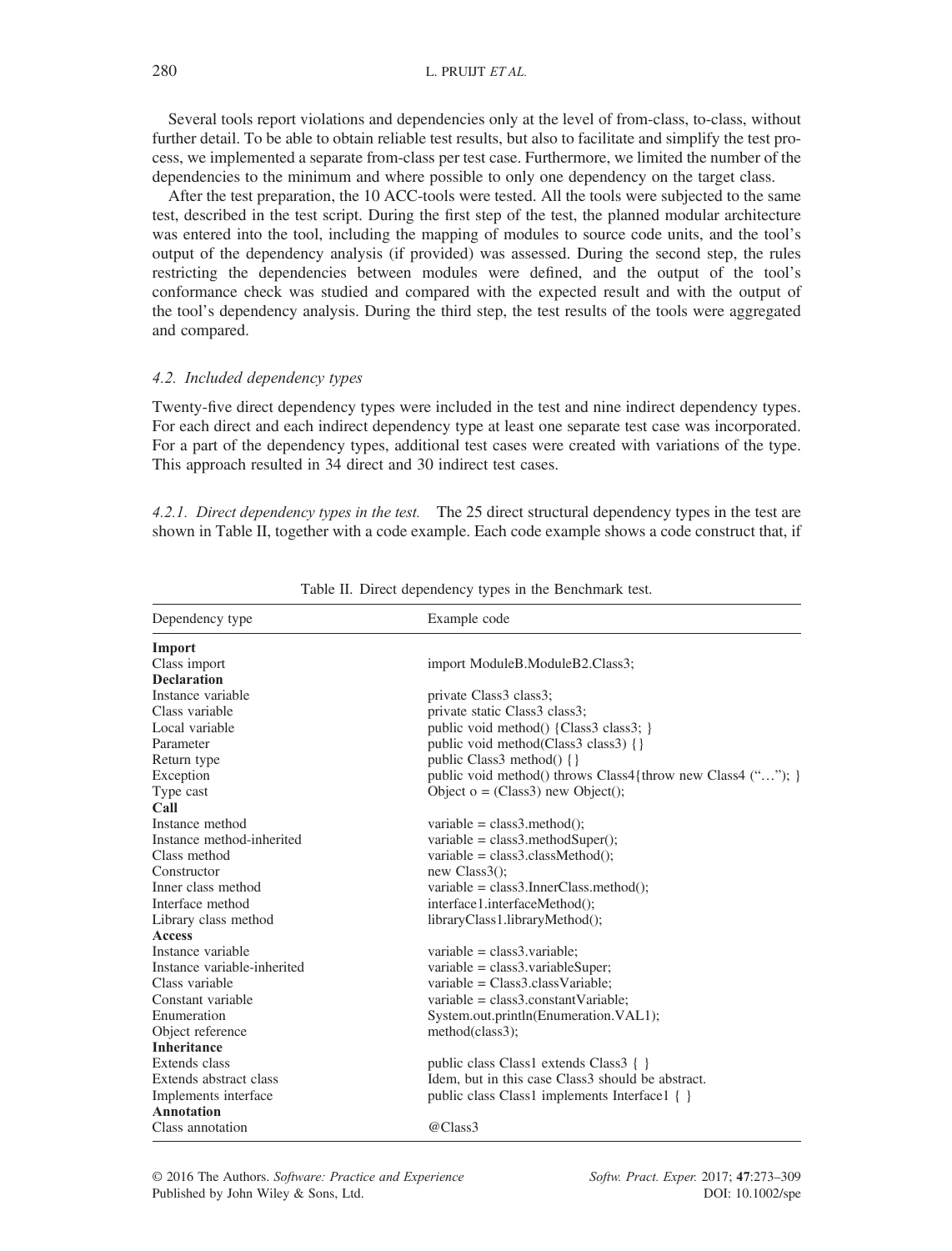programmed within Class1 in Figure 1, would violate the intended architecture in Figure 1. This is because the code construct includes a dependency to an element of ModuleB2, while the intended architecture does not allow ModuleA1to use ModuleB2. In these cases, we expect ACC-tools to report a violation with at least a specification of the from-class and the to-class. Most of the examples refer to elements in Figure 1, but to keep the figure clear, some specific elements are not included, like an enumeration, exception, and interface.

4.2.2. Indirect dependency types in the test. We included nine indirect structural dependency types in our test, which are shown in Table III, together with a code example per type. Each code example shows a code construct that, if programmed within Class1 in Figure 1, would violate the intended architecture in Figure 1. Because the code construct includes a dependency to an element of ModuleB2, while the intended architecture does not allow ModuleA1 to use ModuleB2. In these cases, we expect ACC-tools to report a violation with a specification of the from-class and the final to-class.

#### 4.3. Findings: accuracy of dependency detection

The test results of our Benchmark tests are shown in detail in Tables IV and V, while the most interesting findings are described below. Table IV shows the results with regard to direct dependencies, and Table V shows the results with regard to indirect dependencies.

As a first observation, we noted that the false positive rate is null for all 10 tested tools; thus, no false positive dependencies were reported. For the observations regarding the sensitivity of the tools, more text is needed. These results are described in detail in the following sub sections.

4.3.1. Direct dependencies. Direct dependencies, caused by type declaration (except local variables), method call, variable access (except constants and object references), and inheritance, were detected by all tested tools, except ConQAT (which missed five type declaration dependency types) and SAVE (which missed two type declaration, one method call, and all six variable access dependency types). The following direct dependency types were often missing or were not reported accurately:

- Import dependencies were detected only by two tools: JITTAC and SAVE; the two tools that analyze source files only. Import statements are not included in compiled files.
- A type declaration of an initialized local variable was detected only by the following six tools: Dependometer, JITTAC, Lattix, SAVE, Sonargraph, and Structure101. However, a type declaration of a not-initialized local variable was detected only by JITTAC and SAVE; the two tools that analyze the source files only. Not-initialized local variables are removed in compiled files. This is interesting, because the tools that analyze compiled files were able to detect other declaration cases without initialization.
- A call of an instance method of an inner class was reported by all tools, except SAVE. However, the tools differ considerably in the accuracy of the reported to-class. JITTAC, Macker, Sonargraph,

| Dependency type                 | Example code                                                                         |
|---------------------------------|--------------------------------------------------------------------------------------|
| Call                            |                                                                                      |
| Instance method                 | variable = $class2.class3.method()$ ;                                                |
| Instance method-inherited       | $variable = class2.methodSuper();$                                                   |
| Class method                    | variable = $class2.class3.classMethod$ ;                                             |
| Access                          |                                                                                      |
| Instance variable               | $variable = class2.class3.value;$                                                    |
| Instance variable-inherited     | $variable = class2.valueSuper();$                                                    |
| Class variable                  | $variable = class2.class3.classVariable;$                                            |
| Object reference-Reference var. | variable = $class2$ .method( $class2.class3.class4$ );                               |
| Object reference-Return value   | Object $o = (Object) class 2.getClass 4$ :                                           |
| <b>Inheritance</b>              |                                                                                      |
| Extends-implements variations   | public class Class1 extends Class2 { }<br>public class Class2 extends SuperClass { } |

Table III. Indirect dependency types in the Benchmark test.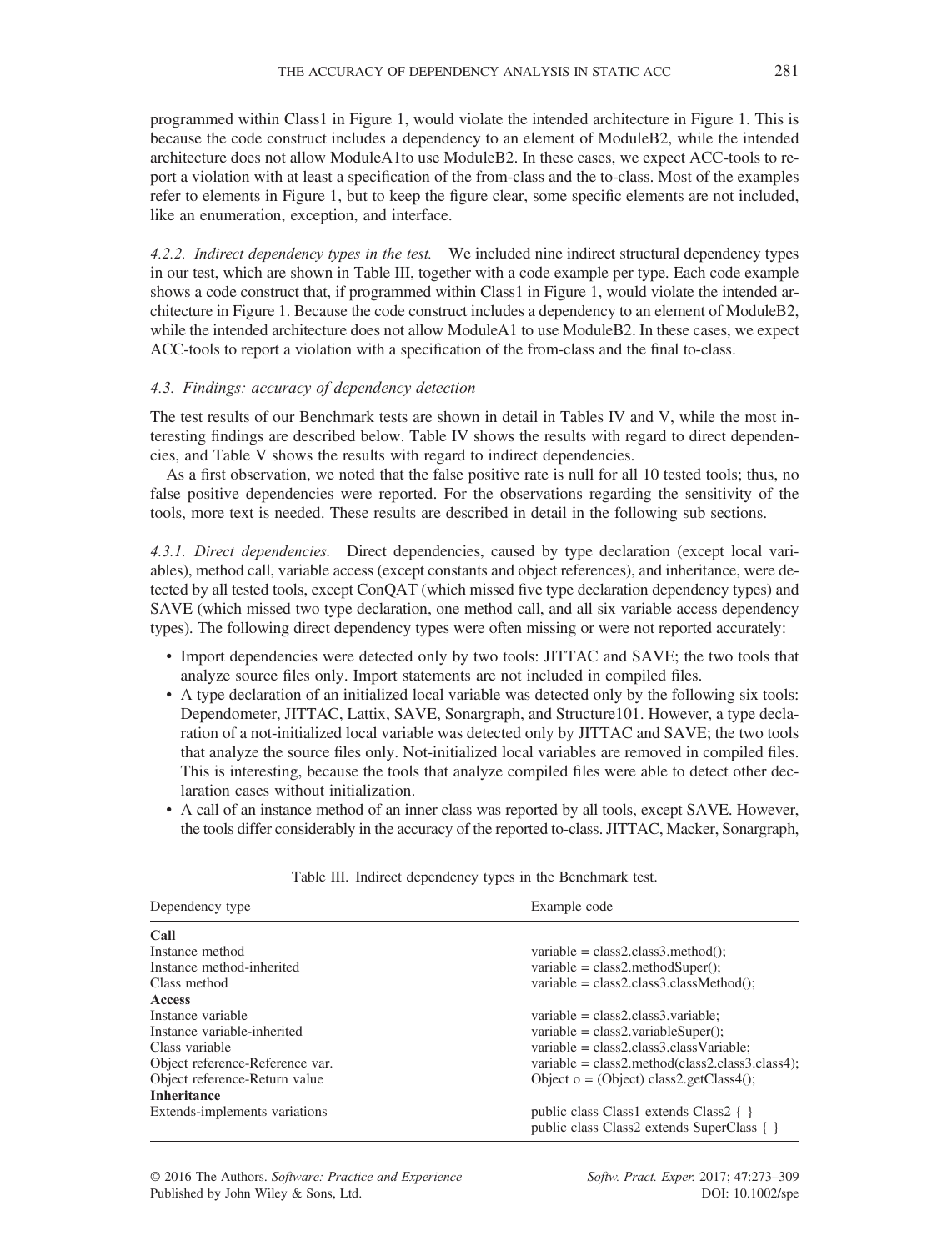|                                      |                    | Table IV. Benchmark test—detection of direct dependencies ( $0 =$ not detected). $1 =$ detected). |                 |                |        |                 |         |                 |            |              |                                       |
|--------------------------------------|--------------------|---------------------------------------------------------------------------------------------------|-----------------|----------------|--------|-----------------|---------|-----------------|------------|--------------|---------------------------------------|
| Dependency type                      | ConQAT             | Dependometer                                                                                      | dTangler        | <b>JITTAC</b>  | Lattix | Macker          | SAVE    | Sonar ARE       | Sonargraph | Structure101 |                                       |
| Class import<br>Import               | 0                  | $\circ$                                                                                           | ⊂               |                | 0      | 0               |         | 0               | 0          | $\circ$      | $\mathcal{L}$                         |
| Declaration                          |                    |                                                                                                   |                 |                |        |                 |         |                 |            |              |                                       |
| Instance variable                    | $\circ$            |                                                                                                   |                 |                |        |                 |         |                 |            |              |                                       |
| Class variable                       |                    |                                                                                                   |                 |                |        |                 |         |                 |            |              |                                       |
| Local variable, initialized          | $\circ$<br>$\circ$ |                                                                                                   |                 |                |        |                 |         |                 |            |              | $\circ \circ \circ \circ \circ \circ$ |
| Parameter                            |                    |                                                                                                   |                 |                |        |                 |         |                 |            |              |                                       |
| Return type                          | $\circ$            |                                                                                                   |                 |                |        |                 |         |                 |            |              |                                       |
| Exception                            |                    |                                                                                                   |                 |                |        |                 |         |                 |            |              |                                       |
| Type cast<br>Cail                    |                    |                                                                                                   |                 |                |        |                 | c       |                 |            |              |                                       |
| Instance method                      |                    |                                                                                                   |                 |                |        |                 |         |                 |            |              | $\overline{10}$                       |
| Instance method, inherited           |                    |                                                                                                   |                 |                |        |                 |         |                 |            |              |                                       |
| Class method                         |                    |                                                                                                   |                 |                |        |                 |         |                 |            |              | 222922                                |
| Constructor                          |                    |                                                                                                   |                 |                |        |                 |         |                 |            |              |                                       |
| Inner class method (instance)        |                    |                                                                                                   |                 |                |        |                 |         |                 |            |              |                                       |
| Interface method                     |                    |                                                                                                   |                 |                |        |                 |         |                 |            |              |                                       |
| Library class method                 |                    |                                                                                                   |                 |                |        |                 |         |                 |            |              |                                       |
| Access                               |                    |                                                                                                   |                 |                |        |                 |         |                 |            |              |                                       |
| Instance variable (read, write)      |                    |                                                                                                   |                 |                |        |                 | 0       |                 |            |              |                                       |
| Instance variable, inherited         |                    |                                                                                                   |                 |                |        |                 | $\circ$ |                 |            |              |                                       |
| Class variable                       |                    |                                                                                                   |                 |                |        |                 | $\circ$ |                 |            |              | のののののの                                |
| Constant variable                    | $\circ$            |                                                                                                   |                 |                |        | ○               | $\circ$ |                 |            |              |                                       |
| Enumeration                          |                    |                                                                                                   |                 |                |        |                 | $\circ$ |                 |            |              |                                       |
| Object reference, param. value       | ○                  |                                                                                                   | ⊂               |                | ⊂      | $\circ$         | $\circ$ | $\circ$         |            |              |                                       |
| Inheritance                          |                    |                                                                                                   |                 |                |        |                 |         |                 |            |              |                                       |
| Extends class                        |                    |                                                                                                   |                 |                |        |                 |         |                 |            |              | $\overline{10}$                       |
| Extends abstract class               |                    |                                                                                                   |                 |                |        |                 |         |                 |            |              | $\frac{10}{10}$                       |
| Implements interface                 |                    |                                                                                                   |                 |                |        |                 |         |                 |            |              |                                       |
| Annotation                           |                    |                                                                                                   |                 |                |        |                 |         |                 |            |              |                                       |
| Class annotation                     | $\circ$            |                                                                                                   | $\circ$         | $\overline{ }$ |        | $\circ$         | $\circ$ | $\circ$         |            |              | 5                                     |
| Detected (out of 25)                 | $\frac{6}{9}$      | កងន                                                                                               | $\frac{20}{80}$ | 748            | $22$   | $\frac{20}{80}$ | 15      | $\frac{80}{20}$ | 748        | 23           |                                       |
| Sensitivity (in $%$ ) (average = 83) |                    |                                                                                                   |                 |                |        |                 |         |                 |            |              |                                       |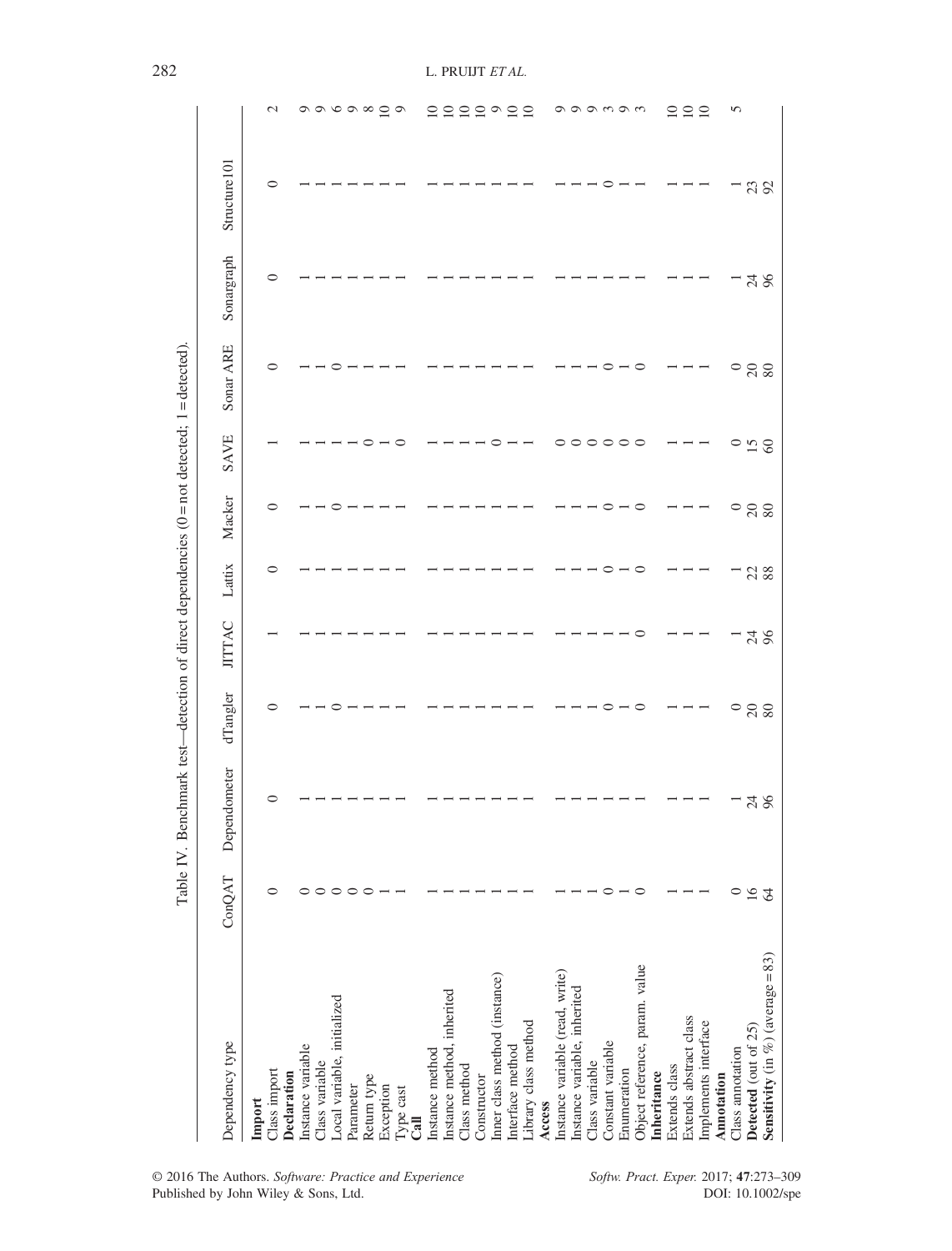| 7<br>í<br>1<br>۱<br>Ĥ<br>l<br>l<br>ÌI<br>ς |
|--------------------------------------------|
| l                                          |
| j<br>ţ<br>١<br>í                           |
|                                            |
| l<br>י                                     |
|                                            |
| l                                          |
| ă<br>ì<br>ï                                |
|                                            |
| I<br>ļ                                     |
|                                            |
| d<br>ׇ֚<br>ì<br>ł<br>l                     |
|                                            |
|                                            |
|                                            |

| Dependency type                      |    | ConQAT Dependometer | dTangler |    |    | JITTAC Lattix Macker | SAVE | Sonar ARE | Sonargraph | Structure101 |                 |
|--------------------------------------|----|---------------------|----------|----|----|----------------------|------|-----------|------------|--------------|-----------------|
| Ca <sub>1</sub>                      |    |                     |          |    |    |                      |      |           |            |              |                 |
| Instance method                      |    |                     |          |    |    |                      |      |           |            |              | $\Xi$           |
| Instance method, inherited           |    |                     |          |    |    |                      |      |           |            |              | $\omega$        |
| Class method                         |    |                     |          |    |    |                      |      |           |            |              | ≘               |
| Access                               |    |                     |          |    |    |                      |      |           |            |              |                 |
| Instance variable                    |    |                     |          |    |    |                      |      |           |            |              |                 |
| Instance variable, inherited         |    |                     |          |    |    |                      |      |           |            |              | $\mathfrak{g}$  |
| Class variable                       |    |                     |          |    |    |                      |      |           |            |              | $\circ$         |
| Object reference-reference var.      |    |                     |          |    |    |                      |      |           |            |              | $\circ$         |
| Object reference—return value        |    |                     |          |    |    |                      |      |           |            |              | $\mathbf{\sim}$ |
| Inheritance                          |    |                     |          |    |    |                      |      |           |            |              |                 |
| Extends-implements variations        |    |                     |          |    |    |                      |      |           |            |              | $\circ$         |
| Detected (out of 9)                  |    |                     | ì        |    |    |                      |      |           |            |              |                 |
| Sensitivity (in $%$ ) (average = 60) | 56 | 67                  | 56       | 78 | 56 | 56                   | 33   | 56        | 56         | 89           |                 |
|                                      |    |                     |          |    |    |                      |      |           |            |              |                 |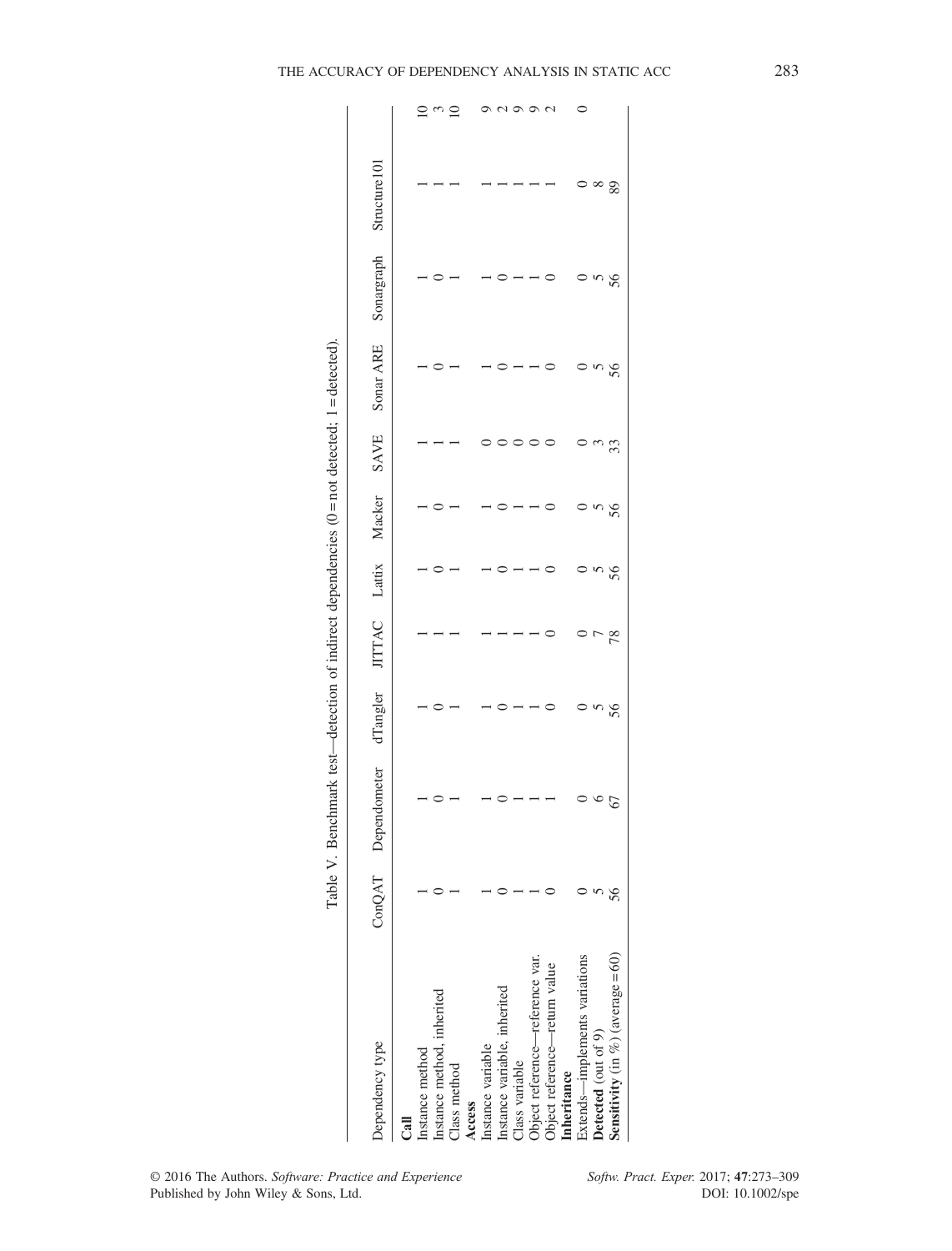and Sonar ARE were specific and reported the outer and inner class. ConQAT, Dependometer, dTangler, Lattix, and Structure101 were less accurate and reported only the outer class.

- Access of a constant variable was detected only by three tools: Dependometer, JITTAC, and Sonargraph Architect. We included three test cases: one with a constant instance variable, one with a constant class variable, and one with an interface class variable. However, the results per tool were the same over these three test cases. Tools that analyze compiled code only, have problems with the recognition of constants, because their values are in-lined by the Java compiler. Dependometer and Sonargraph were detecting an access of a constant variable only with the option marked to include the source code in the analysis. Although SAVE analyzes source code, it did not report a dependency in one of the three test cases.
- Access of an object reference in the form of a parameter value (or argument), was detected only by three tools: Dependometer, Sonargraph, and Structure101. Another test case of this dependency type, with an object reference included in an if-clause, was detected by two tools only: Dependometer and Sonargraph.
- Dependencies of type annotation were detected only by five tools: Dependometer, JITTAC, Lattix, Sonargraph, and Structure101.

4.3.2. Indirect dependencies. Indirect dependencies caused by method call and variable access (except an object reference as return value), were detected by all tested tools, except SAVE, which did not report access dependencies. Even double indirect dependencies were detected (for instance, from Class 1 in Figure 1, via Class 2 and Class 3 to Class 4). However, the following indirect dependency types were often missing or were not reported accurately:

- A call of an inherited instance method was reported accurately only by three tools: JITTAC, SAVE, and Structure101. These tools reported an indirect dependency to the super class where the method was actually implemented, although this method was called via a subclass. The other tools reported a dependency to the intermediate subclass, but not to the super class where the method was implemented. Consequently, these tools did not report a violation in the test cases where the subclass is part of an allowed-to-use module, while its super class is part of a not-allowed-to-use module.
- Access of an inherited instance variable was reported accurately only by two tools: JITTAC, and Structure101. These tools reported an indirect dependency to the super class where the variable was actually implemented, although this variable was accessed via a subclass. The other tools reported a dependency to the subclass, but not to the super class where the variable was implemented (except SAVE, which did report no dependency at all). Consequently, these tools did not report a violation in the test cases where the subclass was part of an allowed-to-use module, while its super class was part of a not-allowed-to-use module.
- Access of an object reference, received as return value of a method call, was reported by only two tools: Dependometer and Structure101.
- An inherited dependency on a super-super class or interface of the from-class, solely based on extends/implements constructs, was not reported by any tool. We included three variations in our test (extends-extends, extends-implements, implements-extends), but none was reported.

## 5. FREEMIND TEST

In addition to the Benchmark test we have conducted tests with an open source system. Two different test were conducted, one aimed at the accuracy of dependency detection, and the other on the accuracy of violation and dependency reporting. The rules in these tests are defined by ourselves, in line with the objectives of the tests, and do not represent rules defined by the developers of Freemind.

## 5.1. Method

5.1.1. FreeMind. We used the mind-mapping tool FreeMind. Three main packages in FreeMind, as shown in Figure 2, were included in our tests: accessories, plugins, and freemind. The following packages were excluded from the test, because these packages were available in the source code, but not in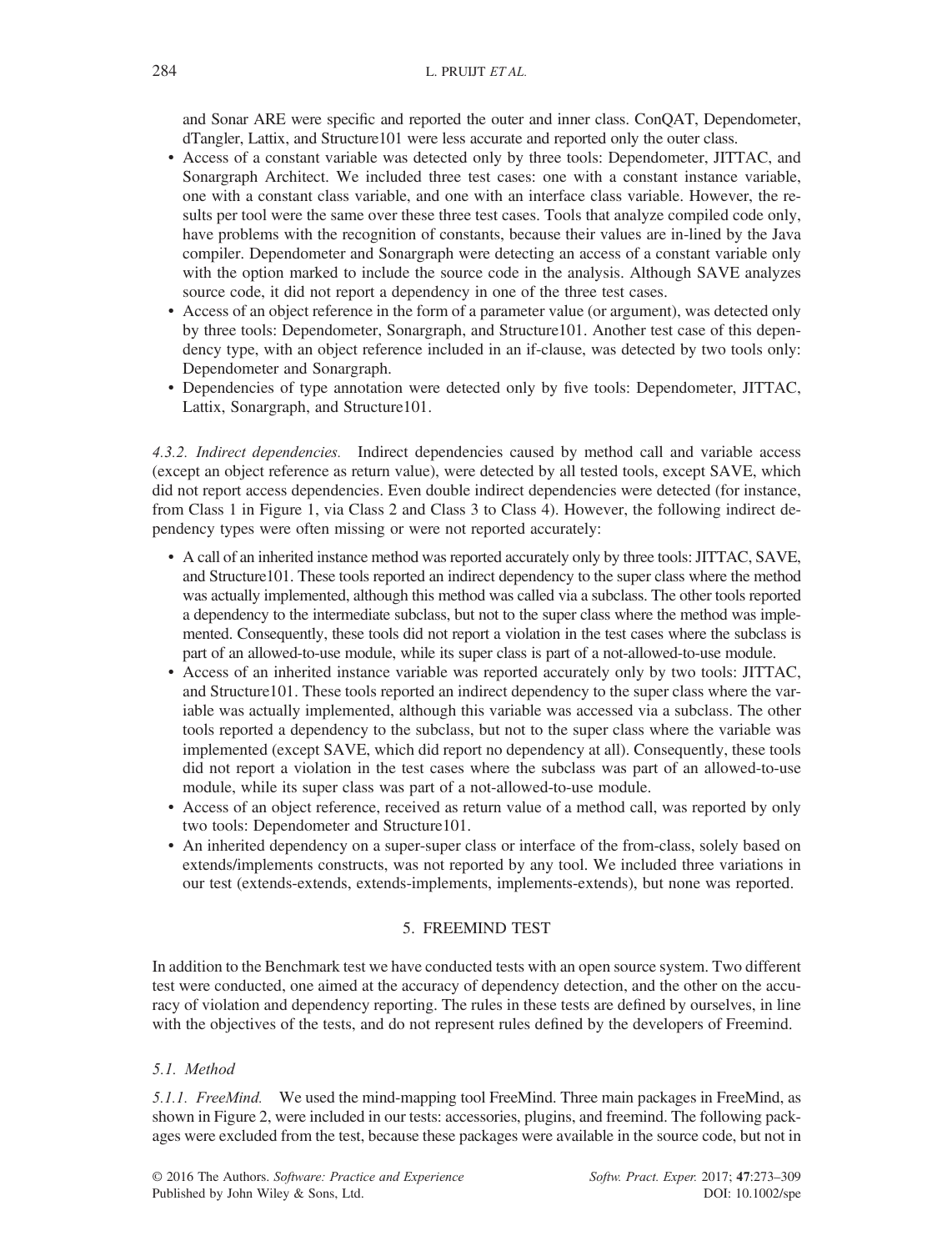

Figure 2. The package structure of Freemind, with dependency relations, as depicted by SAVE. Thick lines represent more dependency relations than thin lines.

the compiled code: plugins.latex.\*, plugins.collaboration.\*, and tests.\*. We used version 0.9.0 for our tests; retrieved on 23-08-2012 from<http://freemind.sourceforge.net/wiki/index.php/Download>.

We selected FreeMind, because it suited to the following criteria. First, the system needed to be written in Java, just as the Benchmark test. Furthermore, source code files and compiled code files needed to be present, because some tools use source code, others compiled code, while some use both. Second, the system needed to have an uncomplicated implemented architecture, to enable a straightforward registration in the tested tools of the modules, their assigned code files, and the rules. Because the tools vary considerably in how modules and rules are defined, a simple one-to-one mapping between modules and code units is needed to prevent mapping errors and subsequent bias in the test. Third, the system needed to contain a lot of dependencies between its modules, and these dependencies should cover a wide range of possible dependency types. Fourth, the number of classes had to be lower than 1000, because of size constraints of some ACC-tool licenses.

5.1.2. Method: accuracy of dependency detection test. The objective of this test was to determine how well the ACC tools were able to report dependencies of different types, just as in the Benchmark test, but now in a real system. For this purpose, we selected the large class ScriptingEngine within sub package plugins.script, because it contained a considerable number of dependencies of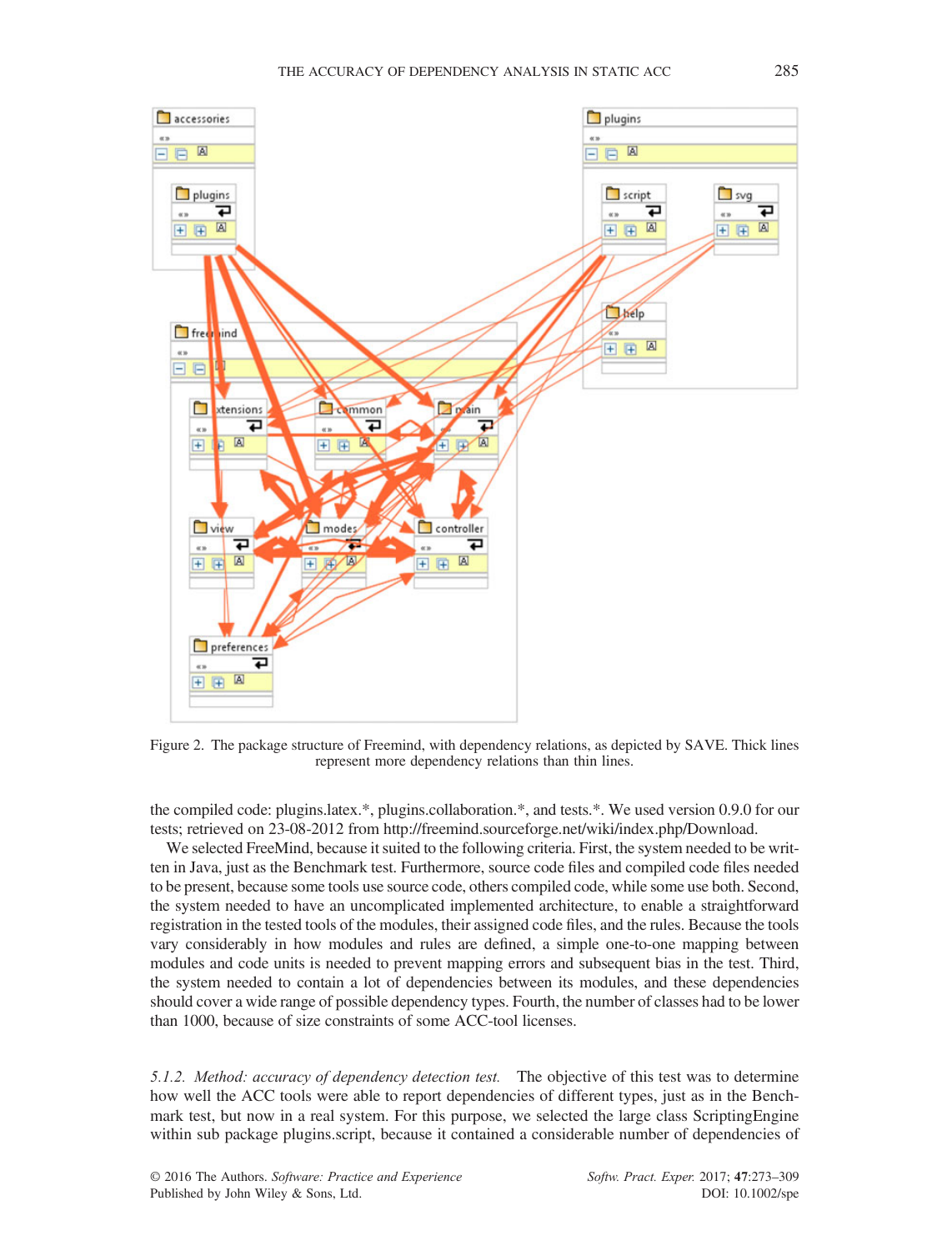different types. Furthermore, the class touched a diversity of object oriented specialties, including super class, inner class, and anonymous class.

5.1.2.1. Identification of dependency causing constructs. We identified all code constructs within class ScriptingEngine, which caused dependencies to package 'freemind', by manual inspection of the code, aided by the supporting facilities of the Java editor in the Eclipse IDE. To ensure the accuracy of our work during this step, one author made an inventory of the dependency-causing constructs, the depended-upon classes, and the related dependency types, while another author checked the inventory afterwards. Based on the inventory, 109 dependency-causing code constructs were included in a score form.

5.1.2.2. Tool selection and testing. We tested all 10 tools to determine which depended-upon classes were reported for class ScriptingEngine, by following the steps below.

- 1. Registration of rule: plugins.script.ScriptingEngine is not allowed to use package freemind.
- 2. Activation of the conformance check.
- 3. Study of the reported violations and dependencies.

Next, we selected the tools that were providing sufficient information to be able to trace reported dependencies to code constructs. The tools differ considerably in the exactness of dependency messages, as will be discussed in the result sub section. Only the following five tools provided detailed enough information to be included in this test: JITTAC, Lattix, SAVE, Sonargraph Architect, and Structure101. With these five tools we also went through the following steps:

- 4. Tracing of the reported dependencies to the manually identified dependency constructs.
- 5. Scoring of the detected dependency constructs in a scoring form per tool.

5.1.2.3. Scoring. We scored mildly, meaning that we marked a dependency as detected, if one of the reported dependency messages could be related to the dependency-causing code construct. With a strict accuracy level in mind, the number of missed dependencies would have been much higher.

- In case of inner class related dependencies, we scored a dependency as detected if it was reported as a dependency to the outer class instead of to the inner class.
- In case of inheritance related dependencies, we scored a dependency as detected if it was reported as a dependency to a sub class instead of the super class that actually implemented a depended-upon variable or method.
- In case of dependency messages with a non-optimal accuracy, we scored all dependencies as detected that could be related to the dependency message. For instance, if a tool reported one dependency to class X of type declaration or access at line Y, while in the source code a declaration construct and a type cast construct were present, both were scored to be detected. Similarly, if a tool reported one dependency to class X of type access in method Z, while in the source code of the method five of these access constructs were present, all five were scored as detected.

5.1.3. Method: accuracy of reported violation and dependency messages test. The objective of this test was to identify differences in quantity and exactness of the reported violation and dependency messages. This test encompassed all dependencies between the three packages at top-level in the code: freemind, plugins, and accessories. Per tool, the test was executed as follows:

- 1. Registration of two rules: (i) package accessories is not allowed to use package freemind; and (ii) package plugins is not allowed to use package freemind.
- 2. Activation of the conformance check.
- 3. Study of the reported violation and dependency messages.
- 4. Scoring of the number and exactness of the messages.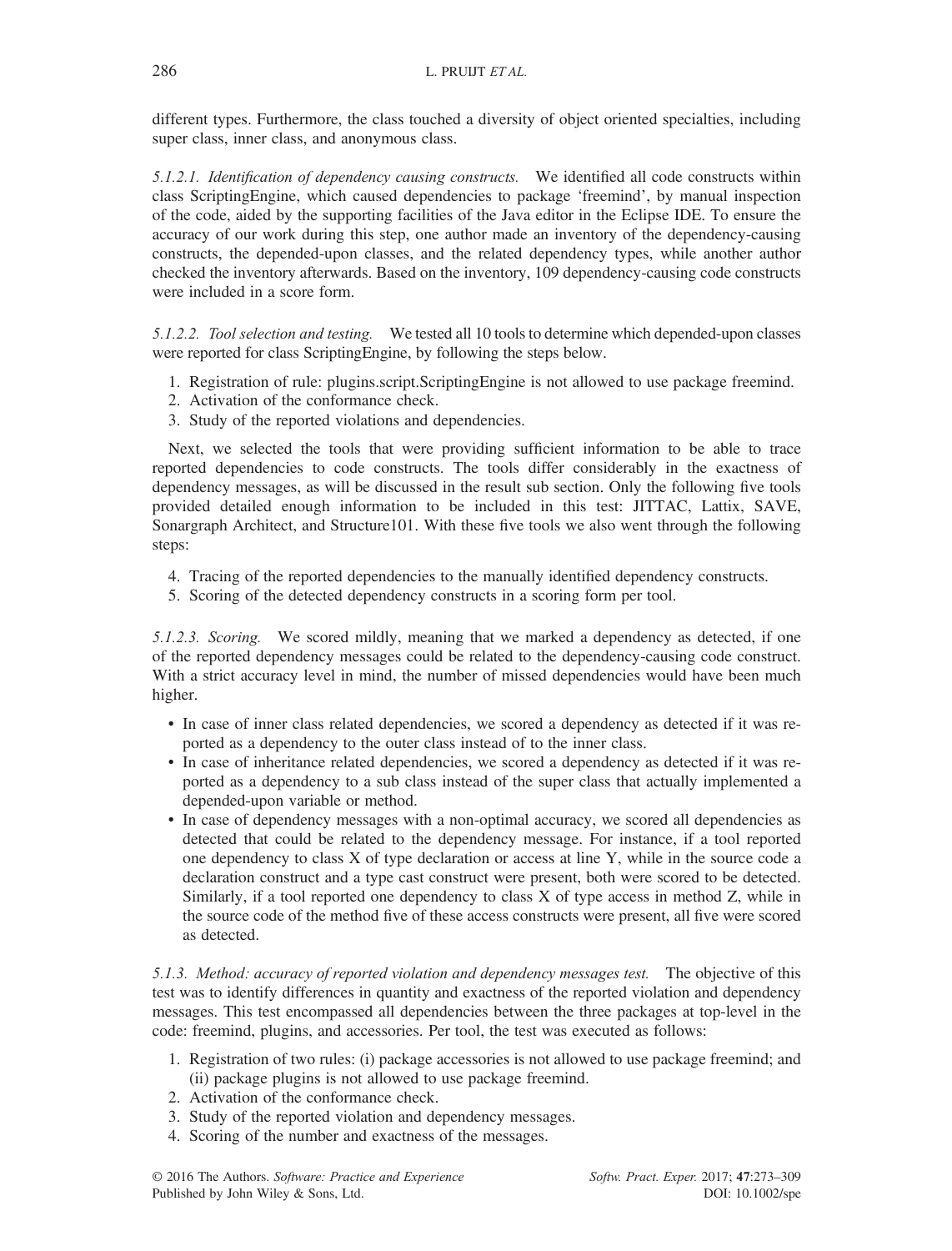#### 5.2. Findings: accuracy of dependency detection test

The first test with FreeMind concerns the accuracy of dependency detection. The test results are presented below. All 10 tools provided at least information in their violation messages on the depended-upon to-classes per from class. Therefore, the results of the reported depended-upon classes per tool are presented at first. Next, the results of the test at the level of the 109 identified dependency constructs are presented. Five tools are included in these results, because only these tools provided detailed enough information in their violation messages or dependency messages. Finally, examples are provided of code constructs that caused hard to detect dependencies.

5.2.1. Detected depended-upon classes. Class ScriptingEngine depends-upon 17 classes, of which most are shown in the freemind package in Figure 3. Two of these classes contain inner classes, which are also used by ScriptingEngine, namely OptionalDontShowMeAgainDialogue and Tools. In our test, we expected that usage of the seventeen depended-upon classes would be reported as violations. Please note that Figure 3 provides a simplified view. There are many more classes in package freemind, and the shown classes are in reality included in different subpackages of freemind. Furthermore, for reasons of readability, we have drawn no dependency arrows in the diagram, only UML inheritance relations.

Several inheritance structures are shown in the figure. For example, ScriptingEngine inherits from three superclasses in package freemind. In our test, we expected that usage of these classes would be reported as violations; especially in case of a call of method or in case of access of an attribute inherited from one of these classes. In these cases, actual usage takes place of the super class that implements the method or variable.

Table VI shows for each of the tested tool, which depended-upon classes in package freemind were reported in violation reports or other views. Furthermore, it shows per class the number of related dependency-causing constructs. The bottom row in the table shows that JITTAC was the only tool that reported usage of all seventeen classes. Dependometer, SAVE, and Sonargraph reported usage of fifteen classes, a sensitivity of 88%. Macker, Sonar ARE, and Structure101 reported usage of fourteen classes, a sensitivity of 82%. Finally, Conquat, dTangler, and Lattix reported usage of twelve classes, a sensitivity of 71%. On average, 82% of the classes was detected.



Figure 3. Class ScriptingEngine and its depended-upon classes in package freemind.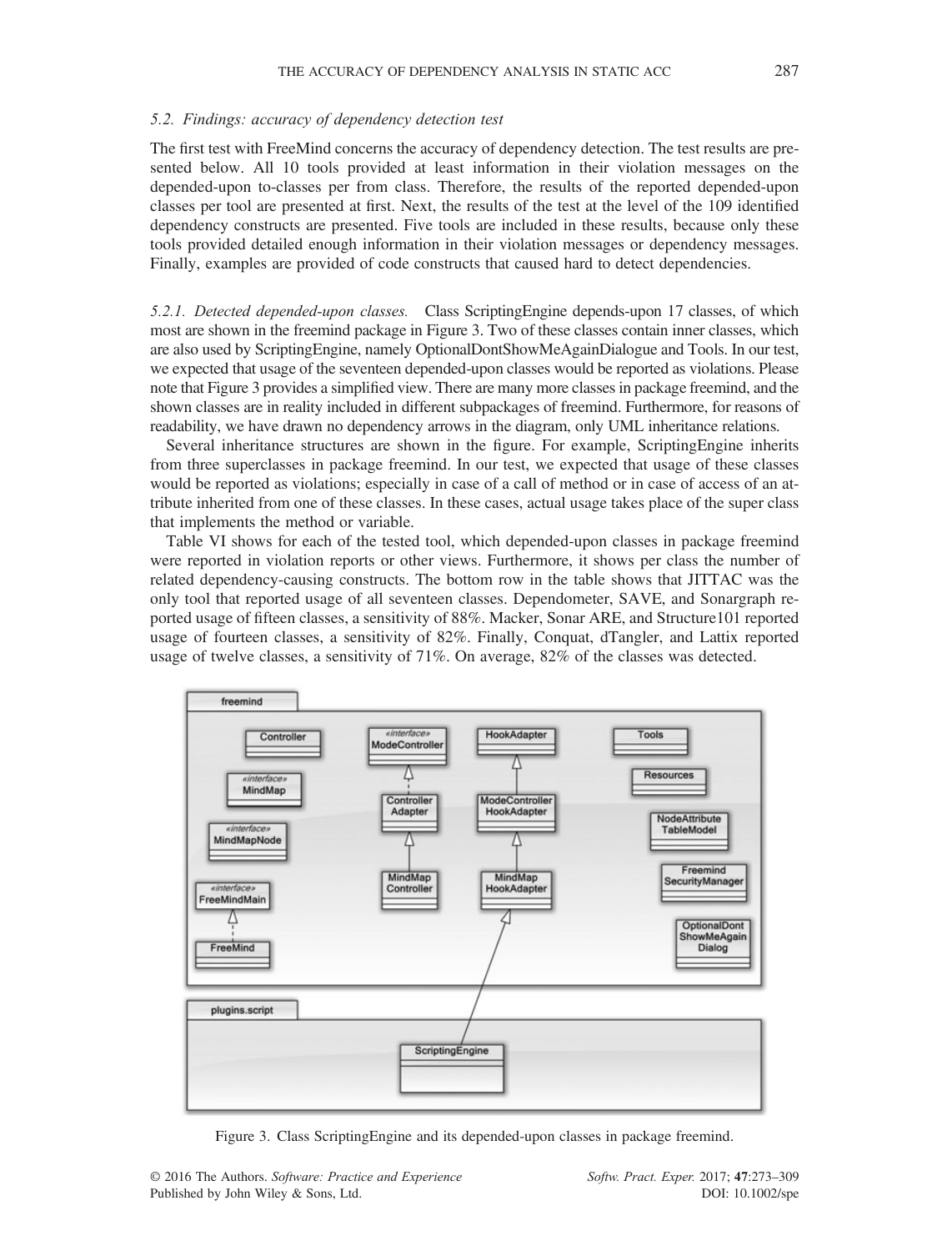| l<br>i                                                                           |
|----------------------------------------------------------------------------------|
|                                                                                  |
|                                                                                  |
| l                                                                                |
|                                                                                  |
|                                                                                  |
| こく らくらけ てくてらく                                                                    |
| í                                                                                |
|                                                                                  |
| Í                                                                                |
|                                                                                  |
|                                                                                  |
| ;<br>;<br>;                                                                      |
| てもくらく                                                                            |
|                                                                                  |
|                                                                                  |
| .<br>.<br>.                                                                      |
| ֧֧֢֖֖֖֢ׅ֧֚֚֚֚֚֚֚֚֚֚֚֚֚֝֓֓ <u>֓</u><br>l                                          |
|                                                                                  |
|                                                                                  |
| $\frac{1}{2}$                                                                    |
|                                                                                  |
| $\frac{1}{2}$                                                                    |
|                                                                                  |
|                                                                                  |
|                                                                                  |
|                                                                                  |
| $\frac{1}{2}$                                                                    |
|                                                                                  |
|                                                                                  |
| ֧֧֧֧֧֧ׅ֧ׅ֧֧֧ׅ֧֧ׅ֧ׅ֧֛֧֛֛֧֛֚֚֚֚֚֚֚֚֚֚֚֚֚֚֚֚֚֚֚֚֚֚֚֚֚֚֚֚֚֚֚֚֚֚֚֝֝֝֓֝֓֝֓֜֜֝֓֜֜֜֜֜֝֓֝ |
| ;<br> <br>i<br>l                                                                 |
|                                                                                  |

| Reported classes                    | constructs | Nr of dep. ConQAT | Dependometer | dTangler       | JITTAC Lattix Macker |                |     | SAVE            | Sonar ARE | Sonargraph | Structure 101 |               |
|-------------------------------------|------------|-------------------|--------------|----------------|----------------------|----------------|-----|-----------------|-----------|------------|---------------|---------------|
| Controller                          |            |                   |              |                |                      |                |     |                 |           |            |               |               |
| ControllerAdapter                   |            |                   |              |                |                      |                |     |                 |           |            |               |               |
| FreeMind                            |            |                   |              |                |                      |                |     |                 |           |            |               |               |
| FreeMindMain                        |            |                   |              |                |                      |                |     |                 |           |            |               |               |
| FreeMindSecurityManager             |            |                   |              |                |                      |                |     |                 |           |            |               |               |
| HookAdapter                         |            |                   |              |                |                      |                |     |                 |           |            |               |               |
| MindMap                             |            |                   |              |                |                      |                |     |                 |           |            |               |               |
| MindMapController                   |            |                   |              |                |                      |                |     |                 |           |            |               |               |
| MindMapHookAdapter                  |            |                   |              |                |                      |                |     |                 |           |            |               |               |
| MindMapNode                         |            |                   |              |                |                      |                |     |                 |           |            |               |               |
| ModeController                      |            |                   |              |                |                      |                |     |                 |           |            |               |               |
| NodeAttributeTableModel             |            |                   |              |                |                      |                |     |                 |           |            |               |               |
| OptionalDontShowMeAgainDialog       |            |                   |              |                |                      |                |     |                 |           |            |               |               |
| - StandardPropertyHandler (inner)   |            |                   |              |                |                      |                |     |                 |           |            |               | 0020000000000 |
| Resources                           |            |                   |              |                |                      |                |     |                 |           |            |               |               |
| Tools                               |            |                   |              |                |                      |                |     |                 |           |            |               |               |
| - BooleanHolder (inner)             |            |                   |              |                |                      |                |     |                 |           |            |               |               |
| Number of reported classes          |            |                   | 15           | 12             |                      | $\overline{c}$ |     |                 | $\vec{4}$ | 15         | 148           |               |
| Sensitivity (in%) (average = $82$ ) |            |                   | 88           | $\overline{7}$ | $^{17}_{-100}$       | $\overline{7}$ | 148 | $\frac{15}{88}$ | 82        | 88         |               |               |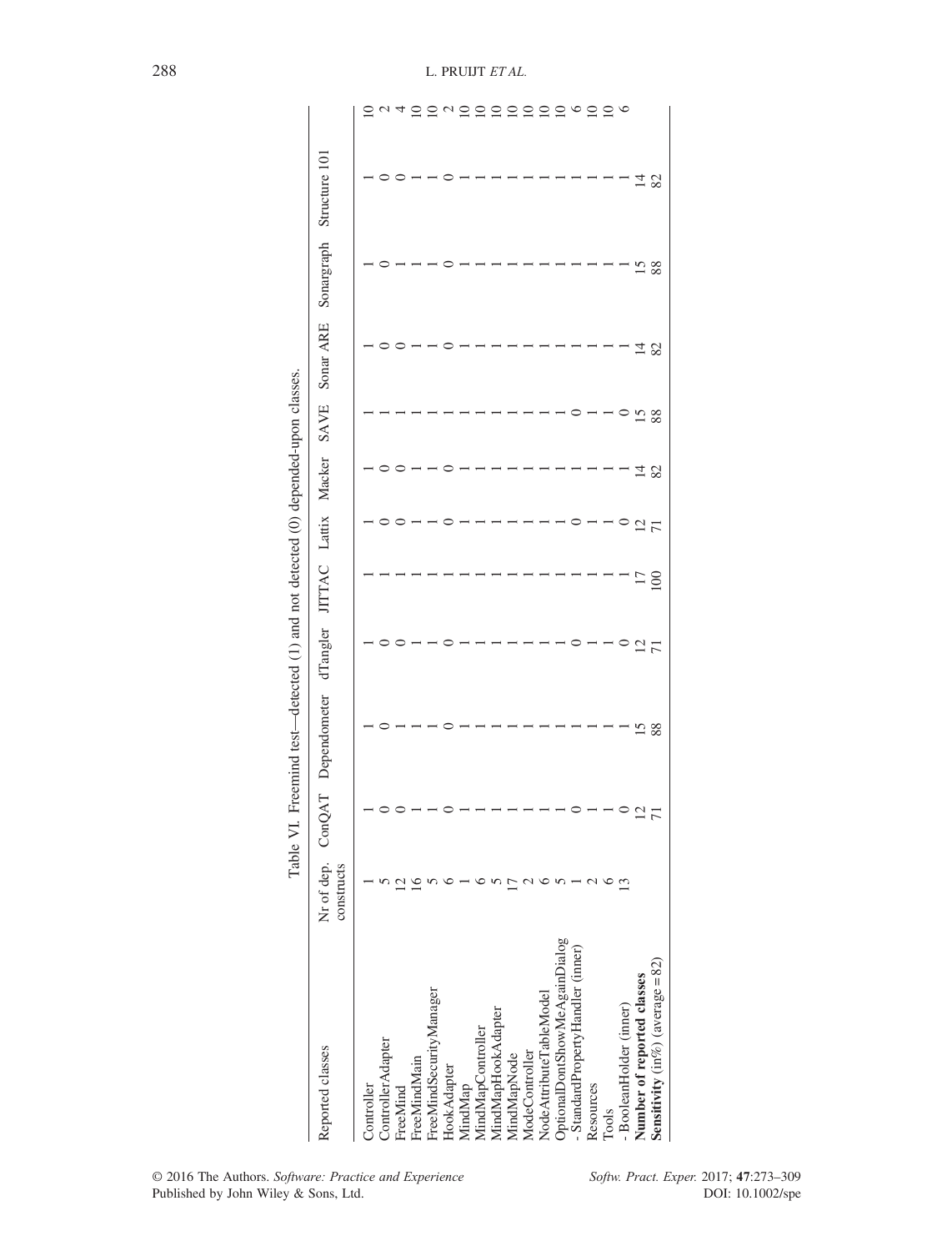All not reported classes (by all tools) were of one of the following types:

- Super class (ControllerAdapter, Hookadapter), of which methods are used via inheritance;
- Inner class (OptionalDontShowMeAgainDialogue.StandardPropertyHandler, Tools.Boolean-Holder), which may be used in various ways: Import, Declaration, Access, Call;
- Normal class (FreeMind), of which only static constant variables are accessed.

5.2.2. Detected dependencies. Table VII shows for each of the five tools included in the detailed test, how many dependencies per dependency type were reported to classes in package freemind. All five tools detected all the dependencies of the following dependency types: (i) method call, class method; (ii) method call, interface method; and (iii) inheritance, extends class.

Dependencies of the other dependency types, which were not reported by one or more tools, are per type discussed below.

- Import, class import: Lattix, Structure101, and Sonargraph missed all 10 dependencies. SAVE missed one, because of a not-recognized inner class.
- Declaration, local variable: SAVE missed all six dependencies (in contrast to the Benchmark test), probably because off complex initialization statements at the same line.
- Declaration, parameter: SAVE missed three out of seven dependencies (because of a not detected inner class), while Sonargraph missed one.
- Declaration, type cast: SAVE missed all two dependencies (as in the Benchmark test).
- Call, instance method: JITTAC missed two dependencies, probably because these were located within an anonymous class.
- Call, instance, inherited: Lattix missed eight out of fourteen dependencies, Sonargraph also missed eight, and Structure101 missed all fourteen (in contrast to the Benchmark test), all in inheritance trees up to four levels.
- Call, constructor: SAVE missed two dependencies out of three: two constructor invocations of inner classes. It detected an invocation of the constructor of a normal class (as in the Benchmark test).

| Dependency type<br>(number of constructs)    | <b>JITTAC</b>  | Lattix         | <b>SAVE</b>    | Sonargraph     | Structure 101  |
|----------------------------------------------|----------------|----------------|----------------|----------------|----------------|
| Import                                       |                |                |                |                |                |
| Class import $(10)$                          | 10             | $\theta$       | 9              | $\Omega$       | $\Omega$       |
| <b>Declaration</b>                           |                |                |                |                |                |
| Local variable (6)                           | 6              | 6              | $\Omega$       | 6              | 6              |
| Parameter (7)                                | 7              | 7              | 4              | 6              |                |
| Type cast $(2)$                              | 2              | $\overline{c}$ | $\overline{0}$ | 2              | 2              |
| Call                                         |                |                |                |                |                |
| Instance method $(11)$                       | 9              | 11             | 11             | 11             | 11             |
| Instance method-<br>inherited (14)           | 14             | 6              | 14             | 6              | 0              |
| Class method $(6)$                           | 6              | 6              | 6              | 6              | 6              |
| Constructor $(3)$                            | 3              | 3              | 1              | 3              | 3              |
| Inner class method<br>$(instance)$ (2)       | $\overline{2}$ | $\overline{2}$ | $\theta$       | $\overline{2}$ | $\overline{c}$ |
| Interface method (19)                        | 19             | 19             | 19             | 19             | 19             |
| <b>Access</b>                                |                |                |                |                |                |
| Constant variable (12)                       | 12             | $\Omega$       | $\theta$       | 12             | $\Omega$       |
| Object reference (16)                        | $\theta$       | $\Omega$       | 10             | 16             | 16             |
| <b>Inheritance</b>                           |                |                |                |                |                |
| Extends class (1)                            | 1              |                | 1              | 1              |                |
| Detected (109)                               | 91             | 63             | 75             | 90             | 73             |
| <b>Sensitivity</b> (in $\%$ ) (average = 72) | 83             | 58             | 69             | 83             | 67             |

Table VII. Freemind test—reported dependencies per dependency type.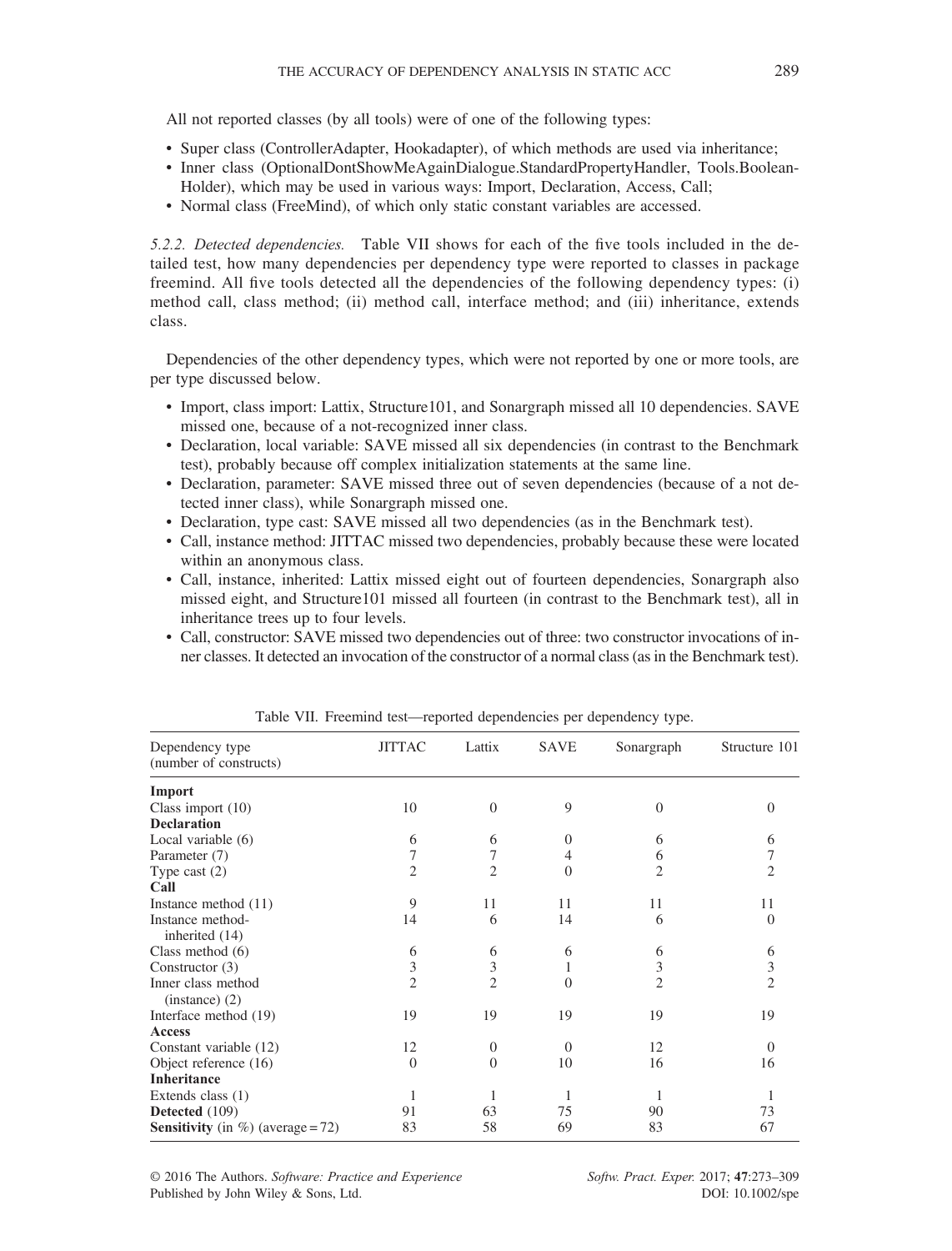- Call, inner class method: SAVE missed all two instance method invocations (as in the Benchmark test).
- Access, constant: Lattix, Structure101 and SAVE missed all twelve dependencies (as in the Benchmark test).
- Access, object reference: JITTAC and Lattix missed all sixteen dependencies (as in the Benchmark test); 15 caused by variables passed as parameter value (or argument) and one caused by a variable used within an if statement. SAVE missed six, because of not detected inner classes.

Remind, we scored mildly, as explained in the method sub section of this test.

5.2.3. Examples of code constructs. Several examples of code constructs that caused dependencies that were hard-to-detect in the FreeMind test, are provided in Table VIII. The first column shows the type of the dependency with, if needed, some added details. The second column shows the example code. The text that causes a dependency is shown in italic.

## 5.3. Results: accuracy of reported violation and dependency messages

The second test with FreeMind concerns the accuracy of Accuracy of reported violation and dependency messages. This test encompassed all dependencies between the three packages at top-level in the code: freemind, plugins, and accessories.

The test focuses on two functional types of messages: violation messages and dependency messages. *Violation messages* report on inconsistencies between the implemented architecture and the defined architecture, with a class at the lowest level of granularity. The second type, *dependency* messages provide information about the dependencies, like the dependency type and the location of the dependency-causing code constructs in the program code. Findings regarding these two types are presented in the following subsections.

To illustrate the difference between the two types of messages, we have included practical examples from the FreeMind test with Structure101. Three examples show messages at three different levels of abstraction. Figure 4a shows a graphic with a violation message: a violating relation

| Dependency type                                                                                                                                | Example code                                                                                                                                                                                                                  |
|------------------------------------------------------------------------------------------------------------------------------------------------|-------------------------------------------------------------------------------------------------------------------------------------------------------------------------------------------------------------------------------|
| Import                                                                                                                                         |                                                                                                                                                                                                                               |
| Class import (inner class)                                                                                                                     | import freemind.main.Tools.BooleanHolder;                                                                                                                                                                                     |
| <b>Declaration</b>                                                                                                                             |                                                                                                                                                                                                                               |
| Local variable                                                                                                                                 | MindMapNode $node = getMidMapController()$ .<br>getMap().getRootNode();                                                                                                                                                       |
| Call                                                                                                                                           |                                                                                                                                                                                                                               |
| Instance method<br>(within an anonymous class)                                                                                                 | final GroovyShell shell = new GroovyShell(binding) {<br>public Object evaluate(, ) throws  {<br>$try \{$<br>securityManager.setFinalSecurityManager();<br>};                                                                  |
| Inherited method<br>(of MindMapHookAdapter)<br>Inherited method<br>(of ControllerAdapter)<br>Constructor(of inner class)<br>Inner class method | MindMapNode node = $getMidMapController()$ .<br>getMap().getRootNode();<br>MindMapNode node = getMindMapController().<br>getMap().getRootNode();<br>BooleanHolder bh = new BooleanHolder(false);<br><i>bh.setValue(true);</i> |
| <b>Access</b>                                                                                                                                  |                                                                                                                                                                                                                               |
| Constant class variable<br>(passed as parameter value)<br>Object reference<br>(passed as parameter value)                                      | String execute Without Asking = frame.get Property (Free Mind.<br>RESOURCES SIGNED SCRIPT ARE TRUSTED)<br>performScriptOperation(element, bh);                                                                                |

Table VIII. Examples of code constructs within ScriptingEngine.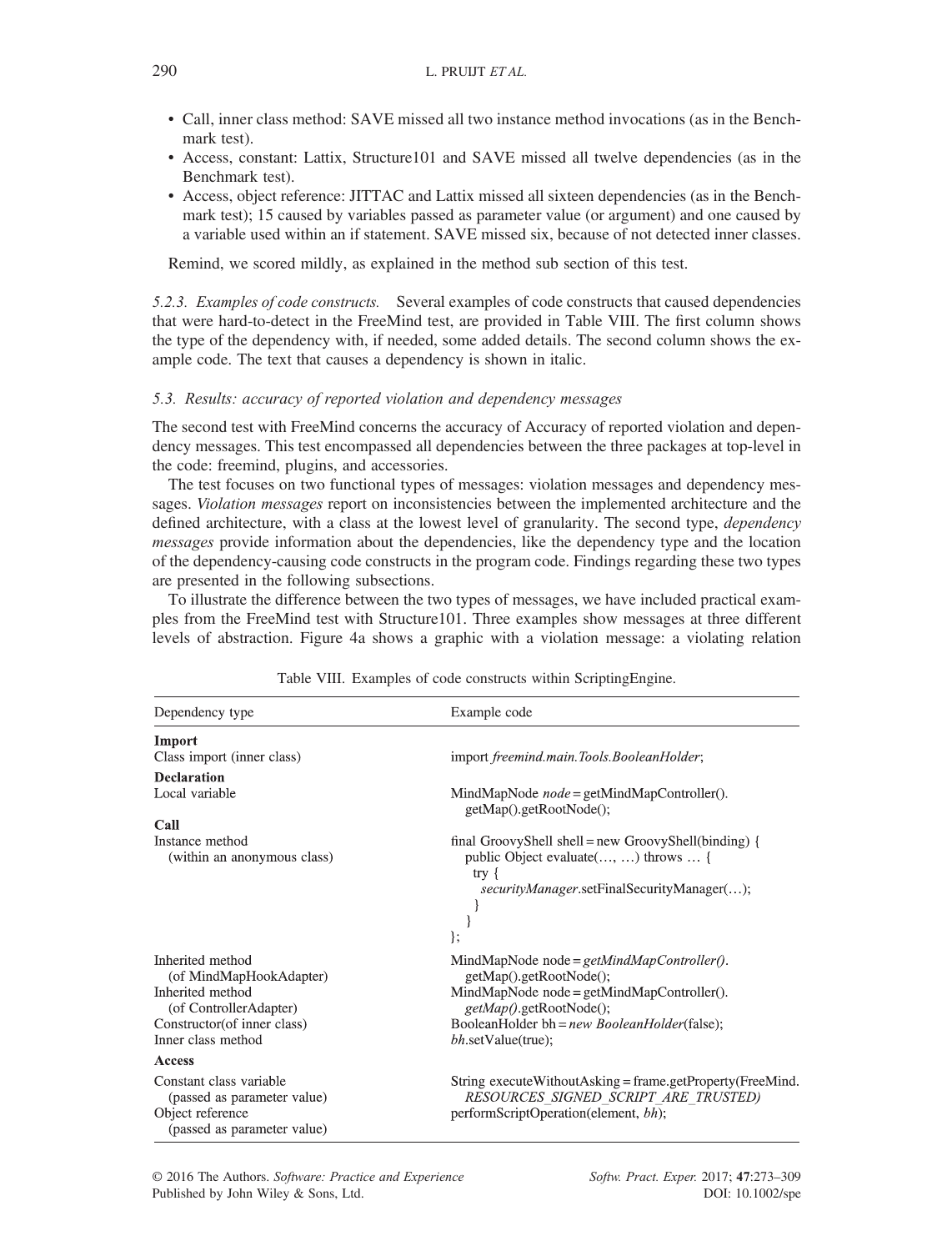



<sup>8</sup>A .ScriptingEngine.executeScript references **@** freemind.controller.Controller  $\mathbf c$ Figure 4. a) The package structure of Freemind plugins.script, as depicted by Structure101, with one violating dependency relation (red, bolt) from class ScriptingEngine to package freemind. b) Specification of the violating relation; 14 classes and interfaces are used. c) Detailed specification of dependencies from

ScriptingEngine to freemind.

(dotted) from class ScriptingEngine to package freemind. After selection of the relation, the tool shows the message 'ScriptingEngine uses freemind [55]'. Figure 4b shows violation messages within the view that specifies the violating relation; it lists fourteen depended-upon classes and interfaces within package freemind. Figure 4c shows examples of dependency messages. Structure101 reported 55 instances of dependencies from ScriptingEngine to freemind. These dependencies were specified in a separate view, which listed for each dependency: the from-class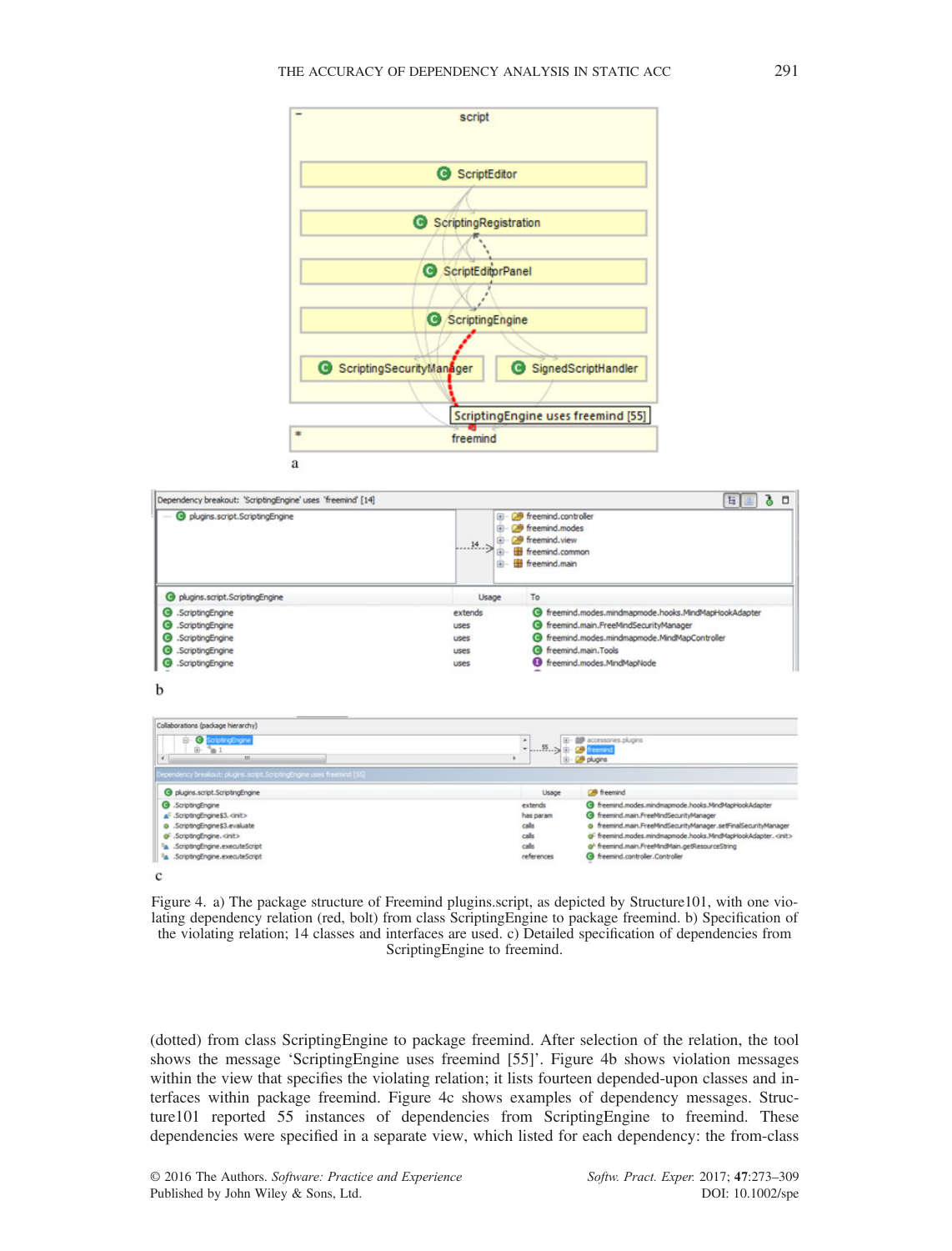(ScriptingEngine), from-method (e.g., evaluate), dependency type (e.g., extends), to-class (e.g., freemind.main.FreeMindSecurityManager), and to-method (e.g., setFinalSecurityManager).

5.3.1. Violation messages. Violation messages indicate where the implemented architecture deviates from the intended architecture. The tested tools differ considerably in the way violations are reported, for instance by means of colors in a Dependency Structure Matrix (DSM), additional symbols or line styles in diagrams, textual reports, or indicated code lines in a code viewer. Most tools offer more than one way to report violations, especially the commercial tools.

Observations regarding the accuracy of violation messages are described below.

• Reported violations versus reported dependencies

No cases were noticed, in which a tool reported a dependency to a class, but failed to report a violation for this dependency. Because this is also true for the Benchmark test, Table IV and V do not only show the true positive violations, but also the false negative violations per tool and per dependency type. However, one exception applies: SAVE reported correct violations for classes containing violating direct dependencies, even when the specific dependency of the test case was not detected. The tool was able to do this, based on detected import statements. SAVE did not have this advantage in case of *indirect* dependencies, because no import statement was included in these cases, and in case of an inner class.

• Exactness of the violation messages

To show where a violation is present in the modular architecture, seven of the ten tools (see Table IX) include violation messages in graphical overviews. Table IX shows also that all tools were able to report the from-class and to-class, generally in text-based violation messages. However, management information to indicate the severity of the violation of a rule, like the actual number and/or strength of the underlying dependencies, is less frequently included in violation reports, while this is meaningful information. As a positive example, Structure101 shows, in Figure 4a, the number of corresponding dependency messages when a relation is selected. Furthermore, it is available in JITTAC diagrams, where the number of dependencies is shown per dependency arrow, and in SAVE diagrams, though less accurate, where the thickness of a line indicates the number of dependencies.

• Number of reported messages

Because of different capabilities of the tools and different choices made by the developers, the tools report varying numbers of violation messages at the level of from-class, to-class. This is illustrated in Table X, which holds the numbers of violation messages per tool during the FreeMind test (except for JITTAC and SAVE; see table footnote). The reported violations against the rule that the freemind package should not be used, are shown for package accessories, for package plugins, and for class plugins.script.ScriptingEngine. Several tools report more violations than depended-upon classes in their violation report. In these cases, a separate message is created for each combination of from-class, to-class, and dependency type.

5.3.2. Dependency messages. A dependency message enables developers to resolve a violation efficiently. To do so, detailed information is needed to trace the dependencies in the code. Six tools provide this information in separate reports or views: JITTAC, Lattix, SAVE, Sonar ARE, Sonargraph Architect, and Structure101. Our observations regarding the exactness of the dependency messages are described below.

5.3.3. Exactness of the reported location of a dependency. The tools differ in exactness of the reported location of a dependency, as shown in Table IX. At the highest level of accuracy, a tool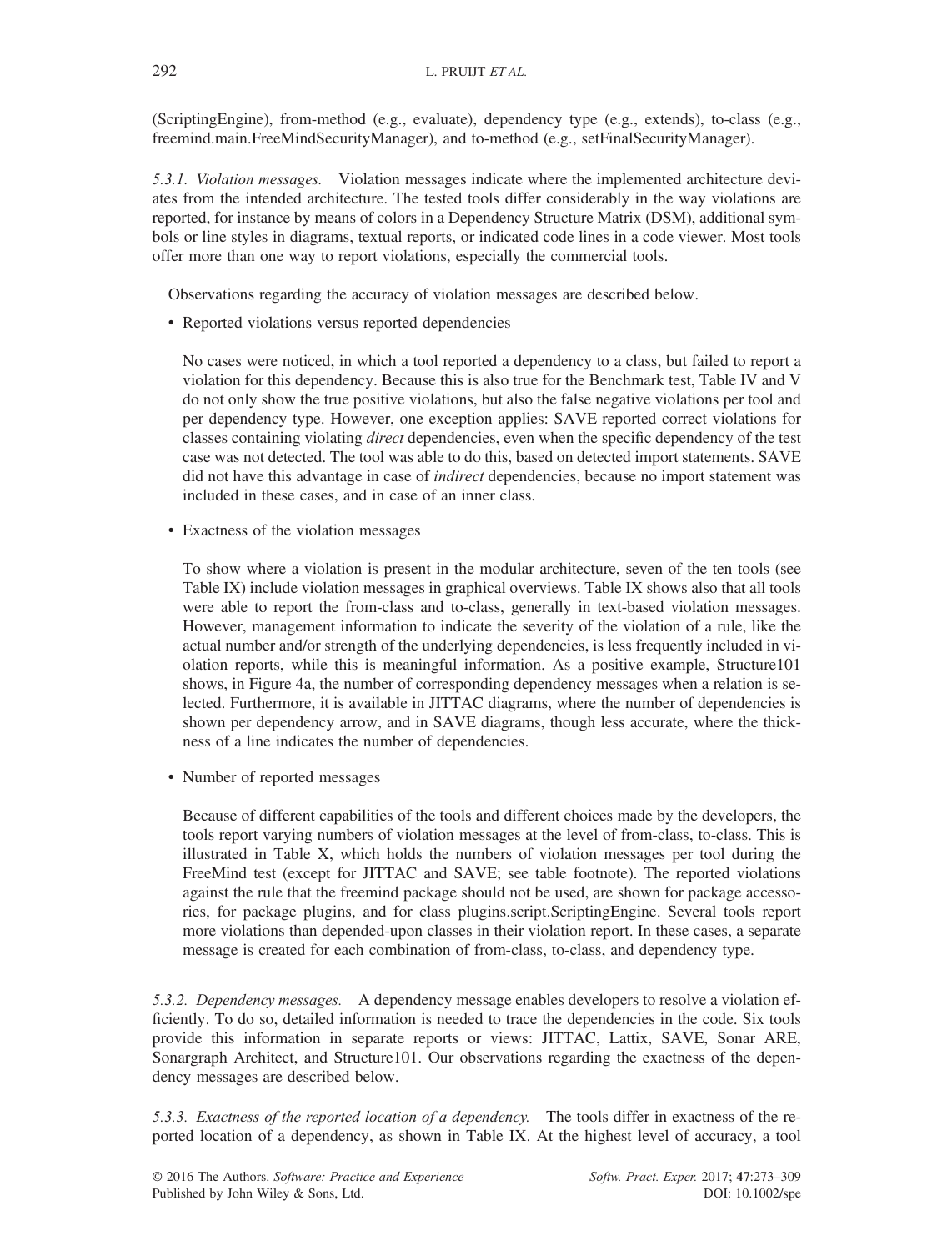|                                                                                                                                                                                                     | Table IX. Exactness of violation and dependency messages ( $\sqrt{\frac{1}{2}}$ included in message). |          |               |        |                |            |               |
|-----------------------------------------------------------------------------------------------------------------------------------------------------------------------------------------------------|-------------------------------------------------------------------------------------------------------|----------|---------------|--------|----------------|------------|---------------|
|                                                                                                                                                                                                     | ConQAT Dependometer                                                                                   | dTangler | JITTAC Lattix | Macker | SAVE Sonar ARE | Sonargraph | Structure 101 |
| Method from - Method to<br>Position within the line<br>Dependency message<br>Class from - Class to<br>Class from $-$ Class to<br>Graphical overview<br>Violation message<br>Dependency type<br>Line |                                                                                                       |          |               |        |                |            |               |
| <sup>3</sup> An indication of the line (and position of the dependency construct within the line) is not provided in a report, but in a code viewer or IDE plug-in.                                 |                                                                                                       |          |               |        |                |            |               |

| Ξ<br>Ï<br>Ì<br>֚֚֡<br>ś<br>ׇ֚֕֕<br>$\frac{1}{2}$<br>j<br>l<br>ï<br>Ï<br>i<br>l<br>j<br>$\vdots$ |  |
|-------------------------------------------------------------------------------------------------|--|
| Í<br>j<br>j<br>i<br>j                                                                           |  |
| i<br>ׇ֠֕֡֡<br>ś<br>l                                                                            |  |
| l                                                                                               |  |
| ř                                                                                               |  |
|                                                                                                 |  |
| ļ                                                                                               |  |
| I<br>1                                                                                          |  |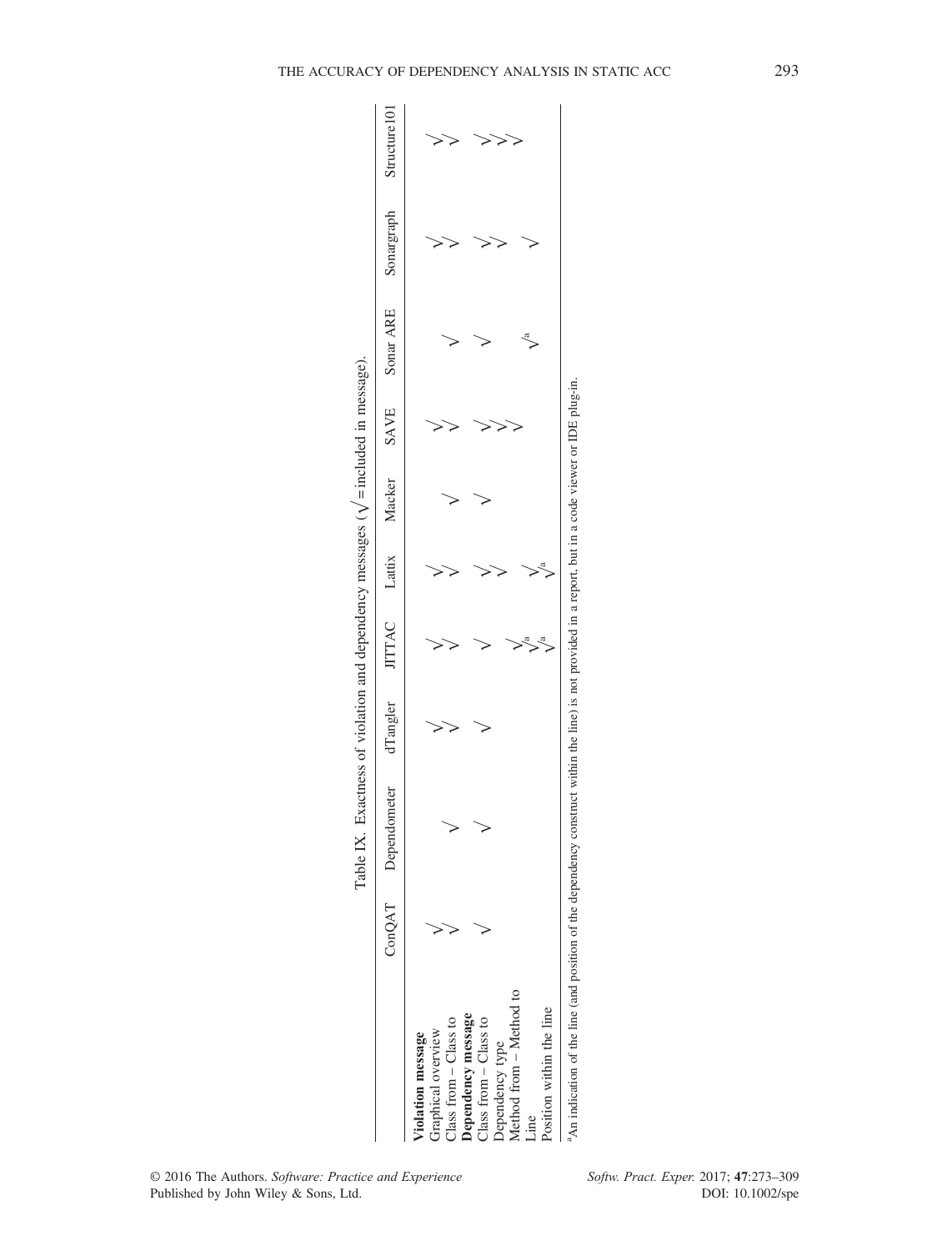|                                                                                                                                                                                 |     | Table X. Reported numbers of violation and dependency messages within the Freemind test. |              |      |     |                                                     |      |           |                         |     |
|---------------------------------------------------------------------------------------------------------------------------------------------------------------------------------|-----|------------------------------------------------------------------------------------------|--------------|------|-----|-----------------------------------------------------|------|-----------|-------------------------|-----|
|                                                                                                                                                                                 |     | ConQAT Dependometer                                                                      | dTangler     |      |     | JITTAC <sup>ª</sup> Lattix Macker SAVE <sup>ª</sup> |      | Sonar ARE | Sonargraph Structure101 |     |
| $accessories \rightarrow freedomind$                                                                                                                                            |     |                                                                                          |              |      |     |                                                     |      |           |                         |     |
| $plugging \rightarrow freemind$<br>Violations                                                                                                                                   | 228 | 435                                                                                      | 282          | 1739 | 288 | 386                                                 | 1332 | 378       | 362                     | 308 |
| Violations                                                                                                                                                                      |     |                                                                                          | 63           | 348  | 65  | 87                                                  | 229  |           |                         |     |
| $ScriptingEngine \rightarrow freemind$                                                                                                                                          |     |                                                                                          |              |      |     |                                                     |      |           |                         |     |
| Violations                                                                                                                                                                      |     | $\frac{8}{1}$                                                                            | $\mathbf{C}$ |      | 25  |                                                     | 54   |           |                         |     |
| <b>Dependencies</b>                                                                                                                                                             |     |                                                                                          |              |      | 25  |                                                     | 54   |           | $\bar{c}$               | 55  |
| JITTAC and SAVE provide no aggregated violation report with messages at the level of from-class, to-class. Instead, the table shows the number of reported dependency messages. |     |                                                                                          |              |      |     |                                                     |      |           |                         |     |

Ė Ŕ  $\frac{1}{2}$  $\frac{1}{\tau}$ J. J,  $\cdot$ J. J. . ن  $\ddot{\phantom{0}}$ J,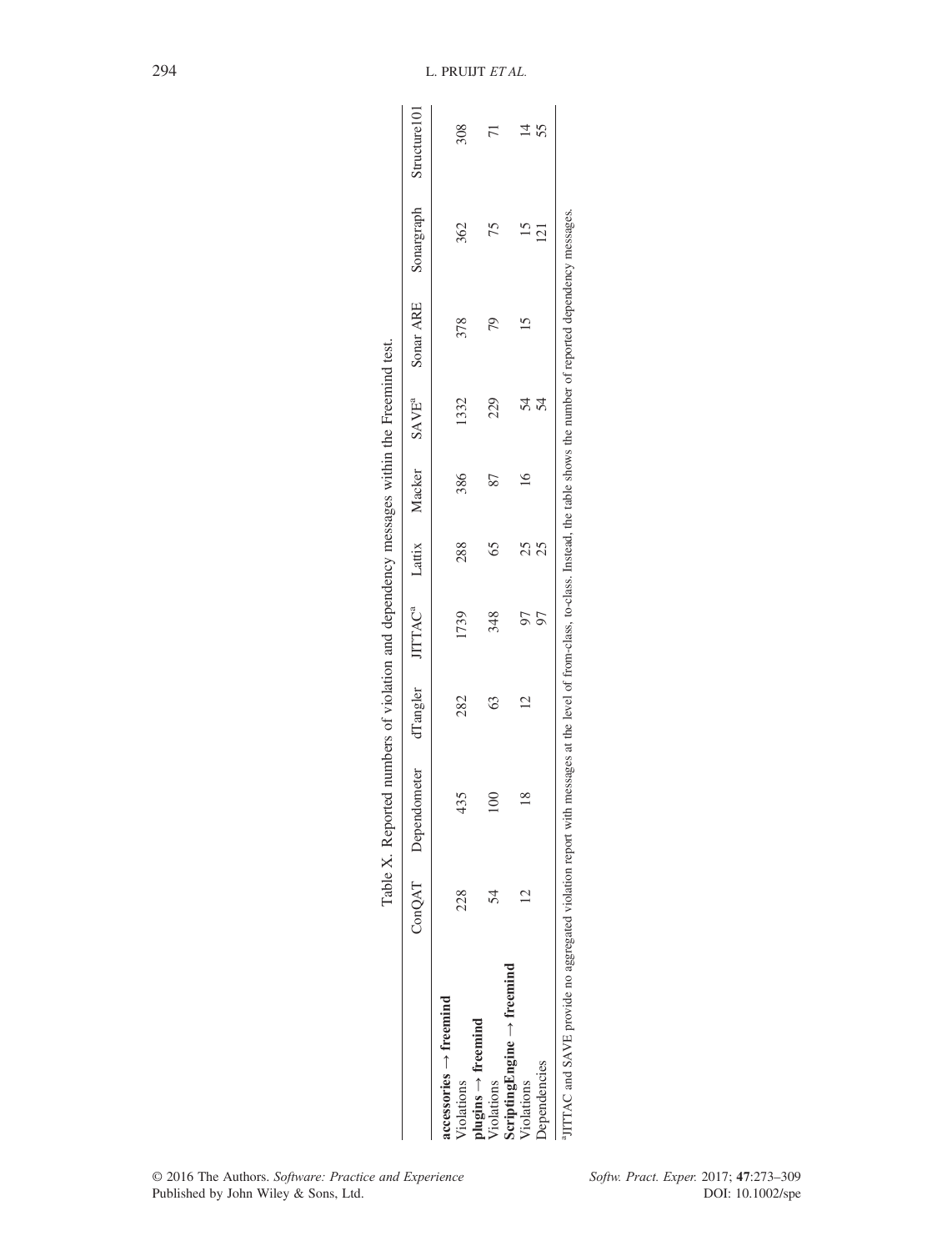indicates a dependency-causing construct within a line of code, even when several dependencycausing constructs are included in the same line. Only two tools were able to do this: JITTAC, and Lattix. Both tools highlight the violating code constructs in the source code within an IDE's code editor. Table IX shows that these two tools provide the following information in dependency messages: class-from, line, and position within line. However, Lattix did not always appoint the line and code construct correctly.

Two other tools with code viewers, Sonar ARE and Sonargraph Architect, indicated the line correctly, but not the position within the line. Sonar ARE's usability was restricted by the fact that per from-class, it indicated only the first instance of a violating usage of a depended-upon class. Following usages of the to-class were not indicated.

Several tools provided reports as well. Sonargraph Architect provided the most detailed report with from-class, to-class, dependency type, and a correct line number. Lattix provided an information view with dependency types and line numbers of the dependencies in the code, but here also, it did not always specify the correct line number in the source code. SAVE and Structure101 provided reports, which indicated the method including the violating dependency in the from-class and, in case of method calls, also the method of the to-class.

The practical implications of the different approaches became clear during the FreeMind test, in which reported violations needed to be traced to 109 constructs in the program code. At first, we tried to do this based on the dependency messages in the reports or in the dependency browsers of the tools. Sonargraph Architect provided a very useful report, which made it easy to trace the dependencies in the code. It contained all the detected dependencies with type and line number. The reports of SAVE and Structure101 required much more analysis and interpretation, with risk of misinterpretation in complex situations. In part, because one dependency message may abstract several dependency-causing code constructs. In concrete terms: SAVE and Structure101 reported respectively 54 and 55 messages, but these covered respectively 75 and 73 dependencies in the code. Because Lattix's reports proved to be too inaccurate for our use, and because JITTAC did not provide a report or dependency browser, we used the messages provided in code viewers of these tools. In the case of Lattix, we combined different reports with the code viewer to circumvent incorrect line numbers and positions. Finally, because Sonar ARE's support for this test was too restrictive, we did not include the tool in this part of the FreeMind test.

5.3.4. Exactness of the reported dependency type. Only four tools provide a dependency type (as shown in Table IX), which differentiates between different types of usage, like declare, access, or call. The tools differ in the exactness of the reported dependency type: the numbers of dependency types vary per tool, and the names of these types vary as well. Consequently, different tools label a dependency type in our classification in several ways. For example, a dependency of type 'Call constructor' in our classification was reported by Lattix as 'Construct with Arguments', by SAVE as 'ACCESS', by Sonargraph as 'Uses new', and by Structure101 as 'calls'. Some types used by the tools are very specific, while others cover many forms of code constructs. Even if two tools use the same type-name, like access, they may cover different dependency types within our classification.

#### 6. FREQUENCY OF HARD-TO-DETECT DEPENDENCY TYPES

The results of the Benchmark test and FreeMind test have shown that certain types of dependedupon classes and 10 types of dependencies are not reported at all by some tools, or are reported inaccurately. To address the relevance of these findings, we have measured the number of dependencies per dependency type in five open source systems. The method and the results of this experiment are described below.

## 6.1. Method

To measure the numbers of dependencies per dependency type distinguished in the Benchmark test, we needed a tool that was able to detect and report all the types of dependencies in these tests. Because no tested tool was able to detect dependencies of all these types, we improved and extended a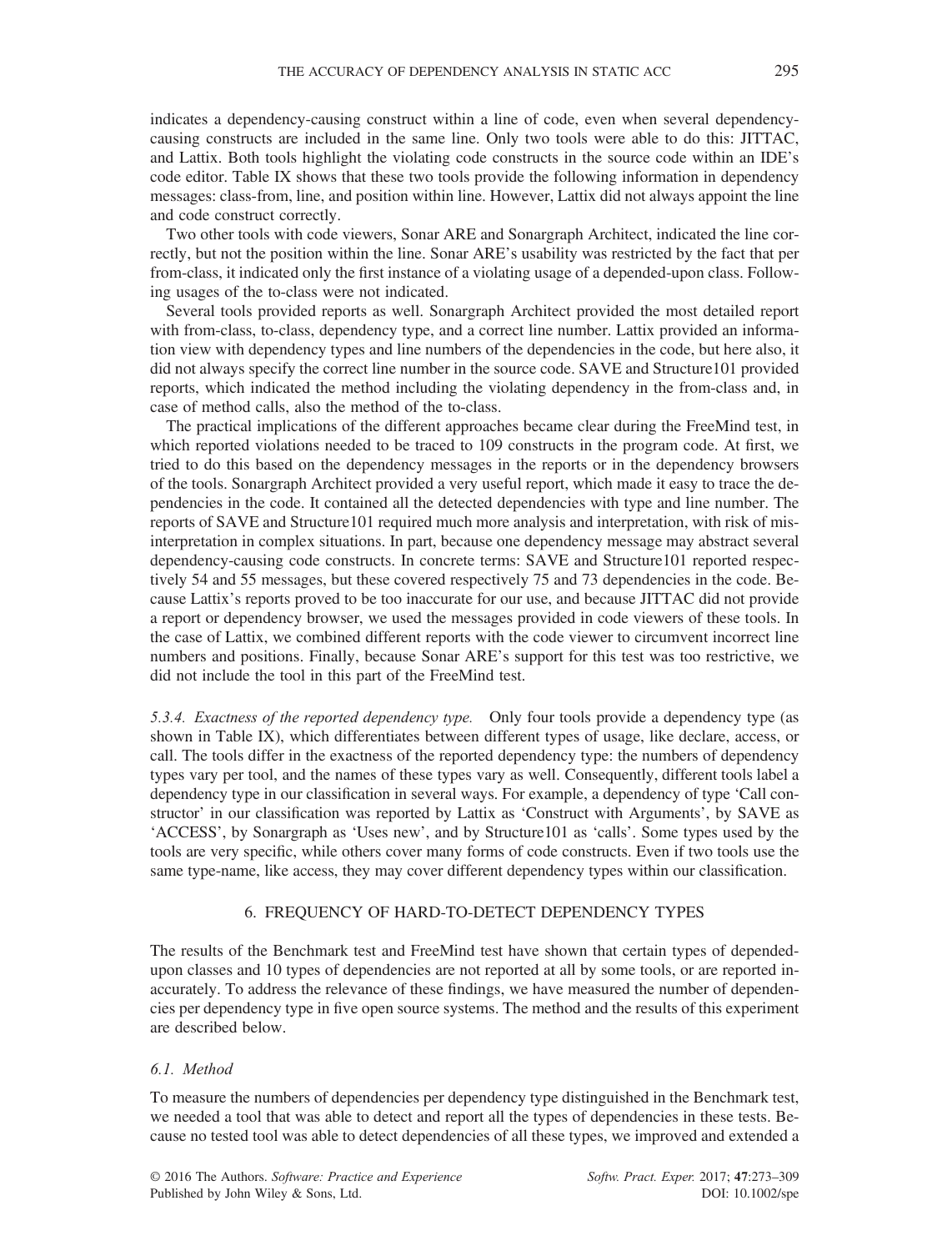tool, HUSACCT, which we had developed in a line of research that focused on ACC support for rich sets of module and rule types [33]. We improved the dependency analysis process in HUSACCT version 4.0 to the level that all dependencies in the Benchmark test and FreeMind test were detected and reported, without false positives. Because a considerable part of the not-reported dependencies in the Benchmark test and FreeMind test were related to inheritance and inner class constructs, we extended the analysis process and data model to detect and store these characteristics per dependency. Furthermore, we extended the dependency report with a statistics sheet, which presents the numbers of dependencies in different ways: total, direct, indirect, total per type, total of inheritance related dependencies, total of inner class related dependencies, et cetera. To enable the reproduction of the experiment by other researchers, the improvements and extensions were included in version 4.1, which is downloadable via<http://husacct.github.io/HUSACCT/>.

Next, we selected five open source subject systems and downloaded their source code. We used the following selection guidelines. First, the systems had to be written in Java, because our Benchmark test and FreeMind test were also Java-based. Second, FreeMind was included, because it is interesting to compare its analysis results in the FreeMind test with those of other subject systems. Third, four other systems were selected, because they were used in published scientific experiments of other authors, but also because of their notoriety.

The five systems, their version, download address and size are shown in Table XI, sorted on size. The source of all the systems was downloaded on February 10, 2015 (except FreeMind, which was downloaded already in 2012; the current location of the source is included in the table). An impression of the size per system is provided in kilo lines of code (KLOC). The given numbers show the lines of code (including comments and blank lines) in all the files with extension '.java', as measured by HUSACCT.

Finally, for each system the source code was analyzed with HUSACCT and a dependency report was generated. The numbers of dependencies per dependency type per system were included in a spreadsheet and averages were calculated, per system, and over the systems. These final results are presented in the next sub section. The reported numbers of dependencies: (i) include internal dependencies and dependencies on external systems (library objects); (ii) exclude dependencies from a class to itself; and (iii) exclude dependencies on primitive types in case of declarations.

## 6.2. Results

Table XII shows the numbers of dependencies per dependency type and per system. The 10 dependency types that proved *hard-to-detect* in our tests are included in the table; they are shown in italics. The results are presented in three groups, visible in the first column, namely: (i) all dependencies; (ii) inheritance related dependencies; and (iii) INNER class related dependencies. Per group and per dependency type, the numbers of reported dependencies are shown per subject system, which are sorted on size, while the last column shows the average percentage of the dependency type over the four subject systems. The average percentage of a dependency type is calculated as the average for this type of the four subject system specific percentages (not shown in the table).

The first group shows the numbers of all reported dependencies. The first row within this group shows that the total number of dependencies increases with the size of the subject system, as can be expected. Thereafter, two subdivisions are shown; one for direct versus indirect dependencies, and another for the six main types (Import, Declaration, Call, Access, Inheritance, Annotation). The numbers show that on average 84% of the dependencies are direct, while 16% are indirect in these subject

| System               | Download address                                                     | Size (KLOC) |
|----------------------|----------------------------------------------------------------------|-------------|
| Hibernate 4.2.4      | https://github.com/hibernate/hibernate-orm/releases/tag/4.2.4. Final | 713         |
| Findbugs 3.0.0       | https://code.google.com/p/findbugs/source/browse/?name=3.0.0         | 327         |
| <b>Struts</b> 2.3.20 | http://struts.apache.org/download.cgi#struts2320                     | 277         |
| Ant 1.9.4            | http://archive.apache.org/dist/ant/source/                           | 267         |
| Freemind 0.9.0       | http://sourceforge.net/projects/freemind/files/freemind/0.9.0/       | 87          |

Table XI. Subject systems used in the experiment.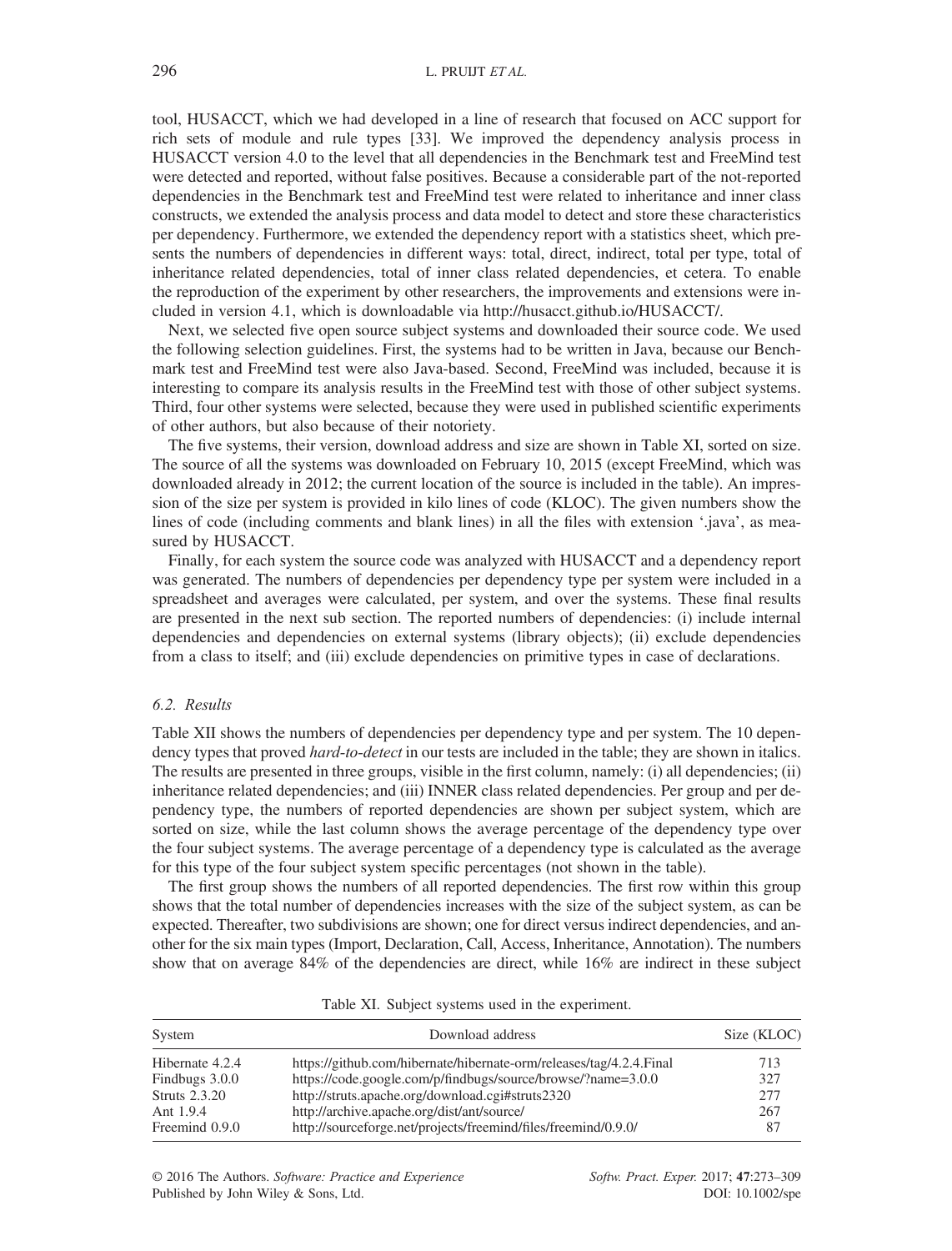| Dependencies     | Type                   | Hibern. | Findbugs | <b>Struts</b> | Ant    | $\%$           |
|------------------|------------------------|---------|----------|---------------|--------|----------------|
| All              | All                    | 401,356 | 128,876  | 122,877       | 88,943 | 100            |
|                  | - Direct               | 319,530 | 115,070  | 102,332       | 76,350 | 84             |
|                  | - Indirect             | 81,826  | 13,806   | 20,545        | 12,593 | 16             |
|                  | <i>Import</i>          | 39,670  | 15,988   | 12,528        | 8,422  | 10             |
|                  | Declaration            | 69,372  | 28,621   | 22,764        | 18,282 | 20             |
|                  | - Local var.           | 22,976  | 10,167   | 8,316         | 5,076  | 7              |
|                  | Call                   | 155,051 | 43,271   | 51,874        | 37,208 | 39             |
|                  | Access                 | 115.224 | 35,276   | 29,804        | 20,388 | 26             |
|                  | - Constant variable    | 4,589   | 1,695    | 920           | 1,923  | -1             |
|                  | - Object ref. direct   | 54,797  | 21,541   | 16,223        | 12,233 | 14             |
|                  | - Object ref. indirect | 28,218  | 5,675    | 5,244         | 3,047  | 5              |
|                  | Inheritance            | 8,610   | 3,066    | 4,665         | 2,368  | 3              |
|                  | Annotation             | 13,429  | 2,654    | 1,242         | 2,275  | $\overline{2}$ |
| Inheritance      | All                    | 47,608  | 8,731    | 19,219        | 10,291 | 12             |
| related          | Access                 | 19,200  | 1,956    | 5,043         | 1,961  | 3              |
|                  | - Inh. var. indirect   | 10,941  | 1,252    | 3,294         | 1,008  | $\overline{2}$ |
|                  | Call                   | 19,798  | 3,709    | 9,511         | 5,962  | 6              |
|                  | - Inh. meth. indirect  | 17.186  | 2,861    | 5,431         | 4.657  | $\overline{4}$ |
|                  | Inheritance            | 8,610   | 3,066    | 4,665         | 2,368  | 3              |
|                  | - Indirect             | 3,839   | 1,641    | 2,779         | 1,205  | $\overline{2}$ |
| Inner class rel. | All                    | 16,650  | 14,283   | 12,343        | 10,739 | 9              |

Table XII. Number of dependencies per dependency type.

systems. Furthermore, that Import statements cause 10% of the dependencies, while Declaration, Call, Access, Inheritance, and Annotation statements caused respectively 20, 39, 26, 3, and 2%.

The second group shows the numbers of inheritance related dependencies, which are caused by: (i) access of an inherited variable; (ii) call of an inherited method; and (iii) inheritance by means of an extends or implements statement. The numbers show that on average 12% of the dependencies is inheritance related, of which 3% of type access, 6% of type call, and 3% of type inheritance.

The third group shows the numbers of inner class related dependencies. A dependency was marked as such, if the from-class or to-class is an inner class (or if both classes are). The numbers show that on average 9% of the dependencies is inner class related.

6.2.1. Frequency of hard-to-detect types of dependency. Ten dependency types, shown in italics in Table XII, were hard-to-detect by several tools in our tests. The hard-to-detect types in the first group of Table XII represent 39% of all dependencies in the four systems: Import (10%), Declaration, local variable (7%), Access, constant variable (1%), Access, object reference, direct (14%), Access, object reference, indirect (5%), and Annotation (2%).

The hard-to-detect types in the second group, inheritance related dependencies, total to 8% on average of the dependencies in the four systems: Access of an inherited variable, indirect, (2%), Call of an inherited method, indirect  $(4\%)$ , and Inheritance, indirect  $(2\%)$ . The total of 8% may be added to the total of hardto-detect dependencies in the first group, which makes 47% of potentially hard-to-detect dependencies, because there is no overlap between the types of hard-to-detect dependencies in the first and second group.

The third group concerns inner class related dependencies, of which all instances in our test were hard to detect by several tools. Nine percent of all dependencies fall within this group. However, this number may not be added to the sum of the hard-to-detect dependencies of the other groups, because there may be an overlap.

## 6.3. Comparison results of FreeMind test

Finally, we compared the average analysis result of the four subject systems in Table XII with the results of the FreeMind system as a whole, and with the class plugins.script.ScriptingEngine, on which the FreeMind test focused. Table XIII shows that the distribution of the 44,146 dependencies in the FreeMind system over the dependency types differs only a little from the average distribution in the reference systems, the other four subject systems. Main difference is that the FreeMind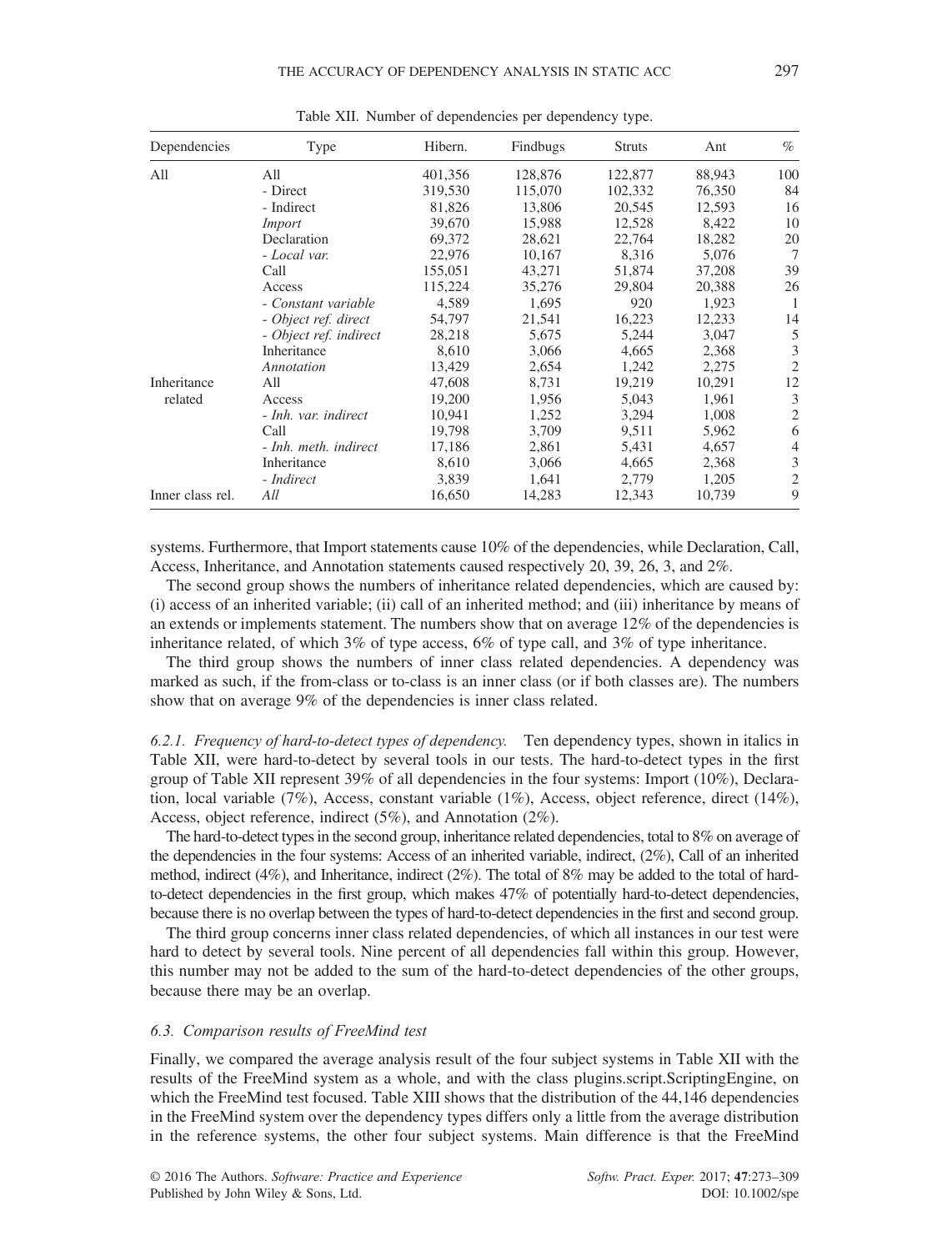| Dependencies     | Type                   | Scripting<br>engine | Scripting<br>engine $%$ | Freemind<br>$\%$ | Reference<br>systems $%$ |
|------------------|------------------------|---------------------|-------------------------|------------------|--------------------------|
| All              | All                    | 126                 | 100                     | 100              | 100                      |
|                  | - Direct               | 92                  | 73                      | 86               | 84                       |
|                  | - Indirect             | 34                  | 27                      | 15               | 16                       |
|                  | Import                 | 10                  | 8                       | 11               | 10                       |
|                  | Declaration            | 15                  | 12                      | 21               | 20                       |
|                  | - Local var.           | 6                   | 5                       |                  | 7                        |
|                  | Call                   | 61                  | 48                      | 40               | 39                       |
|                  | Access                 | 35                  | 28                      | 25               | 26                       |
|                  | - Constant v.          | 12                  | 9                       |                  |                          |
|                  | - Object ref. direct   | 16                  | 13                      | 15               | 14                       |
|                  | - Object ref. indirect | 7                   | 6                       | 4                | 5                        |
|                  | Inheritance            | 5                   |                         | 3                | 3                        |
|                  | Annotation             | $\Omega$            |                         | 0                | 2                        |
| Inheritance      | All                    | 27                  | 21                      | 10               | 12                       |
| related          | Access                 | 2                   | 2                       | 2                | 3                        |
|                  | - Inh. var. indirect   | $\Omega$            | $\mathcal{L}$           |                  | 2                        |
|                  | Call                   | 20                  | 16                      | 5                | 6                        |
|                  | - Inh. meth. indirect  | 15                  | 12                      | 4                | 4                        |
|                  | Inheritance            | 5                   | 4                       | 3                | 3                        |
|                  | - Indirect             | 4                   | 3                       |                  | 2                        |
| Inner class rel. | All                    | 14                  | 11                      | 12               | 9                        |

Table XIII. Dependency types of ScriptingEngine compared to freemind and other systems.

system contains 12% inner class related dependencies, while the reference systems on average contain 9% inner class related dependencies.

The dependencies shown for class plugins.script.ScriptingEngine are the dependencies included in the FreeMind test, so limited to dependencies to classes and interfaces in the package freemind. The numbers in Table XIII show that ScriptingEngine contains relatively more indirect dependencies to package freemind, more call dependencies, and more inheritance related dependencies; especially more calls of inherited methods. On the other hand, the class contains relatively less declaration dependencies, and no annotation dependencies nor indirect dependencies of type access of an inherited variable. In total, ScriptingEngine contains relatively more hard-to-detect dependencies: 41% in group one, 15% in group two, and 11% in group 3, compared to respectively 39, 8, and 9%.

HUSACCT reported dependencies for all 109 dependency-causing constructs in class ScriptingEngine to package freemind. However, HUSACCT reported 126 dependencies, 17 more, because one construct may cause more than one dependency. The extra dependencies are of the following types: seven instances of Access, object reference, return value (indirect), six instances of Call, instance method, inherited (four direct, two indirect), and four instances of Inheritance, indirect. For example, construct 'extends MindMapHookAdapter' causes not only a direct inheritance dependency to class MindMapHookAdapter, but also four extra indirect inheritance dependencies to classes and interfaces higher up in the inheritance hierarchy.

## 7. DISCUSSION

In this section, we discuss the key findings, answer the research questions, and discuss identified challenges and their implications.

## 7.1. Key findings

In our opinion, all tested tools provide useful functionality to perform an architecture compliance check. However, our tests show that all 10 tools could improve the accuracy regarding dependency and violation reporting, though in varying degrees. A summarizing overview of the findings of our tests is provided in Table XIV, which shows a relative comparison of the tools with respect to the tested characteristics. The subsections below elaborate on these findings and answers the research questions.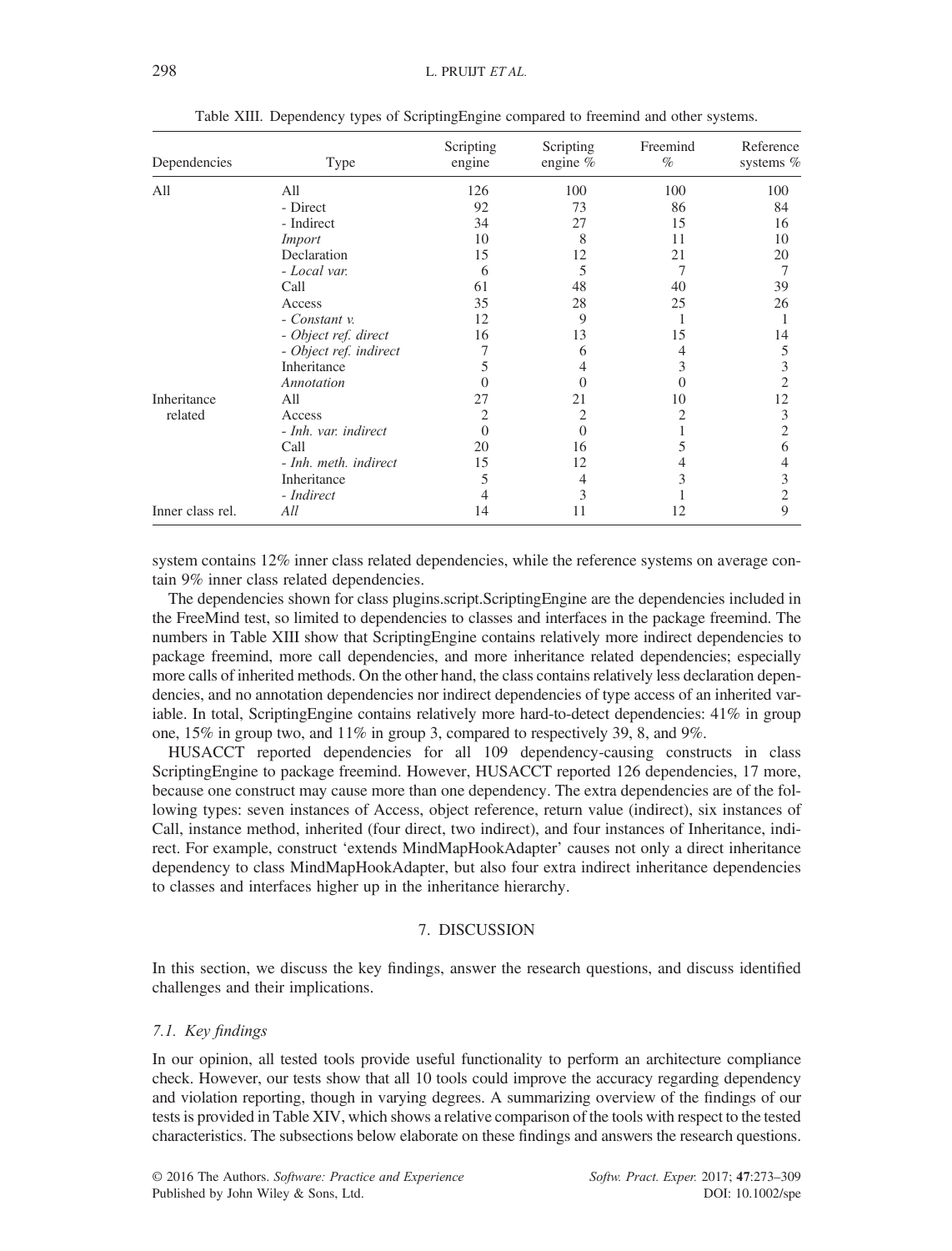subsections) Table XIV. Relative comparison of the tools on the tested characteristics (the scales are explained in the related subsections). related explained in the  $\frac{1}{2}$  $\sim 1$  $\arctan \frac{1}{2}$ on the tested cha  $t_{\text{noole}}$  $\gamma$ f the  $\tilde{c}$ Ą j Table XIV Relative

|                                  |               | THE VEH V. THE STATE COLLECTION OF THE RESIDENT CHARGE IN THE STATE STATES AND THE STATE OF THE RESIDENT OF A STATE OF A STATE OF A STATE OF A STATE OF A STATE OF A STATE OF A STATE OF A STATE OF A STATE OF A STATE OF A ST |                                               |                               |                                               |         |                                                |         |                                                                                                   |                                                |
|----------------------------------|---------------|--------------------------------------------------------------------------------------------------------------------------------------------------------------------------------------------------------------------------------|-----------------------------------------------|-------------------------------|-----------------------------------------------|---------|------------------------------------------------|---------|---------------------------------------------------------------------------------------------------|------------------------------------------------|
|                                  |               |                                                                                                                                                                                                                                |                                               |                               |                                               |         |                                                |         | ConQAT Dependometer dTangler JITTAC Lattix Macker SAVE SonarARE Sonargraph architect Structure101 |                                                |
| Accuracy dependency detection    |               |                                                                                                                                                                                                                                |                                               |                               |                                               |         |                                                |         |                                                                                                   |                                                |
| senchmark: Direct dependencies   |               | *<br>*<br>*                                                                                                                                                                                                                    | $*$                                           |                               | $*$                                           | $*$     | ∗                                              | $*$     |                                                                                                   |                                                |
| Benchmark: Indirect dependencies |               | $\begin{array}{ccc} \ast & \ast \\ \ast & \ast \end{array}$                                                                                                                                                                    | * *                                           |                               | ₩                                             | $*$ $*$ | ₩                                              | $*$ $*$ | *<br>* * * *<br>* * *                                                                             |                                                |
| Treemind: Detected classes       |               |                                                                                                                                                                                                                                |                                               |                               | $*$                                           |         | * *                                            |         |                                                                                                   |                                                |
| reemind: Detected dependencies   |               |                                                                                                                                                                                                                                |                                               | * * * *<br>* * * *<br>* * * * | $\ast$                                        |         |                                                |         |                                                                                                   | * * * *<br>* * * *                             |
| Accuracy dependency messages     |               |                                                                                                                                                                                                                                |                                               |                               |                                               |         |                                                |         |                                                                                                   |                                                |
| Graphical overview of violations | $\frac{1}{2}$ |                                                                                                                                                                                                                                | $\begin{array}{cc} * & * \ * & * \end{array}$ | * *<br>* *                    | $\begin{array}{cc} * & * \ * & * \end{array}$ |         | $\begin{array}{cc} * & * \\ * & * \end{array}$ |         | $\begin{array}{cc} * & * \ * & * \ * & * \end{array}$                                             | $\begin{array}{cc} * & * \\ * & * \end{array}$ |
| Exactness of dependency messages |               | ₩                                                                                                                                                                                                                              |                                               |                               |                                               | ∗       |                                                | $*$     |                                                                                                   |                                                |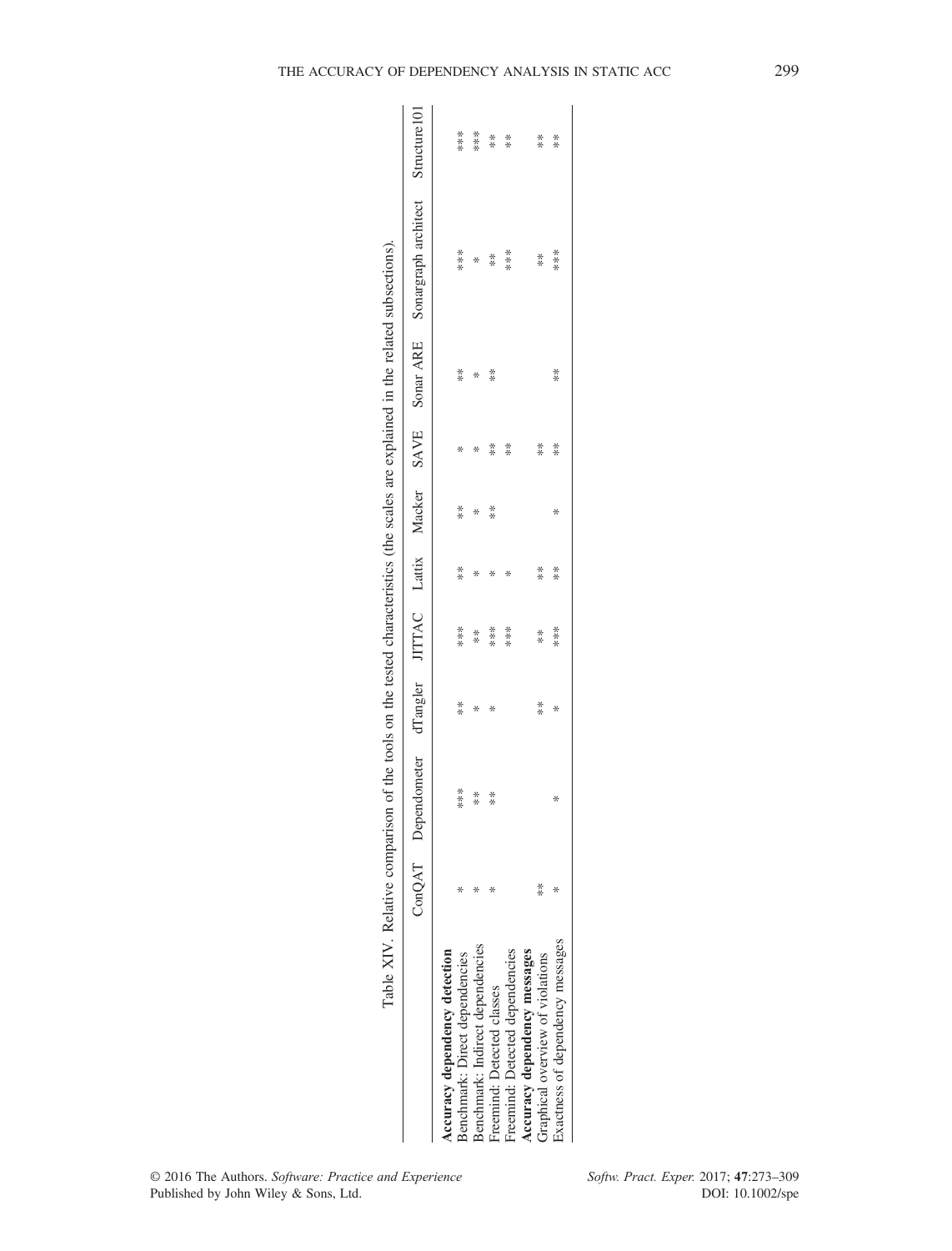Although this study includes a tool test regarding ACC support, we do not advise on a 'best' tool. To remain objective, we refrained from this. Accuracy is only one of several qualities that should be considered in the course of a selection process of an ACC-tool. For instance, some tools offer only a limited set of functionality, while others provide a rich set as shown in Table I, especially the commercial tools.

7.1.1. Accuracy of dependency detection and violation reporting. Our study shows that all 10 tools were able to detect dependencies established by basic constructs, like method calls and type declaration. However, the test results show also that significant numbers of dependencies were not reported, even by the best scoring tool. Consequently, the answer to research question RQ1 (Do ACC tools find all the dependencies between modules in the software?) is negative. Numerous false negatives were identified, so all tools may improve on the sensitivity regarding dependency detection. The answer to RQ2 is also negative, because we found no differences in the sets of reported dependencies and reported violations. If a tool was able to detect a dependency, then it was also able to report the dependency if it violated an architectural rule. With regard to false positives, the tested tools performed well; no tool reported false positives. Consequently, the answer to research question RQ3 is negative.

The Benchmark test showed that no tool in the test was able to detect all included dependency types, although several tools performed well. On the average, the 10 tools detected 77% of the dependency types in the test-software: 83% of the 25 direct types and 60% of the 9 indirect types. The 10 tools differ considerably in their ability to detect all types of dependencies included in our test. JITTAC and Structure101 detected the most direct and indirect dependency types; both 31 out of 34 types (91%). On the other side, ConQAT and SAVE detected a total of respectively 21 and 18 dependency types (62 and 53%). Table XIV summarizes the results, based on the following scales: Direct dependencies  $* = 0-79\%$ ,  $** = 80-89\%$ ,  $*** = 90-100\%$ ; Indirect dependencies:  $* = 0-$ 59%, \*\* = 60–79%, \*\*\* = 80–100%.

The FreeMind test delivered results regarding the accuracy of dependency detection at the level of depended-upon classes and at the more detailed level of dependency constructs within the code. First, all tools were able to report violations at the level of 'from-class makes use of to-class'. However, only one of the 10 tools (JITTAC) reported usage of all seventeen classes used by class ScriptingEngine, while the least well-performing tools reported 12 classes only. On average, the 10 tools were able to report 82% of the 17 depended-upon classes. Table XIV summarizes the results, based on the following scales: Detected classes  $* = 0-79\%$ ,  $** = 80-89\%$ ,  $*** = 90-100\%$ .

Second, none of the tools was able to detect dependencies for all 109 constructs within class ScriptingEngine to package 'freemind'. On the average, 78 of 109 dependencies  $(72%)$  were reported. However, the five tools within this test (the other five tools did not report detailed enough information at the level of dependencies) differed considerably in their performance. JITTAC and Sonargraph performed relatively well and reported respectively 91 dependencies (83.4%) and 90 dependencies (82.6%), while SAVE reported 75 dependencies (69%), Structure101 73 (67%), and Lattix 63 (58%). These numbers will not be higher for the other tools, as far as we were able to ascertain, based on the reported depended-upon classes in the violation reports of these tools. Table XIV summarizes the results, based on the following scales: Detected dependencies:  $* = 0-59\%$ ,  $** = 60-79\%$ ,  $*** = 80-100\%$ .

7.1.2. Exactness of violation and dependency messages. The FreeMind test revealed that the 10 tools differ considerably in the way violations and dependencies are reported, how many messages are reported, and how much information is reported in the messages. Consequently, the answer to research question RQ4 is diverse, a few ACC tools report the type and location of violations and dependencies quite exactly, but most tools not. The relevance of facilities to relate dependencies and violations to code is observed in a study [34] where professional architects of five systems have been using an ACC-tool.

All tools, except Dependometer, Macker, and Sonar ARE, provide diagrams in which violations are shown at the level of packages and classes. Some of these tools even provide an indication of the quantity of underlying dependencies, by means of a number or by the thickness of a line. In our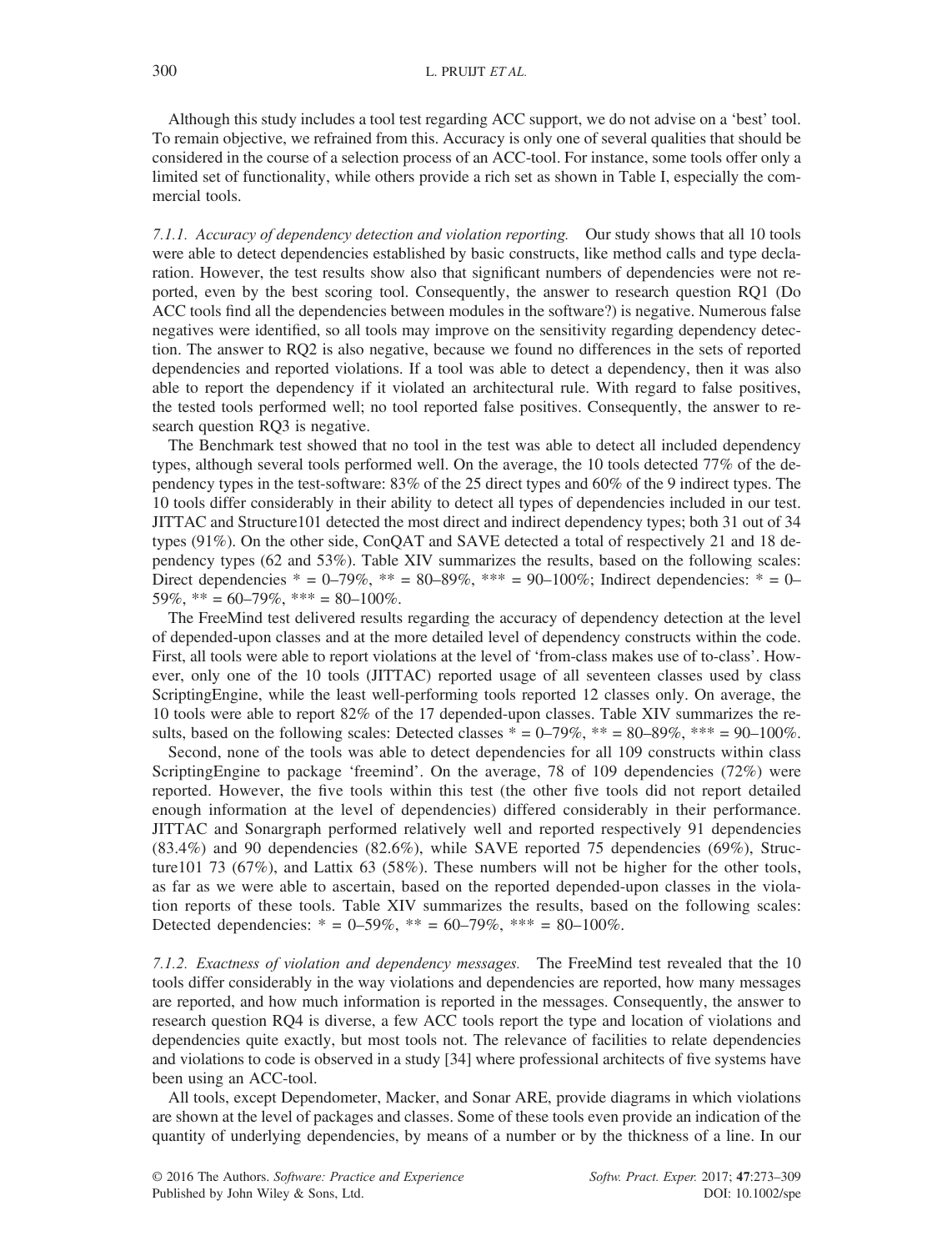opinion, such an indication of the severity of a violation is relevant information for architects and management; information that also should be included in violation reports. Table XIV summarizes the results. In case graphical support is provided, two asterisks are shown.

We regard the exactness of a dependency message to be high, if the message helps to locate the dependency causing code construct accurately in the source code. Four tools (ConQAT, Dependometer, dTangler and Macker) only provide information on the from-class and the used to-class. The other tools provide more information: SAVE and Structure101 provide also the names of the invoking method at the from-side and the invoked method at the to-side, while JITTAC, Lattix, Sonar ARE, and Sonargraph Architect indicate the line number. JITTAC and Latix even indicate the position of the dependency-causing construct in the line. Table XIV summarizes the results. One asterisk is shown, in cases where only from-class, to-class information is provided. Two asterisks are shown, in cases where also method from, method to information is provided. Three asterisks are shown, in cases where the line number is provided, and/or the position of the dependency causing construct in a line. For reason of usability issues, described in Section 5, we have valued Lattix and Sonar ARE with two instead of three asterisks.

7.1.3. Hard-to-detect dependency types and their frequency in open source systems. The answer to research question RQ5 is positive: yes, there are hard-to-detect types of dependencies. We identified 10 dependency types of which several tools failed to report instances of dependencies. Analysis of the number of dependencies per type in open source systems has yielded interesting data. The average distribution of dependencies in four reference systems over the six main types (import, declaration, call, access, inheritance, annotation) is respectively 10, 20, 39, 26, 3, and 2%. Below is a summary of the findings related to hard-to-detect types of dependencies.

- The 10 hard-to-detect types of dependencies in our test account for at least 47% of the dependencies in the reference systems. Inner class related dependencies, also hard-to-detect, are not included in this percentage, because there may be an overlap with the already included dependencies.
- A considerable fraction of the dependencies within the reference systems is inheritance related, namely 12% on average, while 3% of the dependencies is inheritance related and indirect.
- A considerable fraction of the dependencies within the reference systems is inner class related, namely 9% on average.
- A considerable fraction of the dependencies within the reference systems is indirect, namely 16% on average. In the Benchmark test, only 60% of the indirect dependencies were detected, on average.

## 7.2. Challenges in dependency detection

Based on the results of the Benchmark test and FreeMind test, we have identified challenges in dependency detection. Analysis of the most common shortcomings in dependency detection revealed the challenges, which are discussed below.

#### C1: Report dependencies accurately in case of inheritance structures

The test results show that inheritance structures frequently hamper the accuracy of dependency detection. This finding is relevant, because our analysis of four reference systems showed that 12% of all reported dependencies were inheritance related. Furthermore, three hard-to-detect types of dependency are inheritance related. Together, these three types account for 8% of all the reported dependencies.

The results of the Benchmark test show that only three of the 10 tools were reporting a dependency on the super class in case of a call of an inherited method, or in case of access of an inherited variable. These three tools reported a dependency of these types as a dependency to the super class where the method is actually implemented, while the other seven tools reported a dependency to the addressed subclass, but not to the super class where the method was implemented. Moreover, the results of the FreeMind test show that many method calls of inherited instance methods were not detected at all (43%, on average);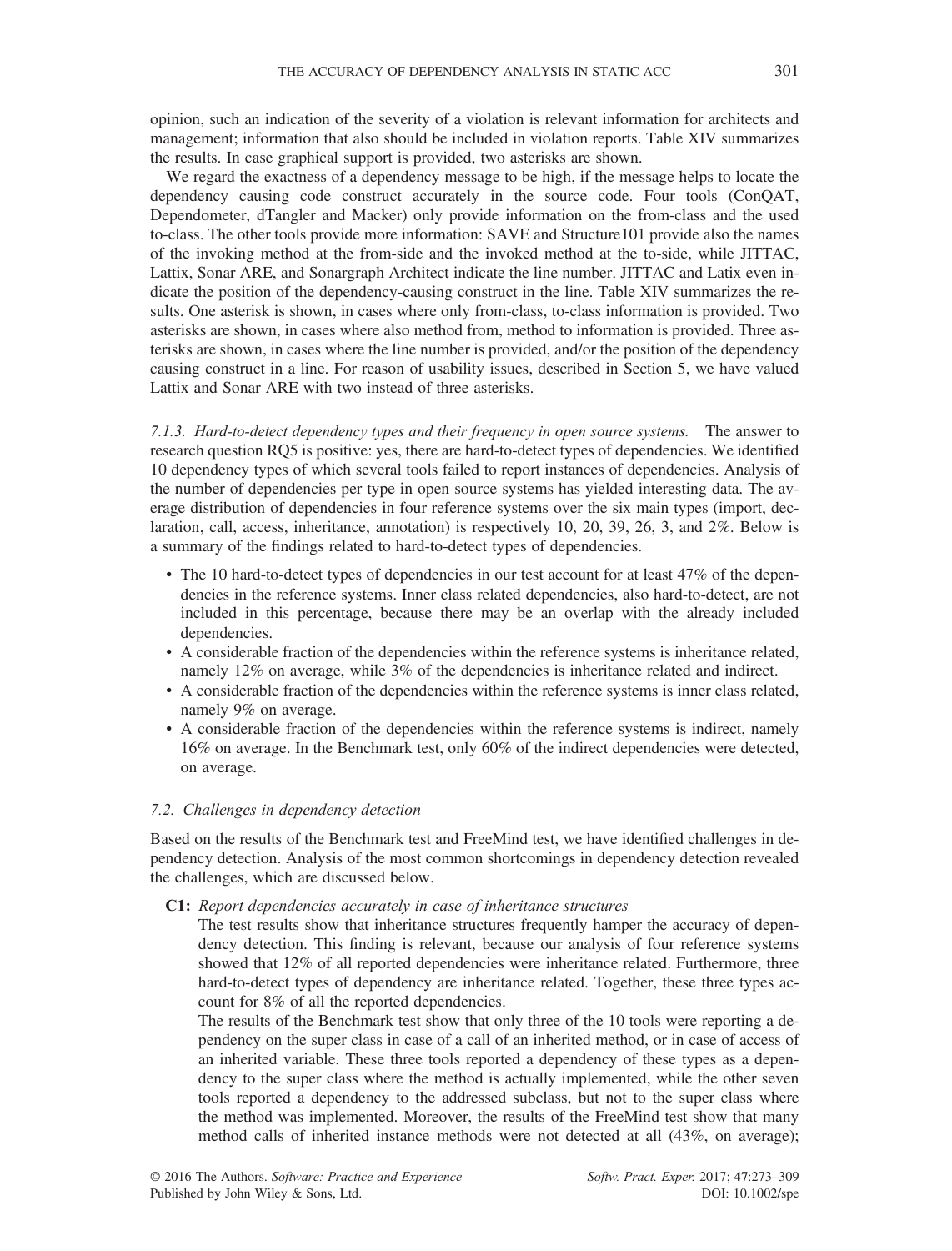neither as dependency on the addressed subclass, nor as dependency on the super class where the method is actually implemented.

The relevance for ACC is considerable. In case of a compliance check, the seven tools will fail to report a violation if the used subclass is part of an allowed-to-use module, while the super class that has implemented the called method or accessed variable, is part of a notallowed-to-use module. In such cases, a strong dependency stays unnoticed.

Finally, no tool reported indirect inheritance dependencies. Again, the relevance for ACC is considerable, because no tool reported a violation in case the super class of the from-class was part of an allowed-to-use module, while the super class of this parent super class in the inheritance hierarchy was part of a not-allowed-to-use module. This appears as inconsistent behavior of the tools, because all tools reported a violation in case the first super class of the from-class was part of a not-allowed-to-use module. In our opinion, a violating indirect inheritance relation should be reported, because it marks a strong dependency, and changes may have substantial consequences.

C2: Report dependencies accurately in case of inner classes

The test results show that inner classes also may hamper the accuracy of dependency detection. This finding is relevant, because our analysis of four reference systems showed that 9% of all reported dependencies were inner class related.

The results of the FreeMind test show that four tools reported no dependency at all on inner classes, while fourteen violating dependencies on inner classes were present in the code of class ScriptingEngine. In the majority of these cases, a dependency to the outer class instead of the inner class is reported, with as consequence a diminished traceability to the related code constructs in the source code. Furthermore, dependencies between inner classes of the same outer class will not be reported.

C3: Report relevant object references

The results of the Benchmark test show that seven tools had problems with the detection of dependencies of type 'Variable access, object reference'. Dependencies of this type are frequently included in the code as parameter values (arguments), or reference variables within if clauses.

Our analysis of four reference systems showed that 14% of all reported dependencies were of this type.

The results of the FreeMind test show the practical implications: two of the five tools in this test missed all sixteen dependencies of this type. These sixteen missed object references represented 15% of the 109 dependency causing constructs in class ScriptingEngine.

In our opinion, it is a good practice to filter out object and type references, which precede method calls and variable access. Most tools (including HUSACCT) do, because a dependency message for such a reference doubles with the dependency on the same type for the call or access. However, a reference needs to be reported in case of standalone references, e.g. when an object is passed as a parameter value.

C4: Report information that is missing in compiled files

We encountered several situations where tools failed to report dependencies accurately, just because information in source files is removed from the compiled files. Tools that analyze compiled files only, were not able to report dependencies of three dependency types: (i) dependencies caused by import statements; (ii) dependencies caused by declaration statements of not initialized local variables; and (iii) dependencies caused by access of constant variables (instance and class).

Import dependencies were reported by only two tools in the Benchmark test. In our opinion, import statements should be reported, because they cause coupling, although weak. Reporting import dependencies enhances the accuracy of violation reporting in these cases where a tool fails to report dependencies of specific types. In a number of situations in the Benchmark test, SAVE missed a dependency of a specific type, but reported a correct violation message at class level, merely based on the import statement.

Finally, the exactness of the messages with respect to the line number is diminished if a tool does not make use of source code. For example, in the FreeMind test, the line numbers of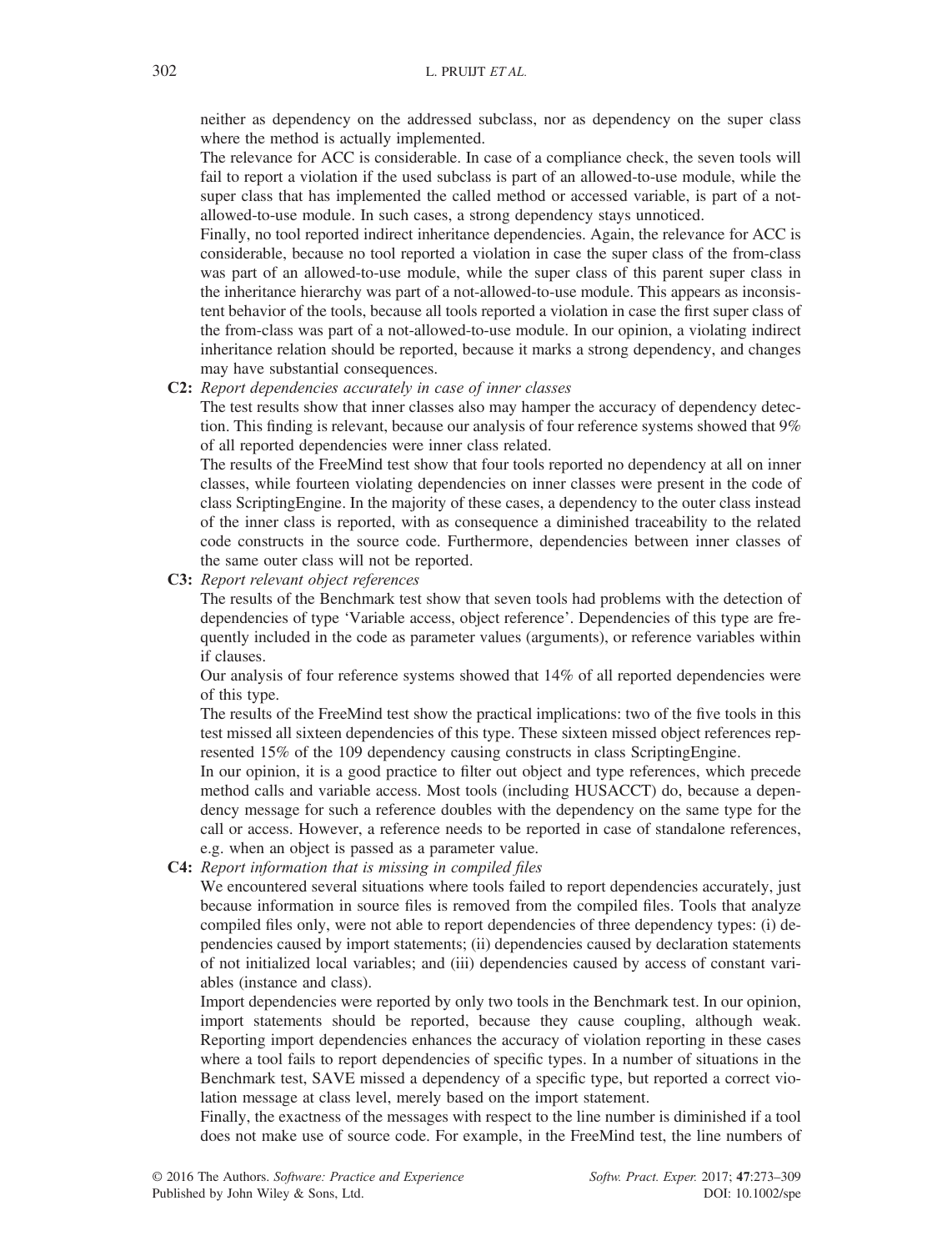dependencies reported by Lattix (which makes use of compiled files only) were by far not as accurate as the line numbers reported by Sonargraph (which makes use of source files, in

addition to compiled files).

## 8. THREATS TO VALIDITY

To discuss the validity of the results of our laboratory experiments, we make use of the four validity threats, as described and defined by Wohlin et al. [35].

#### 8.1. Construct validity

Construct validity is concerned with the relation between theory and observation. The experiment should be suitable to answer the research question, which in our case means that the experiments should be suitable to answer the main question 'How accurate do ACC-tools report dependencies and violations against dependency rules?' We have ensured the construct validity in several ways. First, by starting with an inventory of common dependency types in object oriented code, on which we have based the test cases of the Benchmark test. The set of dependency types included in our Benchmark test is no random set, but a carefully chosen set of 34 types. It is large enough to assess the sensitivity of the tools, but we do not claim that our classification of dependency types is complete, or that our test cases cover all types of dependency causing code constructs. We have covered a wide range of common code constructs, but dependencies may be established in other ways. For instance, we have no variables with generic types in our test cases, and we have included only one type of annotation.

Second, we have taken care that the code constructs in each test case of the Benchmark test are specific for the related dependency type. Furthermore, we have taken care that false negatives could not be caused by code constructs that were not specific to the related dependency type.

Third, to answer research questions  $RQ1 - RQ3$ , we have scored for each test case not only the ability of a tool to report a dependency, but also the ability to report a violation.

Fourth, we have complemented the Benchmark test with the FreeMind test, and we have crosschecked the results of both tests, as described under the results of the FreeMind test.

#### 8.2. Internal validity

Internal validity is threatened, if certain influences have affected the results, without the researcher's knowledge. In the context of our experiments, the internal validity may be threatened by inclusion of problematic or very uncommon code constructs in the Benchmark test or FreeMind test.

In our opinion, the strict design of our custom-made Benchmark test strengthens the internal validity. In this test, each test case is specific for one dependency type, and each test case has one separate from-class in the test code. This approach proved to be valuable, especially to test tools that provide only messages with a low level of exactness: with no more information than the from-class and to-class. Another aspect in favour of the internal validity of the Benchmark test is that all test cases were detected by at least one tool, except in case of indirect 'Inheritance, extends-implements variations' (although two of the three cases represented quite common situations).

The FreeMind test adds to the internal validity, because it contains several code variations not included in the Benchmark test. We used it to validate and extend the Benchmark test. The FreeMind test showed in several cases that a tool might fail to detect a dependency in a complex real life application, while it is able to detect a dependency of the same type in a simpler situation within the same application, or in the relatively simple code of the Benchmark test application.

#### 8.3. Conclusion validity

Conclusion validity reflects on the relationship between the treatment and the outcome of the experiment. In favour of conclusion validity, no statistical operations were needed to interpret the results of our experiments. The research questions could be answered straightforwardly, based on the results of the Benchmark test and FreeMind test. Please, remind that we scored mildly, as described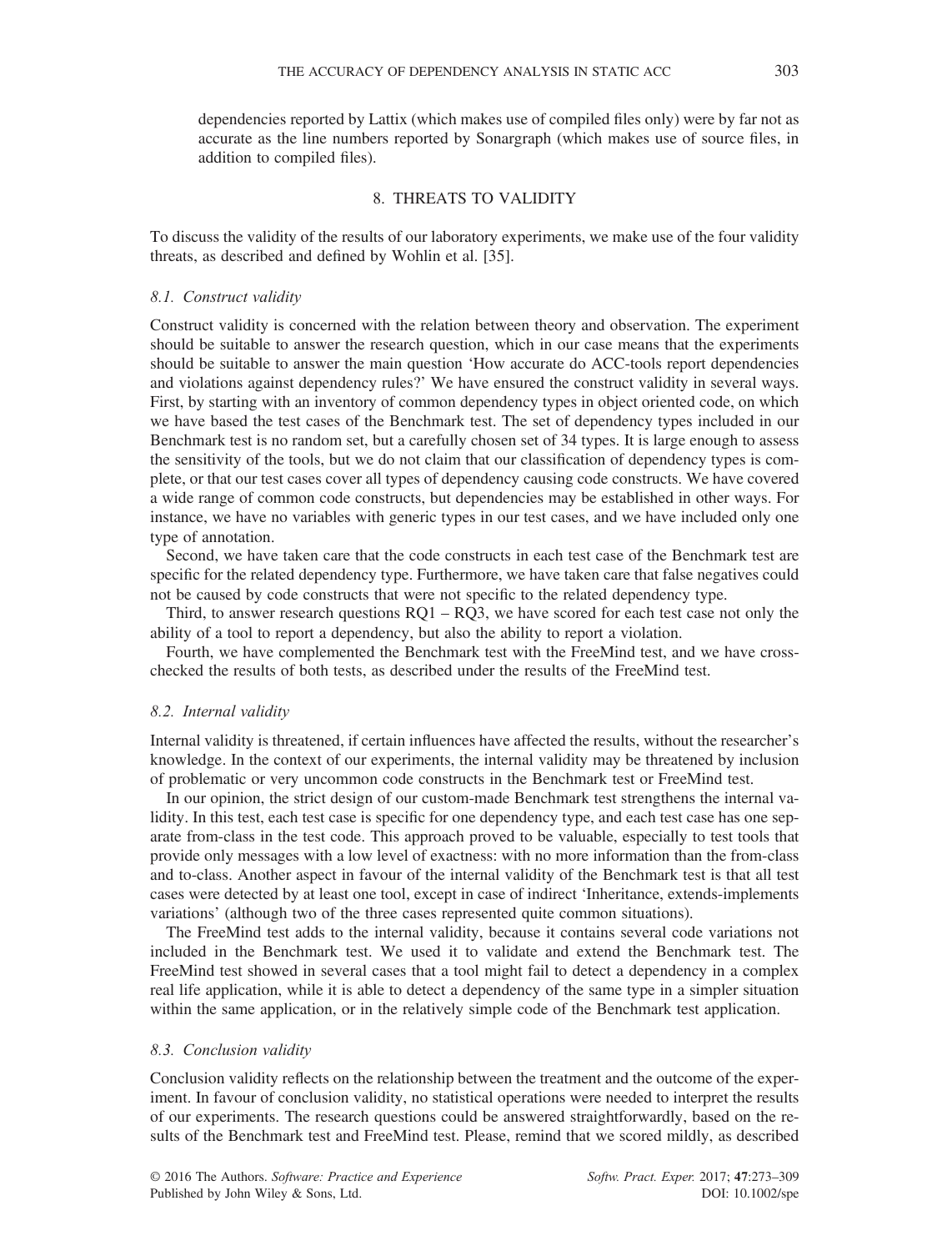before, with as consequence that the presented numbers of detected dependencies could be too high in case of tools that report message with a non-optimal accuracy.

To secure the validity of the identified challenges in dependency detection, we have substantiated each challenge by means of data and arguments.

#### 8.4. External validity

External validity reflects the extent to which the experiment results may be generalized. Because we did not work with a randomized selection of tools, our study can be characterized as a quasiexperiment, according to Wohlin et al. [35]. Consequently, our findings may not be generalized to other tools, even though we tested 10 tools in a small market. Also, be aware that our findings may not be generalized to newer versions of the tested tools; the performance of the tools may improve. Furthermore, our findings are limited to Java code analysis and should not be generalized to tools that analyze code of other programming languages.

#### 8.5. Comparison of the frequency of dependencies per type

In favor of the internal, external and conclusion validity, we have compared the frequency of dependencies per type in the FreeMind system and its class ScriptingEngine to the average of four reference systems. In our opinion, this comparison confirms that the FreeMind system and its class ScriptingEngine are suitable for research on the accuracy of dependency detection. The system as a whole contains dependencies of many different types and in proportion to the average percentages of the reference systems. The same applies for class ScriptingEngine, although one should keep in mind that this class contains 10% more hard-to-detect dependencies than the reference systems on average. Even so, the wide variety of dependency-causing constructs, including a set of complex constructs, makes it an appropriate subject class for the test.

However, limitations apply to the validity of the analysis results of the four reference systems and FreeMind. First, the external validity is limited, because the reference systems are all open source, and the sample size is small. Second, with respect to conclusion validity, we cannot guarantee that all dependencies in the reference systems are reported and that all dependencies of a type are reported. We have ensured the validity of the analysis results by upgrading HUSACCT to the level (and beyond) that all test cases in the Benchmark test and all dependencies in ScriptingEngine were reported. However, because many code variations are possible, some variations may not be reported. Furthermore, deficiencies may be present in HUSACCT itself or in the included open source (ANTLR based) lexer and parser functionality. For instance, a small percentage of the classes is skipped by the parser, because of unexpected (and often erroneous) code in these classes.

## 9. RELATED WORK

Callo Arias et al. [25] state that dependency analysis approaches that identify structural dependencies have a high degree of accuracy. Our research outcome shows that it is appropriate to be aware of the limitations of the tools used. Practitioners and academics rely on tools for their work. It is not hard to get impressed by the output of these tools, but it is hard to get an impression of what is missing in the output of a tool. Our study demonstrates that the tested tools will not always provide a 100% accurate output. Other comparative tool studies also show that static analysis tools and techniques are not always accurate. For instance, Sutton and Maletic compared four tools that reverse engineer C++ source code into UML models [36]. The numbers of recovered classes and relationships differed by about 20% and much more for attributes, operations, and generalizations.

Rutar et al. [37] compared five bug finding tools for Java, and they reported false positives, false negatives, redundant warnings and only 15–33% overlap between the tools. Compared to the set of bug finding tools, the ACC-tools in our test perform better, with no false positives and no redundancy, but with differences in output and quite a number of false negatives.

According to Binkley [11], source code analysis is impeded by the complexities of modern programming languages. Barowski and Cross [38] pay special attention to dependencies on virtual members and on synthetic methods in their paper on the extraction and use of class dependency information for Java.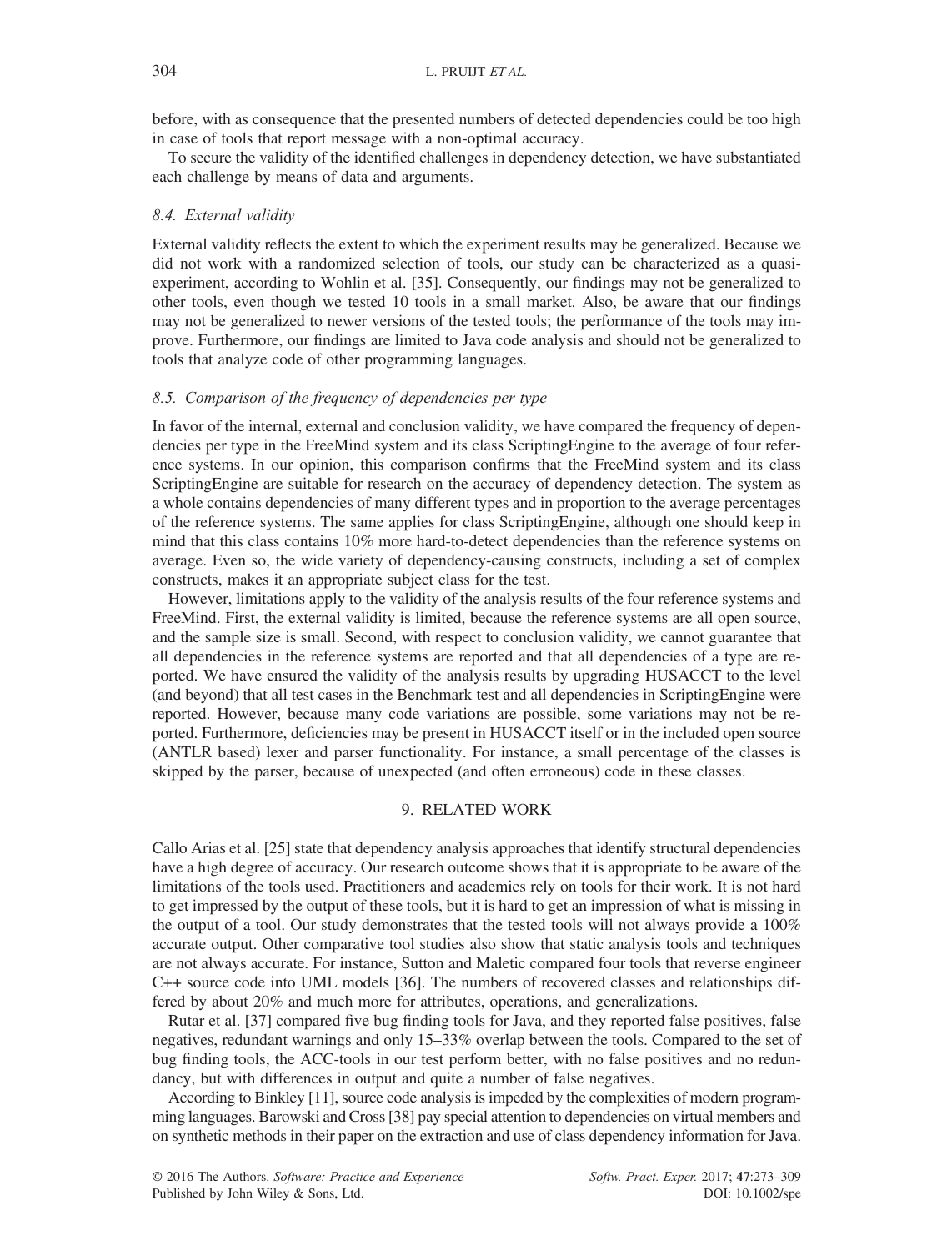Our study confirms that their special attention is justified, because these types of dependencies (on super classes and inner classes) are involved in many unreported dependencies and violations.

Another topic in their paper is source file versus class file based dependency extraction, and they describe some differences between both forms. For their own tool, they choose for class file based extraction. We do not object to this choice, but we advise, based on our study, to include source code too in the analysis of ACC-tools. In order to optimize the accuracy of the tool with respect to import statements, constant variables, local variables, and the exact position of a dependencycausing construct in the source code.

The FreeMind system has been used in several other scientific studies. We compared our analysis results with these studies, but we did not find overlap, except for comparison on the number of packages and classes of FreeMind version 0.9.0. Emanuel and Surjawan analyzed all versions of FreeMind to illustrate the use of their revised Modularity Index [39]. Their counts of version 0.9.0 match our counts quite closely. We counted 58 packages and 853 classes (including inner classes, but excluding anonymous classes), which is around 10% more than their counts. The difference may be explained by the fact that Emanuel and Surjawan analyzed compiled code, while we analyzed source code with inclusion of test files. Zoller and Schmolitzky used Freemind 0.9.0 also in a study [40], however they counted only 445 classes. On the other side, Arlt et al. counted 1,362 classes 41, much more than reported in the other studies. Summarizing, we noted large difference in class counts, while the counted numbers of NCLOC differed not more than 25% between the three studies.

With respect to our analysis data of the four reference systems, we found some interesting studies. Tempero et al. focused on the use of inheritance in Java systems in two empirical studies [42, 43] of more than 90 open-source systems. They found high levels of use of inheritance, with about three out of four types being defined using inheritance. Furthermore, they found that the inheritance structures are used actively, also for what we typified as access of an inherited variable or call of an inherited method. In line with their research, our study has revealed a high percentage of inheritance related dependencies in the four reference systems. On average, 9% of the dependencies are caused by access of inherited variables and calls of inherited methods.

Tempero conducted another large study [44] to investigate whether the advice is followed to avoid non-private fields. It is good practice to prevent usage of attributes of other classes, because it compromises encapsulation [45]. The results of his study indicate that it is not uncommon (albeit not that terribly common) to declare non-private fields. In line with his findings, our study shows that access of an attribute of another class accounts for about 5% of the dependencies in the four reference systems.

Dyer et al. conducted a large-scale empirical study on the adoption of Java language features [46]. With respect to annotations, these results showed that annotations were among the most used new features of the last three Java versions. However, they noted a relative lack of custom annotations. In line with their work, our study showed that annotations with a reference to another type (internal or external) accounted for 2% of the dependencies in the four reference systems.

#### 10. CONCLUSION

ACC relies on the support of tools to define modules and rules, analyze the code, check the compliance, and report violations to the rules. In this study, we have investigated to which extent static ACC-tools report dependencies and violations accurately. We classified 34 common dependency types, prepared a Benchmark test, and tested 10 tools based on this Benchmark test. In addition, we have tested these tools based on the program code of open source system FreeMind, which we used to test the ability of the tools to report all depended-upon classes, all dependency-causing constructs, and all the information needed by the tool-user to locate dependency-causing constructs in the source code.

#### 10.1. Answers to the research questions

We started our study with the following question in mind: How accurate do ACC-tools report dependencies and violations against dependency rules? This main question was decomposed into four research questions, which are answered as follows: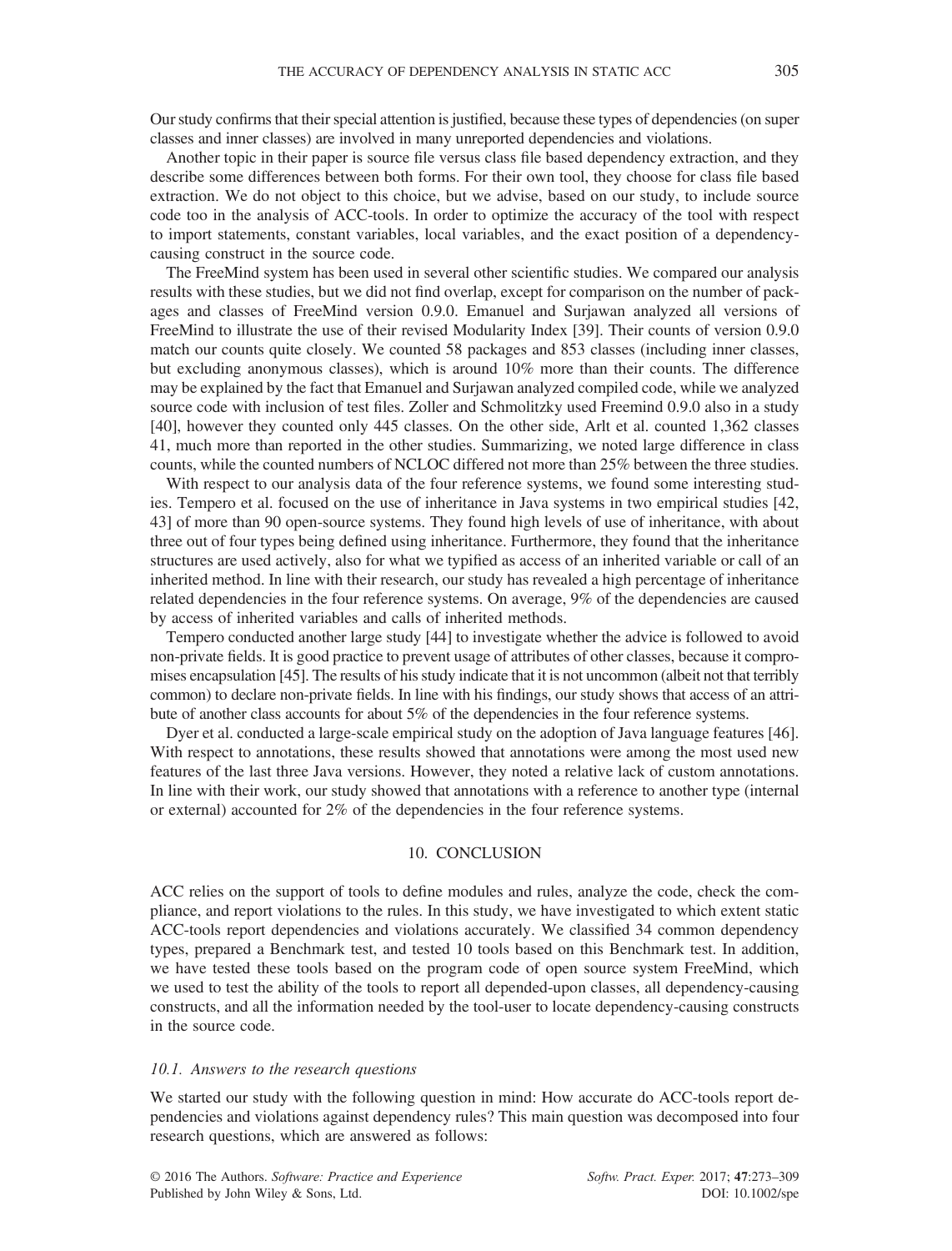- RQ1: Do ACC tools find all the dependencies between modules in the software (no false negatives)? No, the 10 tools detected on average 77% of the dependency types in the Benchmark test; 83% of the 25 direct types, and 60% of the 9 indirect types. Furthermore, the tools detected on average 72% of the 109 constructs with dependencies in a class of FreeMind. All 10 tools were able to detect dependencies established by basic constructs, like method calls and type declaration. However, our study showed also that relevant numbers of violating dependency constructs were not reported. For example, in the FreeMind test, the tool with the lowest scores missed 46 out of 109 constructs, while even the best scoring tool missed 18 constructs. Consequently, all tools may improve the accuracy of dependency detection.The tools differ considerably in their ability to detect all types of dependencies. For instance, in the Benchmark test, JITTAC and Structure101 detected 91% of all dependency types, while ConQAT and SAVE detected respectively 62 and 53%. In the FreeMind test, JITTAC, and Sonargraph Architect reported dependency messages for respectively 83% of the 109 violating code constructs, while Structure101 and Lattix detected 67 and 58% respectively.
- RO2: Do ACC tools report all the violating dependencies in the software (no false negatives)? No, during the tests no cases were noticed, where a tool detected a dependency, but failed to report it in case it violated an architectural rule. Consequently, the answer to the previous research question details the answer to this one too.
- RQ3: Do ACC tools report non-violating dependencies as violations (false positives)? No, during the Benchmark test no false positives were detected. No tool interpreted allowed dependencies in the program code as violating dependencies. In addition, nearly no errors in the violation messages were identified during the tests; only a few messages contained incorrect information.
- RQ4: Do ACC tools report the exact type and location of violations and dependencies? The answer to this research question is diverse. Only four tools provide a dependency type that differentiates between types of usage, like declare, access, or call. The number and names of dependency types vary per tool. Furthermore, only a few tools report the location of dependencies exactly. All tools report violations to dependency rules at the level of from-class, to-class, but at this level of abstraction, one message may represent several dependencies. Six tools also provide dependency details in reports or IDE plug-ins, but not always precisely enough to localize dependencies discretely.
- RQ5: Are there types of dependencies, which proved hard-to-detect by several tools? Yes, based on our tests, we identified 10 hard-to-detect types of dependencies, which were each missed by several tools. To substantiate the relevance of our findings, we performed an analysis of the number of dependencies per dependency type in five open source systems. The analysis results revealed that the hard-to-detect types of dependencies account for at least 47% of the dependencies in the reference systems.

#### 10.2. Challenges

Because significant percentages of false negatives were revealed per tool during the Benchmark test and FreeMind test, we have analyzed the test results in detail. As an outcome, we have identified and described four challenges in dependency detection. In summary, the test results revealed that the most common shortcomings in dependency detection, encountered in our study, have to do with: (i) inheritance structures; (ii) inner classes; (iii) object references; and (iv) missing information in compiled files.

Our tests have shown that inheritance structures and inner classes hamper the accuracy of violation reporting in many cases. A dependency caused by usage of inherited methods or variables is often not reported, and if reported, than mostly as a dependency on the accessed subclass only and not on the super class that implements the method or variable. Furthermore, usage of an inner class is frequently not reported at all, and if reported, it is most often reported as a dependency on the outer class instead of the inner class, which diminishes the traceability in the source code.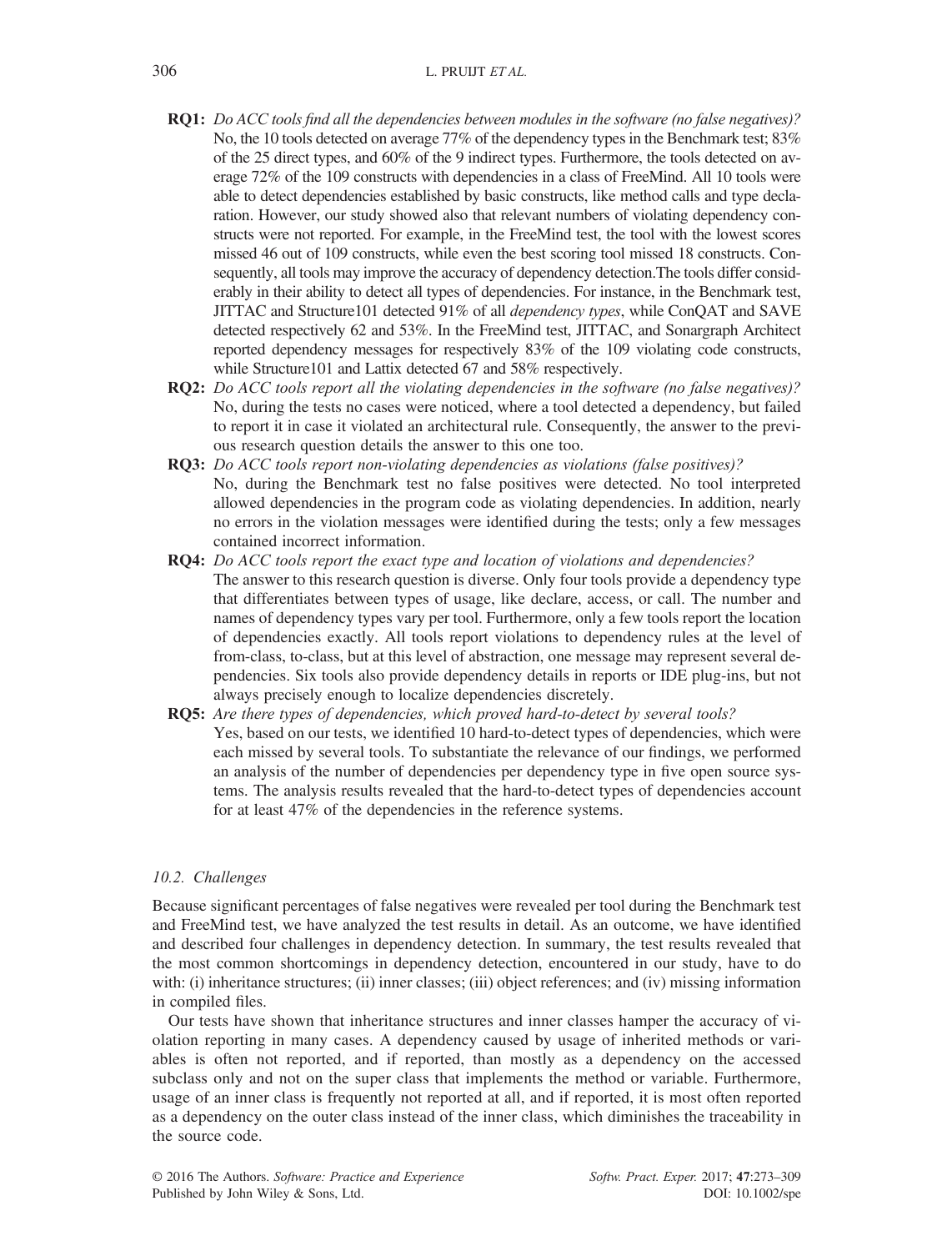## 10.3. Future work

Benchmark test are relevant to advance the state of the arts of tools. We have developed and applied initial tests to benchmark tools on the accuracy of dependency detection and reporting. The testware of our Benchmark test and FreeMind test is available at the following address: [https://github.com/](https://github.com/SaccToolTests/SacctAccuracyTest) [SaccToolTests/SacctAccuracyTest](https://github.com/SaccToolTests/SacctAccuracyTest). Future work can be based on these tests and be aimed at the development and application of more comprehensive benchmark tests for a larger set of dependency types, a wide variety of tools, or a wide variety of programming languages.

Research on the performance and improvement of dependency analysis is relevant for practitioners and academics, because dependency analysis supplies the data not only for ACC, but also for architecture reconstruction, metrics, and architecture restructuring advice.

#### ACKNOWLEDGEMENTS

The authors would like to thank colleagues, reviewers, and the students of the specialization 'Advanced Software Engineering' at the HU University of Applied Sciences for their contributions to this study.

#### REFERENCES

- 1. Murphy GC, Notkin D, Sullivan K. Software reflexion models. ACM SIGSOFT Software Engineering Notes 1995; 20(4): 18–28. DOI: [10.1145/222132.222136.](http://dx.doi.org/10.1145/222132.222136)
- 2. de Silva L, Balasubramaniam D. Controlling software architecture erosion: a survey. Journal of Systems and Software 2012; 85(1): 132–151. DOI: [10.1016/j.jss.2011.07.036.](http://dx.doi.org/10.1016/j.jss.2011.07.036)
- 3. Knodel J, Popescu D. A Comparison of Static Architecture Compliance Checking Approaches. In: Working IEEE/IFIP Conference on Software Architecture. IEEE Computer Society, Washington, DC, USA, 2007; 12–21. DOI:[10.1109/WICSA.2007.1.](http://dx.doi.org/10.1109/WICSA.2007.1)
- 4. Ducasse S, Pollet D. Software architecture reconstruction: a process-oriented taxonomy. IEEE Transactions on Software Engineering 2009; 35(4): 573–591. DOI: [10.1109/TSE.2009.19.](http://dx.doi.org/10.1109/TSE.2009.19)
- 5. Passos L, Terra R, Valente MT, Diniz R, Das Chagas Mendonca N. Static architecture-conformance checking: an illustrative overview. IEEE Software 2010; 27(5): 82–89. DOI: [10.1109/MS.2009.117.](http://dx.doi.org/10.1109/MS.2009.117)
- 6. Van Eyck J, Boucké N, Helleboogh A, Holvoet T. Using code analysis tools for architectural conformance checking. In: Proceeding of the 6th International Workshop on SHAring and Reusing Architectural Knowledge-SHARK '11. ACM, New York, NY, USA, 2011; 53–54. DOI[:10.1145/1988676.1988687.](http://dx.doi.org/10.1145/1988676.1988687)
- 7. Gleirscher M, Golubitskiy D, Irlbeck M, Wagner S. Introduction of static quality analysis in small- and mediumsized software enterprises: experiences from technology transfer. Software Quality Journal 2014; 22(3): 499-542. DOI: [10.1007/s11219-013-9217-z.](http://dx.doi.org/10.1007/s11219-013-9217-z)
- 8. Canfora G, Di Penta M, Cerulo L. Achievements and challenges in software reverse engineering. Communications of the ACM 2011; 54(4): 142–151. DOI: [10.1145/1924421.1924451.](http://dx.doi.org/10.1145/1924421.1924451)
- 9. ISO/IEC. 25010 Systems and software engineering—system and software product quality requirements and evaluation (square)—system and software quality models. 2011.
- 10. Pruijt L, Köppe C, Brinkkemper S. Architecture compliance checking of semantically rich modular architectures: a comparison of tool support. In: 2013 IEEE International Conference on Software Maintenance. IEEE Computer Society, Washington, DC, USA, 2013; 220–229. DOI: [10.1109/ICSM.2013.33.](http://dx.doi.org/10.1109/ICSM.2013.33)
- 11. Binkley D. Source code analysis: a road map. In: Future of Software Engineering (FOSE '07). IEEE Computer Society, Washington, DC, USA, 2007; 104–119. DOI: [10.1109/FOSE.2007.27.](http://dx.doi.org/10.1109/FOSE.2007.27)
- 12. Sangal N, Jordan E, Sinha V, Jackson D. Using dependency models to manage complex software architecture. In: Conference on Object Oriented Programming Systems Languages and Applications. ACM, New York, NY, USA, 2005; 167–176. DOI[:10.1145/1103845.1094824.](http://dx.doi.org/10.1145/1103845.1094824)
- 13. Bischofberger WR, Kühl J, Löffler S. Sotograph—a pragmatic approach to source code architecture conformance checking. In: Oquendo F, Warboys B, Morrison R, eds. European Workshop on Software Architecture. Vol 3047. Lecture Notes in Computer Science. Springer: Berlin/Heidelberg, 2004; 1–9. DOI:[10.1007/b97879.](http://dx.doi.org/10.1007/b97879)
- 14. Huynh S, Cai Y, Song Y, Sullivan K. Automatic modularity conformance checking. In: Proceedings of the 13th International Conference on Software Engineering—ICSE '08. ACM, New York, NY, USA, 2008; 411–420. DOI: [10.1145/](http://dx.doi.org/10.1145/1368088.1368144) [1368088.1368144.](http://dx.doi.org/10.1145/1368088.1368144)
- 15. Koschke R, Frenzel P, Breu APJ, Angstmann K. Extending the reflexion method for consolidating software variants into product lines. Software Quality Journal 2009; 17(4): 331–366. DOI: [10.1007/s11219-009-9077-8.](http://dx.doi.org/10.1007/s11219-009-9077-8)
- 16. Deissenboeck F, Heinemann L, Hummel B, Juergens E. Flexible architecture conformance assessment with CONQAT. In: 2010 ACMIEEE 32nd International Conference on Software Engineering. Vol 2. IEEE Computer Society, Washington, DC, USA, 2010; 247–250. DOI:[10.1145/1810295.1810343.](http://dx.doi.org/10.1145/1810295.1810343)
- 17. Adersberger J, Philippsen M, Reflex ML. UML-based architecture-to-code traceability and consistency checking. In: 5th European Conference on Software Architecture. Springer, Berlin/Heidelberg, 2011; 344–359. DOI: [10.1007/978-](http://dx.doi.org/10.1007/978-3-642-23798-0_37) [3-642-23798-0\\_37.](http://dx.doi.org/10.1007/978-3-642-23798-0_37)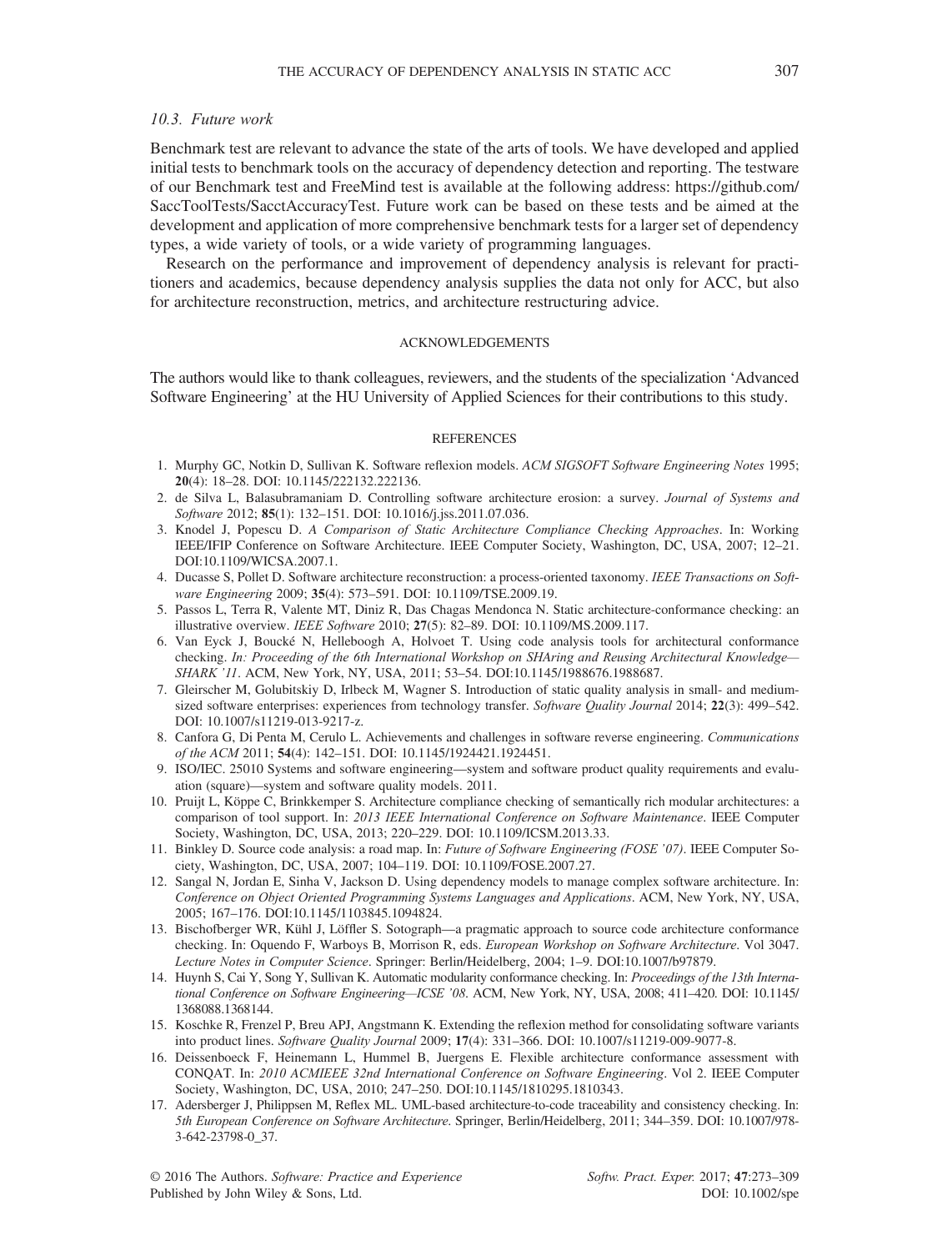- 18. Haitzer T, Zdun U. DSL-based support for semi-automated architectural component model abstraction throughout the software lifecycle categories and subject descriptors. In: Proceedings of the 8th International ACM SIGSOFT Conference on Quality of Software Architectures. ACM, New York, NY, USA, 2012; 61–70. DOI: [10.1145/](http://dx.doi.org/10.1145/2304696.2304709) [2304696.2304709.](http://dx.doi.org/10.1145/2304696.2304709)
- 19. Pruijt L, Köppe C, van der Werf JMEM, Brinkkemper S. Accuracy test of software architecture compliance checking tools—test instruction.<http://www.cs.uu.nl/research/techreps/UU-CS-2015-020>. Published 2015. [accessed December 17, 2015].
- 20. Pruijt L, Köppe C, Brinkkemper S. On the accuracy of architecture compliance checking: accuracy of dependency analysis and violation reporting. In: 21st International Conference on Program Comprehension. San Francisco, CA, USA: IEEE Computer Society, Washington, DC, USA, 2013; 172–181. DOI:[10.1109/ICPC.2013.6613845.](http://dx.doi.org/10.1109/ICPC.2013.6613845)
- 21. Buckley J, Mooney S, Rosik J, Ali N. JITTAC: a just-in-time tool for architectural consistency. In: 2013 35th International Conference on Software Engineering (ICSE). IEEE Computer Society, Washington, DC, USA, 2013; 1291–1294. DOI[:10.1109/ICSE.2013.6606700.](http://dx.doi.org/10.1109/ICSE.2013.6606700)
- 22. Perry DE, Wolf AL. Foundations for the study of software architecture. ACM SIGSOFT Software Engineering Notes 1992; 17: 40–52. DOI: [10.1145/141874.141884.](http://dx.doi.org/10.1145/141874.141884)
- 23. Clements P, Bachmann F, Bass L, et al. Documenting Software Architectures: Views and Beyond. Pearson Education, 2010.
- 24. Podgurski A, Clarke LA. A formal model of program dependences and its implications for software testing, debugging, and maintenance. IEEE Transactions on Software Engineering 1990; 16(9): 965–979. DOI: [10.1109/32.58784.](http://dx.doi.org/10.1109/32.58784)
- 25. Callo Arias TB, Spek P, Avgeriou P. A practice-driven systematic review of dependency analysis solutions. Empirical Software Engineering 2011; 16(5): 544–586. DOI: [10.1007/s10664-011-9158-8.](http://dx.doi.org/10.1007/s10664-011-9158-8)
- 26. Feilkas M, Ratiu D, Jurgens E. The loss of architectural knowledge during system evolution: an industrial case study. In: 2009 IEEE 17th International Conference on Program Comprehension. IEEE Computer Society, Washington, DC, USA, 2009; 188–197. DOI:[10.1109/ICPC.2009.5090042.](http://dx.doi.org/10.1109/ICPC.2009.5090042)
- 27. Ko AJ, Myers BA, Member S, Coblenz MJ, Aung HH. An exploratory study of how developers seek, relate, and collect relevant information during software maintenance tasks. IEEE Transactions on Software Engineering 2006; 32(12): 971–987. DOI: [10.1109/TSE.2006.116.](http://dx.doi.org/10.1109/TSE.2006.116)
- 28. Terra R, Valente M. A dependency constraint language to manage object-oriented software architectures. Software: Practice and Experience 2009; 39(12): 1073–1094. DOI: [10.1002/spe.](http://dx.doi.org/10.1002/spe)
- 29. Saraiva J, Soares S, Castor F. Assessing the impact of AOSD on layered software architectures. In: European Conference on Software Architecture. Springer: Berlin/Heidelberg, 2010; 344–351. DOI[:10.1007/978-3-642-](http://dx.doi.org/10.1007/978-3-642-15114-9_27) [15114-9\\_27.](http://dx.doi.org/10.1007/978-3-642-15114-9_27)
- 30. Stafford JA, Wolf AL. Architecture-level dependence analysis for software systems. International Jounal of Software Engineering and Knowledge Engineering 2001; 11(4): 431–451. DOI: [10.1142/S021819400100061X.](http://dx.doi.org/10.1142/S021819400100061X)
- 31. Skansholm J. Java from the Beginning, 2nd edn. Addison-Wesley, 2004.
- 32. Oracle. Java documentation—language basics. [http://docs.oracle.com/javase/tutorial/java/nutsandbolts/index.html.](http://docs.oracle.com/javase/tutorial/java/nutsandbolts/index.html) [accessed December 17, 2015].
- 33. Pruijt L, Köppe C, van der Werf JM, Brinkkemper S. HUSACCT: architecture compliance checking with rich sets of module and rule types. In: Proceedings of the 29th ACM/IEEE International Conference on Automated Software Engineering—ASE '14. ACM, New York, NY, USA, 2014; 851–854. DOI[:10.1145/2642937.2648624.](http://dx.doi.org/10.1145/2642937.2648624)
- 34. Buckley J, Ali N, English M, Rosik J, Herold S. Real-time reflexion modelling in architecture reconciliation: a multi case study. Information and Software Technology 2015; 61: 107–123. DOI: [10.1016/j.infsof.2015.01.011.](http://dx.doi.org/10.1016/j.infsof.2015.01.011)
- 35. Wohlin C, Runeson P, Höst M, Ohlsson MC, Regnell B, Wesslén A. Experimentation in Software Engineering. Springer: Berlin/Heidelberg, 2012.
- 36. Sutton A, Maletic JI, Ohio K. Mappings for accurately reverse engineering uml class models from C++. Information and Software Technology 2007; 49(3): 212–229. DOI: [10.1109/WCRE.2005.21.](http://dx.doi.org/10.1109/WCRE.2005.21)
- 37. Rutar N, Almazan CB, Foster JS. A comparison of bug finding tools for Java. In: 15th International Symposium on Software Reliability Engineering. IEEE Computer Society, Washington, DC, USA, 2004; 245–256. DOI[:10.1109/](http://dx.doi.org/10.1109/ISSRE.2004.1) [ISSRE.2004.1.](http://dx.doi.org/10.1109/ISSRE.2004.1)
- 38. Barowski L, Cross J. Extraction and use of class dependency information for Java. In: Reverse Engineering, 2002. Ninth Working Conference on. IEEE Computer Society, Washington, DC, USA, 2002; 309–315. DOI[:10.1109/](http://dx.doi.org/10.1109/WCRE.2002.1173088) [WCRE.2002.1173088.](http://dx.doi.org/10.1109/WCRE.2002.1173088)
- 39. Emanuel AWR, Surjawan DJ. Revised modularity index to measure modularity of OSS projects with case study of Freemind. International Journal of Computer Applications 2012; 59(12): 28–33. DOI: [10.5120/9602-4227.](http://dx.doi.org/10.5120/9602-4227)
- 40. Zoller C, Schmolitzky A. Measuring inappropriate generosity with access modifiers in Java systems. In: Joint Conf. of Int. Workshop on Software Measurement and Conf. on Software Process and Product Measurement. IEEE Computer Society, Washington, DC, USA, 2012; 43–52. DOI:[10.1109/IWSM-MENSURA.2012.15.](http://dx.doi.org/10.1109/IWSM-MENSURA.2012.15)
- 41. Arlt S, Podelski A, Bertolini C, Schäf M, Banerjee I, Memon AM. Lightweight static analysis for GUI testing. In: Software Reliability Engineering, ISSRE. IEEE Computer Society, Washington, DC, USA, 2012; 301–310. DOI[:10.1109/ISSRE.2012.25.](http://dx.doi.org/10.1109/ISSRE.2012.25)
- 42. Tempero E, Noble J, Melton H. How do Java programs use inheritance? An empirical study of inheritance in Java software. In: European Conference on Object-Oriented Programming (ECOOP). Springer: Berlin/Heidelberg, 2008; 667–691. DOI[:10.1007/978-3-540-70592-5\\_28.](http://dx.doi.org/10.1007/978-3-540-70592-5_28)
- 43. Tempero E, Yang HY, Noble J. What programmers do with inheritance in Java. In: 27th European Conference on Object Oriented Programming. Springer: Berlin/Heidelberg, 2013; 577–601. DOI:[10.1007/978-3-642-39038-8-24.](http://dx.doi.org/10.1007/978-3-642-39038-8-24)